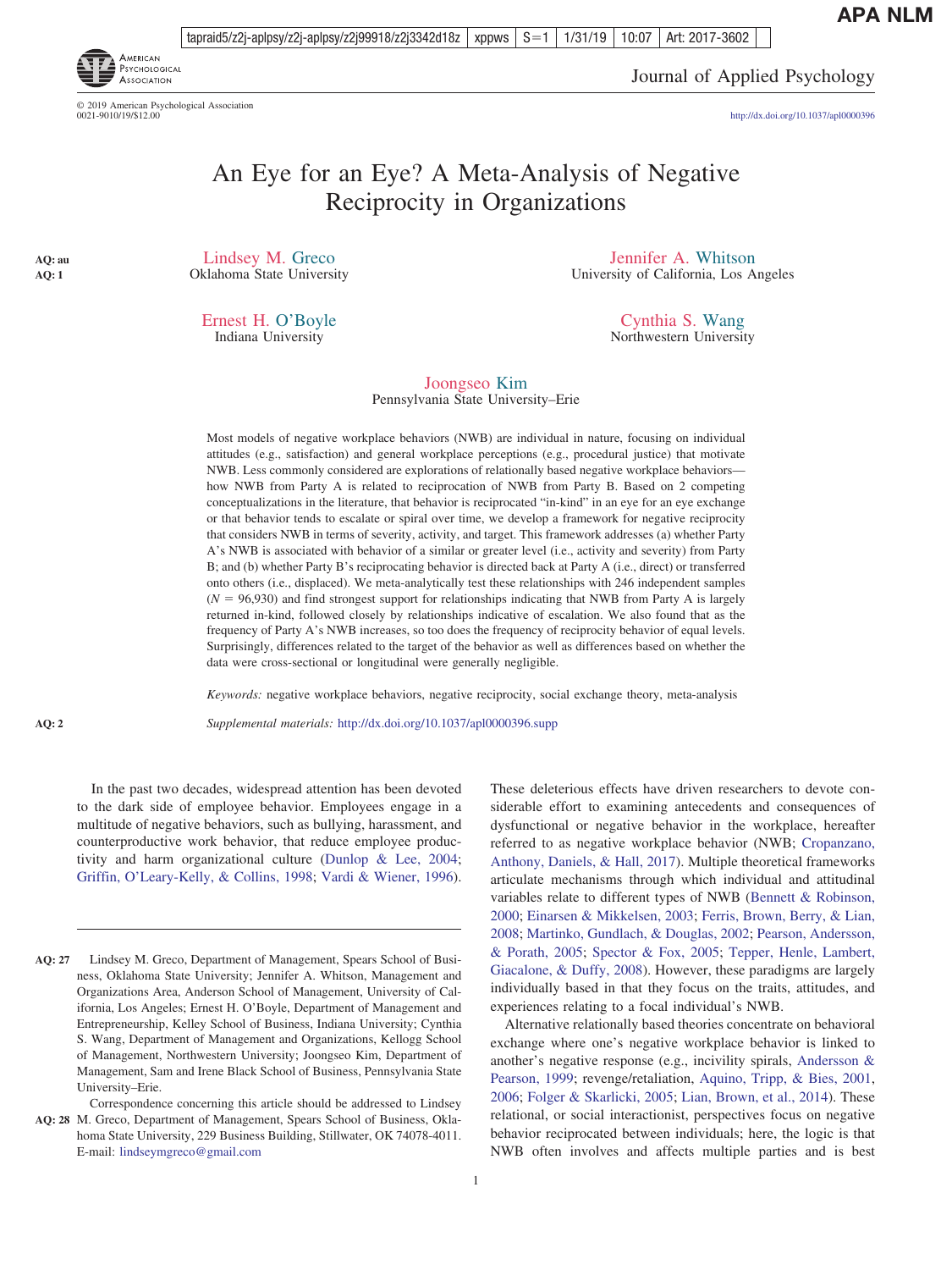understood by outlining the social context in which it occurs. Yet, the literature contains conflicting ideas about the shape these exchanges take. On one hand, foundational texts on negative reciprocity rest on the idea of "an eye for an eye," that negative behavior will be returned in-kind (e.g., [Gouldner, 1960;](#page-20-0) [Helm,](#page-21-0) [Bonoma, & Tedeschi, 1972\)](#page-21-0). The primary rationale is that equity concerns exert a powerful force on human decision-making (e.g., [Bolton & Ockenfels, 2000;](#page-18-0) [Fehr & Schmidt, 1999\)](#page-20-0), such that the behavior exchanged should be as similar as possible to the initiating action (i.e., homeomorphic reciprocity; [Cropanzano et al.,](#page-19-0) [2017;](#page-19-0) [Lyons & Scott, 2012\)](#page-23-0). On the other hand, some theoretical frameworks propose that negative behaviors escalate in intensity, or spiral, over time (e.g., [Andersson & Pearson, 1999;](#page-17-0) [Baron &](#page-18-0) [Neuman, 1996;](#page-18-0) [Folger & Skarlicki, 1998;](#page-20-0) [Hershcovis & Barling,](#page-21-0) [2010a\)](#page-21-0). Here, the primary rationale is that the accumulation of lower-intensity negative events lead to a "tipping point" [\(Ander](#page-17-0)[sson & Pearson, 1999\)](#page-17-0) or the buildup of "interpersonal heat" [\(Folger & Skarlicki, 1998\)](#page-20-0) that eventually results in more intense retaliatory behavior. The degree to which each of these approaches accurately describes exchanges of negative workplace behaviors has not, to our knowledge, been formally tested, and critical questions remain with regard to how exchanges of negative behavior between individuals in the workplace differ with regard to their valence (i.e., severity and activity) and targets.

The purpose of this article is to employ a relational perspective (e.g., [Andersson & Pearson, 1999;](#page-17-0) [Aquino et al., 2001;](#page-17-0) [Folger &](#page-20-0) [Skarlicki, 2005;](#page-20-0) [Gouldner, 1960\)](#page-20-0) in conducting a comprehensive meta-analysis of the most widespread constructs measuring NWB. More specifically, our focus is on behavioral exchanges of NWB *between* individuals in interpersonal relationships. Although multiple meta-analyses have examined the relationship between various forms of NWB (e.g., [Berry, Ones, & Sackett, 2007;](#page-18-0) [Bowling](#page-18-0) [& Beehr, 2006;](#page-18-0) [Carpenter & Berry, 2017;](#page-19-0) [Chan, Lam, Chow, &](#page-19-0) [Cheung, 2008;](#page-19-0) [Dalal, 2005;](#page-19-0) [Hershcovis & Barling, 2010a;](#page-21-0) [Will](#page-26-0)[ness, Steel, & Lee, 2007\)](#page-26-0), conclusions about the nature of the relationship of NWB explicitly between individuals in behavioral exchanges are somewhat limited (cf. [Hershcovis & Barling, 2010b,](#page-21-0) and meta-analyses on abusive supervision, e.g., [Mackey, Frieder,](#page-23-0) [Brees, & Martinko, 2017;](#page-23-0) [Zhang & Liao, 2015\)](#page-26-0). In other words, the estimates may not generalize because they are based on effect sizes drawn from both *intra*personal and *inter*personal relationships. For example, the corrected value of the relationship between counterproductive work behavior directed at individuals and counterproductive work behavior directed at the organization has been estimated to be between .60 to .70 ( $\rho = .62$  [Berry et al., 2007;](#page-18-0)  $\rho =$ .70 [Dalal, 2005\)](#page-19-0), yet it is unclear whether this value reflects the relationship for a single individual engaging in both behaviors (i.e., *intra*personal relationship), or the relationship for different individuals engaging in each behavior separately (i.e., *inter*personal relationship). The current meta-analysis focuses exclusively on interpersonal exchange of NWB, or negative behaviors between separate individuals.

The strength of this relational approach is that it enables us to test conflicting theoretical rationales for whether negative behavior from one individual, Party A, is returned with negative behavior of equal or greater valence from another individual, Party B. To do so, we categorize NWB and negative reciprocity constructs on a number of key dimensions commonly used to distinguish forms of negative behavior in the workplace. We first examine the relationship between NWB and negative reciprocity in terms of valence as operationalized by (a) the severity of the behavior and (b) how active as opposed to how passive the behavior is. We define severity across three categories: minor, moderate, severe; and activity across three categories: passive, balanced, active. We then go on to explore the target of the negative reciprocity, whether it is directly reciprocated or displaced onto other targets. This evidence is necessary in determining whether individuals do, in fact, respond with an eye for an eye, or whether NWB will beget a more intense response, making spirals of negative exchanges more likely. In sum, this study provides a necessary clarification regarding exchanges of NWB between individuals and provides important implications for future measurement and theoretical understanding of the relational contexts in which individuals make decisions to enact or reciprocate NWB.

The overarching framework used to define relational contexts for negative reciprocity in the present paper is social exchange theory, which describes various social and relational contexts that govern interpersonal transactions or exchanges [\(Cropanzano et al.,](#page-19-0) [2017;](#page-19-0) [Cropanzano & Rupp, 2008;](#page-19-0) [Emerson, 1976\)](#page-20-0). Below we discuss the two key components of these exchanges, NWB (from Party A) and negative reciprocation (from Party B), followed by our specific research questions.

#### **NWB and Negative Reciprocity in Organizations**

We define NWB as behaviors which breach wider societal standards for acceptable behavior and harm the organization, its members, or both [\(Andersson & Pearson, 1999;](#page-17-0) [LaGrange, Fer](#page-22-0)[raro, & Supancic, 1992;](#page-22-0) [Robinson & Bennett, 1995\)](#page-24-0). This broad definition captures a wide range of negative behaviors of varying intensity ranging from incivility (e.g., [Cortina, Magley, Williams,](#page-19-0) [& Langhout, 2001\)](#page-19-0) to workplace violence (e.g., [Rogers & Kello](#page-24-0)[way, 1997\)](#page-24-0). Moreover, the breadth of the definition is critical in the current framework because it allows us to differentiate and contrast valence (i.e., severity and activity) in the exchange of NWB between individuals. We address and define these distinctions further in the section on the dimensions of NWB below.

According to the norm of reciprocity, people tend to repay good-with-good (i.e., positive reciprocity) and bad-with-bad (i.e., negative reciprocity; [Gouldner, 1960\)](#page-20-0). Negative reciprocity contains a "sentiment of retaliation" [\(Gouldner, 1960,](#page-20-0) p. 172) in response to an instigating NWB or "sparking event" [\(Bies & Tripp,](#page-18-0) [1996,](#page-18-0) p. 20) that structures social systems and exchanges between people [\(Gächter & Herrmann, 2009\)](#page-20-0). [Gouldner \(1960\)](#page-20-0) defines negative reciprocity as "retaliation where the emphasis is placed not on the return of benefits but on the return of injuries" (p. 172). Thus, negative reciprocation occurs when NWB from Party A is reciprocated with NWB from Party B. Based on the underlying social exchange perspective, NWB will furnish the motivation to respond in order to restore equity or right a perceived harm [\(Tripp,](#page-26-0) [2001\)](#page-26-0). Research shows that people reciprocate directly when treated badly [\(Gerstner & Day, 1997;](#page-20-0) [Sparrowe & Liden, 1997\)](#page-25-0), react to negative workplace behaviors of others that they are exposed to [\(Meindl & Lerner, 1983;](#page-23-0) [Wang, Galinsky, & Mur](#page-26-0)[nighan, 2009\)](#page-26-0), and reciprocate experiences they have had onto others [\(Baker, 2012\)](#page-17-0). Employees repay ill treatment in a multitude of ways such as by resisting organizational authorities [\(Lawrence](#page-22-0) [& Robinson, 2007\)](#page-22-0), engaging in counterproductive work behavior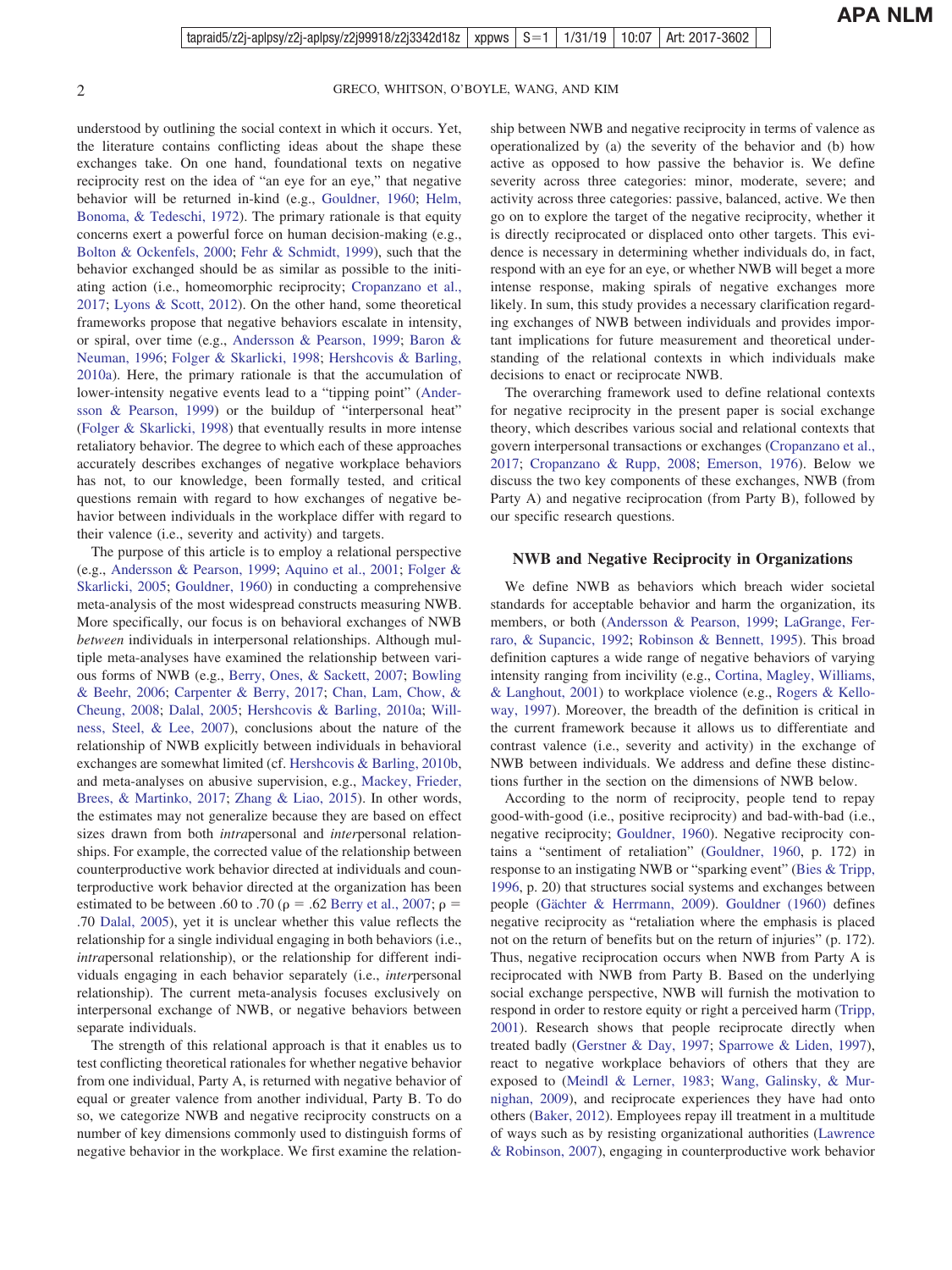<span id="page-2-0"></span>[\(Ambrose, Seabright, & Schminke, 2002;](#page-17-0) [Mitchell & Ambrose,](#page-23-0) [2007\)](#page-23-0), being absent from work [\(Cropanzano & Rupp, 2008\)](#page-19-0), or engaging in violence [\(Baron, Neuman, & Geddes, 1999\)](#page-18-0).

Throughout the rest of this article, we describe NWB as the initiating behavior performed by one party (i.e., Party A) and negative reciprocity as a negative behavior performed in reciprocation by another party (i.e., Party B). Table 1 contains definitions

## Table 1

*Comparison of Construct Definitions and Categorization for Negative Workplace Behaviors*

| Construct                          | Author                                                                                | Definition                                                                                                                                                                                                                                          | <b>NWB</b> | NR | Other terms                                                                                               | Severity                 | Activity                      |
|------------------------------------|---------------------------------------------------------------------------------------|-----------------------------------------------------------------------------------------------------------------------------------------------------------------------------------------------------------------------------------------------------|------------|----|-----------------------------------------------------------------------------------------------------------|--------------------------|-------------------------------|
| Abusive supervision                | Tepper (2000)                                                                         | The extent to which supervisors<br>engage in the sustained display of<br>hostile verbal and nonverbal<br>behaviors, excluding physical<br>contact                                                                                                   |            | ✓  | Negative/destructive supervisor<br>behavior, supervisor<br>undermining, negative<br>leader behavior       | Moderate                 | Balanced                      |
| Antisocial behavior                | Robinson and O'Leary-Kelley<br>(1998)                                                 | Negative behaviors that have the<br>potential to cause harm to<br>individuals and/or the property of<br>an organization                                                                                                                             |            | ✓  |                                                                                                           | Severe                   | Balanced                      |
| Avoidance                          | Knapp, Faley, Ekeberg, and<br><b>Dubois</b> (1997)                                    | Avoiding the perpetrator or context in<br>which abuse or harassment occurs                                                                                                                                                                          |            |    |                                                                                                           | Minor                    | Passive                       |
| <b>Bullying</b>                    | Notelaers and Einarsen,<br>(2008)                                                     | Negative and aggressive behaviors at<br>work primarily of a psychological<br>nature, with the effect of<br>humiliating, intimidating,<br>frightening or punishing the target                                                                        |            |    |                                                                                                           | Moderate                 | Balanced                      |
| Contract breach                    | Morrison and Robinson<br>(1997)                                                       | When an organization does not fulfill<br>promised obligations                                                                                                                                                                                       |            |    |                                                                                                           | Minor                    | Passive                       |
| Counterproductive work<br>behavior | Bennett and Robinson (2000)                                                           | Voluntary behavior that violates<br>significant organizational norms<br>and, in so doing, threatens the well-<br>being of the organization or its<br>members, or both                                                                               |            | ✓  | Anticitizenship behavior,<br>production deviance,<br>property deviance, sabotage,<br>theft                | CWBO: Moderate           | CWBO: Balanced                |
| Harassment                         | Bowling and Beehr (2006)                                                              | Interpersonal behavior aimed at                                                                                                                                                                                                                     |            |    |                                                                                                           | CWBI: Moderate<br>Severe | <b>CWBI: Active</b><br>Active |
|                                    |                                                                                       | intentionally harming another<br>employee in the workplace                                                                                                                                                                                          |            |    |                                                                                                           |                          |                               |
| Harassment (sexual/<br>ethnic)     | Fitzgerald, Swan, and Magley<br>(1997)/Schneider, Hitlan,<br>and Radhakrishnan (2000) | Unwelcome verbal or physical conduct<br>of a sexual nature that occurs in the<br>workplace/threatening verbal<br>conduct or exclusionary behavior<br>that has an ethnic component and is<br>directed at a target because of his<br>or her ethnicity |            |    | Sexual harassment, sexual<br>aggression, gender<br>harassment, racial<br>harassment, ethnic<br>harassment | Severe                   | Active                        |
| Incivility                         | Blau and Andersson (2005)                                                             | Low-intensity deviant behavior with<br>ambiguous intent to harm the<br>target, in violation of workplace<br>norms for mutual respect                                                                                                                |            |    | Gossiping, Workplace hostility,<br>Interpersonal transgressions,<br>Personal mistreatment,<br>Undermining | Minor                    | Passive                       |
| Interpersonal Conflict             | Jehn (1995)                                                                           | Interpersonal incompatibilities among<br>group members, which typically<br>includes tension, animosity, and<br>annoyance among members within<br>a group                                                                                            |            |    | Relationship conflict                                                                                     | Moderate                 | Active                        |
| Retaliation                        | Skarlicki and Folger (1997)                                                           | Negative behaviors used to punish the<br>organization and its representatives<br>in response to perceived unfairness                                                                                                                                |            | ℐ  | Resistance, confrontation                                                                                 | Minor                    | Passive                       |
| Victimization                      | Aquino and Lamertz (2004)                                                             | Having been the target of emotionally,<br>psychologically, or physically<br>injurious actions by another<br>organizational member with whom<br>the target has an ongoing<br>relationship                                                            |            |    |                                                                                                           | Moderate                 | Balanced                      |
| Violence                           | Baron and Neuman (1996)                                                               | Effort to inflict harm on others<br>through violent physical assault                                                                                                                                                                                |            | J  |                                                                                                           | Severe                   | Active                        |
| Withdrawal                         | Hanisch and Hulin (1990)                                                              | Set of behaviors dissatisfied<br>individuals enact to avoid the work<br>situation; they are those behaviors<br>designed to avoid participation in<br>dissatisfying work situations                                                                  |            | ✓  | Absenteeism, turnover, neglect,<br>problem drinking                                                       | Minor                    | Passive                       |
| Workplace aggression               | Neuman and Baron (1997)                                                               | Efforts by individuals to harm others<br>with whom they work, or have<br>worked, or the organizations in<br>which they are presently, or were<br>previously, employed                                                                               |            |    | Coworker abuse, relational<br>aggression, interpersonal<br>aggression                                     | Severe                   | Balanced                      |
| Workplace Ostracism                | Ferris, Brown, Berry, and<br>Lian (2008)                                              | The experience of being rejected,<br>excluded, ignored, or isolated                                                                                                                                                                                 |            |    | Exclusion                                                                                                 | Minor                    | Passive                       |

*Note.* Checkmarks indicate that the construct reported in primary studies appears as negative workplace behavior (NWB), negative reciprocity (NR) behavior, or both; CWBO = organizationally-directed counterproductive work behavior; CWBI = interpersonally-directed counterproductive work behavior.

of the main constructs that comprise NWB and negative reciproc-

**Dimensions of NWB and Negative Reciprocity**

Researchers have noted that distinguishing between various types of NWB is challenging because of the inconsistent overlap

ity included in the present meta-analysis.

**T1, AQ:3**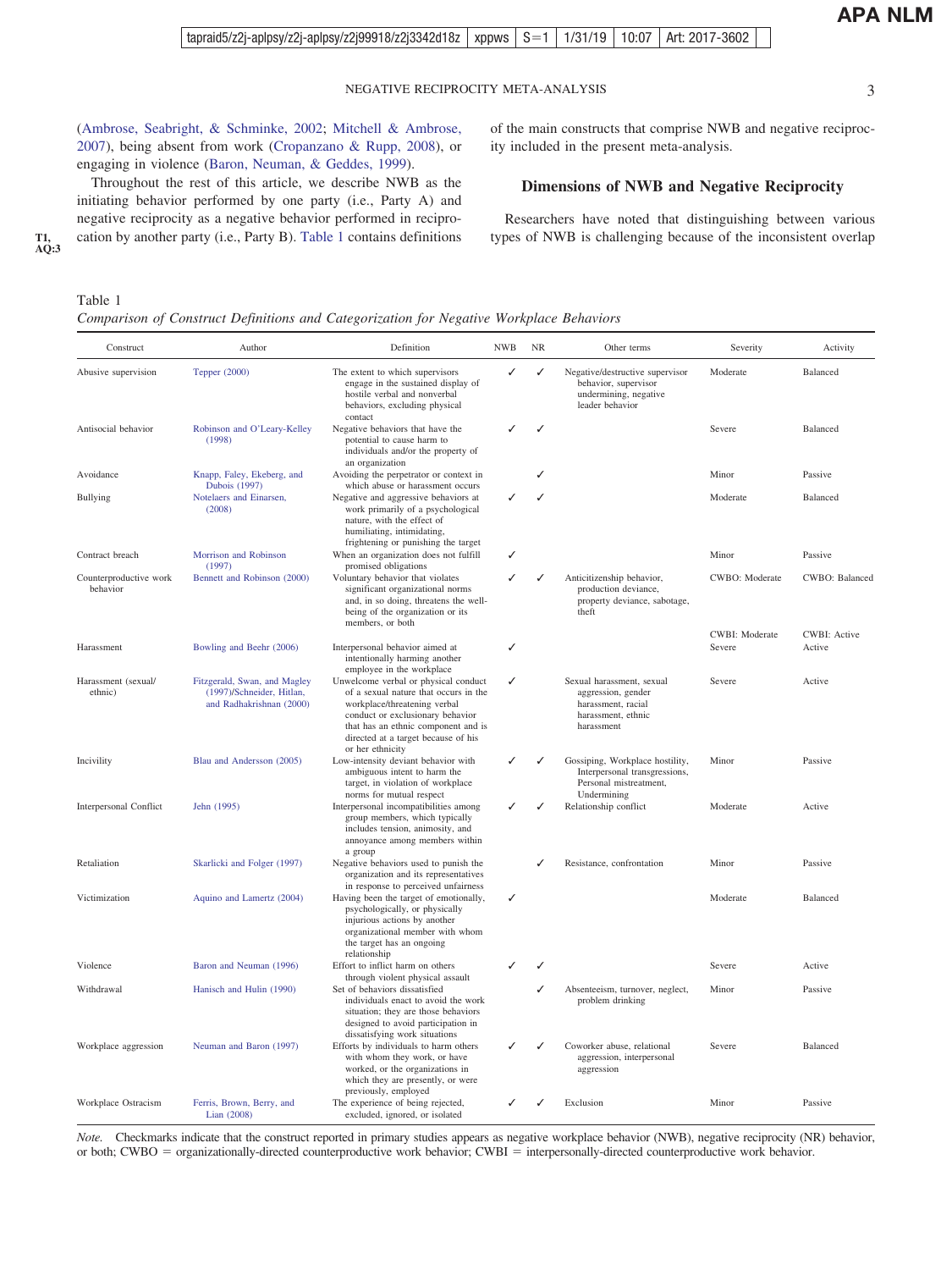and content space measured by constructs with different labels but similar scale items (i.e., [Andersson & Pearson, 1999;](#page-17-0) [Carpenter &](#page-19-0) [Berry, 2017;](#page-19-0) [Cropanzano et al., 2017;](#page-19-0) [Hershcovis, 2011\)](#page-21-0). A consistent suggestion is that the field should focus on integration and synthesis of constructs, rather than differentiation, in order to effectively advance theory related to forms of NWB [\(Aquino &](#page-17-0) [Thau, 2009;](#page-17-0) [Hershcovis, 2011\)](#page-21-0). As such, we take an integrative approach in defining themes between constructs so they can be examined in a manner that advances theory related to negative

- interactions in the workplace. Drawing from [Buss's \(1961\)](#page-19-0) and [Baron and Neuman's \(1996\)](#page-18-0) seminal works on aggression, theories of incivility [\(Andersson & Pearson, 1999\)](#page-17-0) and social exchange [\(Cropanzano et al., 2017\)](#page-19-0), and the voluminous literature on counterproductive work behavior [\(Bennett & Robinson, 2000;](#page-18-0) [Robin](#page-24-0)[son & Bennett, 1995,](#page-24-0) [1997\)](#page-24-0), we identified three critical dimensions in differentiating between types of NWB: severity, activity, and targets. First, NWB is most often differentiated based on its level **AQ: 4**
- AQ: 5 of severity or intensity, ranging from minor (less intense, verbal) to severe (more intense, physical; [Andersson & Pearson, 1999;](#page-17-0) [Barling, 1996;](#page-17-0) [Buss, 1961;](#page-19-0) [Hershcovis, 2011;](#page-21-0) [Robinson & Ben-](#page-24-0)
- AQ: 6 [nett, 1995\)](#page-24-0). Second, NWB is differentiated based on the level of activity represented in the behavior, ranging from passive to active [\(Buss, 1961;](#page-19-0) [Cropanzano et al., 2017;](#page-19-0) [Neuman & Baron, 1997\)](#page-23-0). Third, NWB is differentiated based on target, referring to behavior that is directed at focal individuals or displaced onto other targets [\(Buss, 1961;](#page-19-0) [Marcus-Newhall, Pedersen, Carlson, & Miller, 2000\)](#page-23-0), or demarcating between individual and organizational targets [\(Bennett & Robinson, 2000;](#page-18-0) [Buss, 1961;](#page-19-0) [Robinson & Bennett,](#page-24-0) [1995,](#page-24-0) [1997;](#page-24-0) [Spector & Fox, 2005\)](#page-25-0). Below, we consider each dimension in more detail.  $\frac{1}{2}$

#### **Severity**

[Robinson and Bennett's \(1995\)](#page-24-0) seminal work proposed that one of two distinguishing features of counterproductive work behaviors was the seriousness or harmfulness of the acts, which they refer to as "minor versus serious deviance" (p. 561). Similarly, incivility is distinguished from other constructs because it is defined as "low-intensity" [\(Andersson & Pearson, 1999;](#page-17-0) [Cortina &](#page-19-0) [Magley, 2009;](#page-19-0) [Pearson et al., 2005\)](#page-24-0). [Pearson et al. \(2005\)](#page-24-0) elaborate on the concept of low intensity as behavior that is "of lower magnitude of force, lower negative charge" (p. 1401) as compared with constructs such as workplace violence [\(Baron & Neuman,](#page-18-0) [1996\)](#page-18-0). Thus, an important characteristic in differentiating NWB is through levels of *severity*, or the amount of harm the behavior inflicts onto the target.

At the low end of the severity dimension, minor NWB (often referred to as low-intensity behaviors; [Bennett & Robinson, 2000;](#page-18-0) [Cortina et al., 2001;](#page-19-0) [Robinson & Bennett, 1995\)](#page-24-0) do limited harm to individuals or the organization and are captured by constructs such as incivility. In the middle of the severity dimension are moderately severe behaviors that are more harmful because they are more overt or openly negative, such as bullying or broadly defined deviance. It is important to capture a midpoint on the severity dimension because many constructs assessing NWB purposefully include both minor and severe elements and would thus be categorized as moderately severe overall. For example, the scale measuring organizationally directed counterproductive work behaviors purposely contains items capturing a range of variables including both lowered effort at work (minor) and stealing from the organization (severe; [Robinson & Bennett, 1995\)](#page-24-0). Finally, the high end of the severity dimension reflects behaviors that are serious and blatantly harmful to individuals or to an organization, such as aggression and physical violence [\(Buss, 1961,](#page-19-0) [1963\)](#page-19-0). These behaviors are categorized as such due to the substantive amount of harm they inflict.

Considered within a negative reciprocity framework, when an individual (Party A) engages in NWB, the severity of that NWB can range from minor, to moderate, to severe. Congruently, when an individual (Party B) negatively reciprocates NWB, the severity of the action can range from minor, to moderate, to severe. As noted above, the high value individuals place on equity suggests Party B will reciprocate Party A's negative behavior with a negative response. However, there are conflicting theories as to the nature of the negative reciprocation. Both social exchange theory and equity theory would suggest that NWB will be reciprocated at a level of similar severity or intensity. [Lyons and Scott \(2012\)](#page-23-0) refer to this exchange of behaviors of similar valence as homeomorphic reciprocity. In contrast, a key component of incivility spirals [\(Andersson & Pearson, 1999\)](#page-17-0) and the popcorn model of aggression [\(Skarlicki & Folger, 1997\)](#page-25-0) is that that not only will negative behaviors be exchanged, but that that they will become more severe, or escalate in intensity. Some research even suggests that in certain circumstances individuals may de-escalate, responding to negative workplace behaviors with more minor behaviors, as when employees with lower status absorb or react less aggressively to negative behaviors from higher-status individuals, presumably due to the projected risks of reciprocation [\(Aquino, Lewis, & Brad](#page-17-0)[field, 1999;](#page-17-0) [Cortina & Magley, 2009;](#page-19-0) [Porath & Pearson, 2012\)](#page-24-0). Thus, it is possible that with a moderately severe NWB, the negative reciprocity may take the form of a minor NWB (deescalation), a moderately severe NWB (tit-for-tat), or a severe NWB (escalation). Our approach examines the severity of NWB from both parties in the exchange relationship to test the strength of various relationships.

*Research Question 1:* Does severity moderate the relationship between NWB and negative reciprocity?

#### **Activity**

In both [Buss's \(1961\)](#page-19-0) and, more recently, [Cropanzano, An](#page-19-0)[thony, Daniels, and Hall's \(2017\)](#page-19-0) theorizing, the extent to which NWB is active versus passive is crucial to understanding response behaviors. Indeed, though Buss discussed the significance of this delineation some time ago, [Cropanzano et al. \(2017\)](#page-19-0) point out that the extent to which NWB is considered active versus passive has been "historically neglected" (p. 19). Further, the authors suggest that social exchange theory would be meaningfully extended by incorporating explicit rationale about the activity of behavior. We seek to engage with both [Buss \(1961\)](#page-19-0) and [Cropanzano et al. \(2017\)](#page-19-0) by examining NWB in terms of *activity*, which ranges from active and overtly negative behavior to passive withholding of behavior.

At the low end of the activity dimension, passive behavior refers to withholding, or not engaging in, a relevant behavior [\(Cropan](#page-19-0)[zano et al., 2017\)](#page-19-0). Passive behaviors include withdrawal behaviors such as putting in little effort at work or absence from work. [Buss](#page-19-0) [\(1961\)](#page-19-0) refers to the low end of the continuum as "passive resis-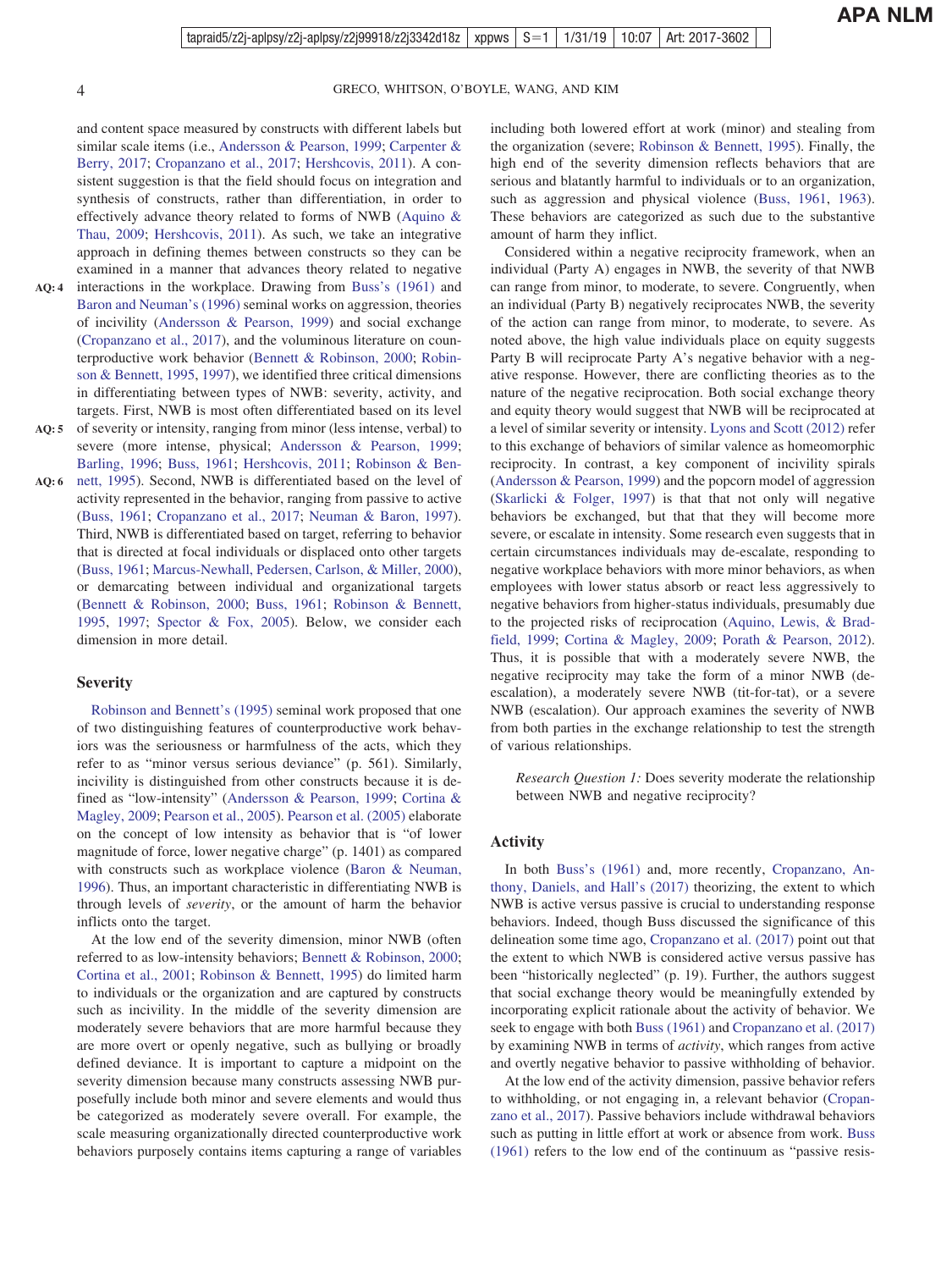tance." He noted, specifically for negative reciprocity behaviors, that passive behavior "avoids counterattack" and is strategic because it is often, "more difficult to detect and retaliate against" (p. 8). At the midpoint of the activity dimension are balanced behaviors which include both active and passive elements; for example, antisocial behaviors include griping with coworkers or criticizing others, actions that can be either subtle or overt but fall short of vigorous demonstration of dysfunctional behavior. At the high end of the activity dimension, active behavior involves direct harm, such as sabotage, assault, or other aggressive, forceful, and hostile behaviors that are often more physical in nature [\(Buss, 1961\)](#page-19-0).

Both the norm of reciprocity and social exchange theory suggest negative behavior will be actively reciprocated, as expressed in exhortations of "an eye for an eye" (e.g., [Gouldner, 1960\)](#page-20-0), or when [Hershcovis et al. \(2007\)](#page-21-0) remark that "aggression begets aggression" (p. 27). This is consistent across studies on NWB that propose and measure active behaviors such as gossip, theft, harassment, and physical violence (e.g., [Baron & Neuman, 1996;](#page-18-0) [Bunk & Magley, 2013;](#page-18-0) [Greenberg & Barling, 1996;](#page-20-0) [Wang, Liao,](#page-26-0) [Zhan, & Shi, 2011b\)](#page-26-0). For example, someone harassed by his or her boss may reciprocate with active insubordination [\(Harvey, Harris,](#page-21-0) [Gillis, & Martinko, 2014\)](#page-21-0) or aggression [\(Lian, Ferris, Morrison, &](#page-22-0) [Brown, 2014\)](#page-22-0). However, negative behavior can also be reciprocated through forms of passivity, such as lack of effort, withdrawal, and absenteeism. Thus, within this passive dimension of reciprocity, rather than actively reciprocating via negative response, individuals instead reciprocate by withholding something desirable, such as information or effort. Withdrawal allows a target to negatively reciprocate less visibly, a tactic reflective of peoples' tendencies to avoid confrontation and conflict when possible (e.g., [Buss, 1961;](#page-19-0) [Dijkstra, De Dreu, Evers, & van Dierendonck, 2009\)](#page-19-0). Thus, it is possible that with a balanced form of NWB, negative reciprocity may take the form of a passive reciprocation (deescalation), a balanced reciprocation (equal valence), or an active reciprocation (escalation).

*Research Question 2:* Does activity moderate the relationship between NWB and negative reciprocity?

#### **Target**

The third dimension important in distinguishing patterns of reciprocity in organizations concerns the target of the behavior. Research on NWB generally considers behavior as directed either toward individuals or toward the organization (e.g., [Bennett &](#page-18-0) [Robinson, 2000\)](#page-18-0). However, within our framework of negative reciprocity this delineation is less descriptive. What is more important, in terms of social exchange, is whether the reciprocity is directed back at the instigator or displaced onto a separate target. Interestingly, whether the target of the reciprocation constitutes direct or displaced behavior is rarely considered outright. For example, many studies propose that being the target of NWB results in the target perpetuating the same or similar action in response (e.g., targets of bullying will in turn instigate bullying, [Gallus, Bunk, Matthews, Barnes-Farrell, & Magley, 2014;](#page-20-0) targets of aggression will become aggressors, [Glomb & Liao, 2003;](#page-20-0) targets of incivility will grow uncivil, [Hauge, Skogstad, & Ein](#page-21-0)[arsen, 2009\)](#page-21-0). However, what is unclear from these studies is whether the response behavior (i.e., negative reciprocity), is di-

rected at the instigator, at others besides the instigator, or possibly at both. As an illustration, if an employee was subjected to incivility from a coworker, that employee could be uncivil back to that coworker, the employee could be uncivil to others and *not* the instigating coworker, or the employee could be uncivil to both the instigator and to others. The murkiness as to the targets of negative reciprocity constitutes a significant obstacle in understanding the exact nature of the social exchange of negative behavior between parties.

Social exchange is based on the premise that individuals' exchange relationships are intertwined with and supported by broader social structures, but in many cases the exchange is examined primarily at the dyadic level [\(Cropanzano & Rupp, 2008\)](#page-19-0). As such, conceptualizations of negative reciprocity primarily occur between the offender and the offended. However, an individual may be emotionally primed to reciprocate (e.g., [Buss, 1963;](#page-19-0) [Dol](#page-19-0)[lard, Miller, Doob, Mowrer, & Sears, 1939\)](#page-19-0), but choose to redirect their behavior toward someone besides the instigator, a process sometimes referred to as response generalization [\(Buss, 1961;](#page-19-0) [Miller, 1948\)](#page-23-0). The rationale in this approach is that individuals discriminate between targets of NWB based on whether the target is capable of retaliation. For example, if the target of negative reciprocity is someone in an authority position, direct or active responses may be inhibited because of perceived likelihood of punishment [\(Buss, 1961\)](#page-19-0). Displacing negative reciprocity onto another target discharges the physiological tension related to experiencing NWB while protecting the actor from punishment or further retaliation.

Importantly, both interpersonally and organizationally directed behaviors are subsumed within this broader categorization for targets. For example, interpersonally directed counterproductive work behavior can represent a direct response to bullying if it is directed at the source of the bullying behavior, or it can be displaced onto coworkers or family members who did not initiate the NWB. We also note that there are a few specific areas in which the target of the negative reciprocity is defined, such as in displaced aggression (e.g., [Hoobler & Brass, 2006;](#page-21-0) [Marcus-Newhall](#page-23-0) [et al., 2000;](#page-23-0) [Melburgm & Tedeschi, 1989\)](#page-23-0), supervisor-directed counterproductive work behaviors in studies of abusive supervision (e.g., [Liu, Kwan, Wu, & Wu, 2010\)](#page-22-0), and in some studies on trickle-down effects (e.g., [Mawritz, Mayer, Hoobler, Wayne, &](#page-23-0) [Marinova, 2012;](#page-23-0) [Mayer, Kuenzi, Greenbaum, Bardes, & Salvador,](#page-23-0) [2009\)](#page-23-0), but these studies are in the minority. Therefore, important questions remain about the strength of the relationship between reciprocity that directly targets the instigator or is displaced onto another target.

*Research Question 3:* Does the target (direct vs. displaced) of the negative reciprocity moderate the relationship between NWB and negative reciprocity?

#### **Frequency of NWB and Negative Reciprocity**

Above we presented a framework proposing that tests of reciprocity could be done through examining effect sizes of behaviors of differing valence (i.e., severity and activity). However, these ideas are not prescriptionist as to what it means to be responding in-kind or through escalation of behavior. In addition to comparing effect sizes, it is also expedient to examine the base rates of NWB.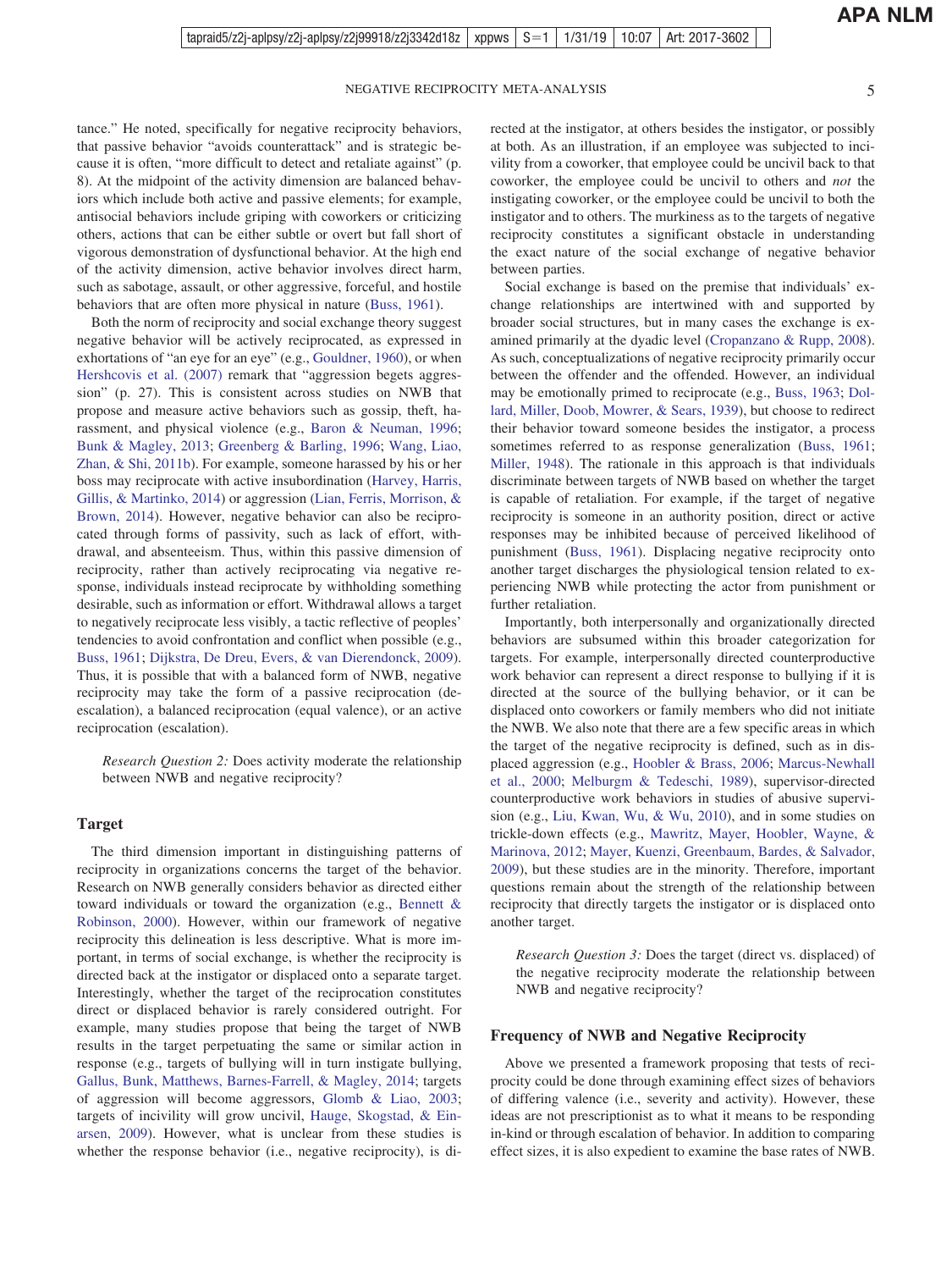[Gouldner \(1960\)](#page-20-0) notes that reciprocity is not merely present or absent but is instead "quantitatively variable" (p. 164). It is possible, for instance that the rate of harm exchanged between individuals is identical or equal, traded at a one-for-one rate. It is also possible for harms exchanged between individuals to be unequal with a one-for-many or many-for-one rate. This relationship can be examined empirically by considering fluctuations in the rate of NWB and in the rate of negative reciprocity behaviors. For example, a supervisor may demean a subordinate once without any negative behavioral response from that subordinate. Yet, as the rate of the supervisor's demeaning behavior increases, the subordinate may be increasingly likely to engage in some type of negative reciprocity. For example, [Helm, Bonoma, and Tedeschi](#page-21-0) [\(1972\)](#page-21-0) suggested that there is a certain level of frequency (a "tipping point") in NWB whereby individuals become exponentially aggressive in response. Thus, increasing the rate of NWB may increase the likelihood of negative reciprocity behaviors.

Given that NWB occurs at different rates in organizations, it is important to understand how the frequency of NWB relates to the rate of negative reciprocity behavior. In organizational settings where individuals are tightly embedded in social relationships, responding to others' negative behaviors is rarely a single act but instead involves continuous and prolonged exchanges of negative actions between individuals [\(Andersson & Pearson, 1999;](#page-17-0) [Baron &](#page-18-0) [Neuman, 1996;](#page-18-0) [Einarsen & Hoel, 2001;](#page-19-0) [Leymann, 1990\)](#page-22-0). If behavior in organizations is truly "an eye for an eye" then increased frequency of NWB should be related to increased frequency of negative reciprocation at the same level of severity or activity. For example, higher rates of incivility will be exchanged with higher rates of incivility in response. If behavior in organizations tends to spiral or escalate (i.e., "two eyes for an eye"), then increased behavior at one level will be more strongly associated with increased responses at another. For example, if higher rates of incivility are associated with higher rates of hostility or aggression.

*Research Question 4:* Does the frequency of NWB moderate the frequency of negative reciprocity at different levels of severity and activity?

#### **Measurement Moderators**

Several relevant measurement-related variables could potentially affect the relationship between NWB and negative reciprocity. Critically, it is important to acknowledge that the majority of NWB studies are nonexperimental, a methodology which limits conclusions about the direction of effects (i.e., causality) and our understanding of instigating and reciprocating actions. For example, abusive supervision may lead to counterproductive work behavior, or conversely, counterproductive work behavior may lead to abusive supervision. It is also possible that effects in both directions point to a cycle of negative workplace behaviors (e.g., [Lian, Ferris, et al., 2014\)](#page-22-0). Yet, as noted by many theorists, harmful workplace behaviors are best understood as embedded within systems of causality, even when the causal nature of the interaction is not definitive [\(Aquino & Lamertz, 2004;](#page-17-0) [Hershcovis, Reich,](#page-21-0) [Parker, & Bozeman, 2012;](#page-21-0) [Hershcovis et al., 2007\)](#page-21-0). For negative reciprocity, one cannot draw conclusions about negative reciprocation without referencing a precipitating act. Because our focus in this work is on relationship-based interactions, behaviors must be

categorized as instigating actions from Party A and reciprocating actions from Party B. Nonetheless, as we elaborate in the Method section, while we utilize the theoretically driven determinations made in the primary studies to guide our categorizations of instigating and reciprocating actions, we also seek to employ methods of analysis to provide support for this interpretation of directionality.

Although we recognize that no statistical model can prove causality, we assess two methodological moderators that may aid in establishing the soundness of causal arguments typically drawn from theoretical arguments and appropriate research designs. One criterion in determining causality is the demonstration that one variable precedes another in time. Although survey data is still confounded by possible omitted variables in such cases, authors generally employ a strategy of collecting longitudinal data to support temporal precedence and to reduce error associated with common method variance [\(Podsakoff, MacKenzie, Lee, & Podsa](#page-24-0)[koff, 2003\)](#page-24-0). Therefore, if longitudinal studies have consistently lower correlations between NWB and negative reciprocity, this would provide evidence against causal precedence and point to methodological factors that consistently inflate correlations between NWB and negative reciprocity. Further, same-source bias is another potential source of inflation in the relationship between NWB and negative reciprocity. Again, significant moderation between self-observer ratings of NWB and negative reciprocity would provide evidence against causal arguments as a significant moderation would indicate the presence of unmodeled error [\(Muller, Yzerbyt, & Judd, 2008;](#page-23-0) [Pearl, 2012;](#page-24-0) [VanderWeele &](#page-26-0) [Vansteelandt, 2009\)](#page-26-0).

*Research Question 5:* Do study-relevant variables including (a) longitudinal measurement and (b) rating source moderate the relationship between NWB and negative reciprocity at different levels of severity and activity?

#### **Method**

#### **Study Identification and Literature Search**

Initially, relevant studies were identified by searching four databases: ABI Inform, Google Scholar, ProQuest Dissertations and Theses, and PsycINFO, for published and unpublished research with applicable effect sizes through December of 2017. Our search included constructs broadly defined as deviant or negative behavior at work; we used various combinations of the following keywords: *harassment, sexual harassment, incivility, bullying, antisocial work behavior, aggression, revenge, retaliation, contract breach, abusive supervision, negative reciprocity, counterproductive work behavior, counterproductivity,* and *workplace deviance*. To supplement this search, we reviewed abstracts of recent *Academy of Management* and *Society for Industrial and Organizational Psychology* conferences. Last, we scanned the reference sections of existing meta-analyses on harassment (i.e., [Bowling & Beehr,](#page-18-0) [2006;](#page-18-0) [Hershcovis & Barling, 2010a\)](#page-21-0), sexual harassment [\(Canti](#page-19-0)[sano, Domínguez, & Depolo, 2008;](#page-19-0) [Chan et al., 2008;](#page-19-0) [Ilies,](#page-21-0) [Hauserman, Schwochau, & Stibal, 2003;](#page-21-0) [Willness et al., 2007\)](#page-26-0), incivility [\(Lim & Cortina, 2005\)](#page-22-0), bullying [\(Nielsen, Matthiesen, &](#page-24-0) [Einarsen, 2010\)](#page-24-0), aggression [\(Hershcovis et al., 2007;](#page-21-0) [Lapierre,](#page-22-0) [Spector, & Leck, 2005\)](#page-22-0), contract breach [\(Zhao, Wayne, Glib-](#page-26-0)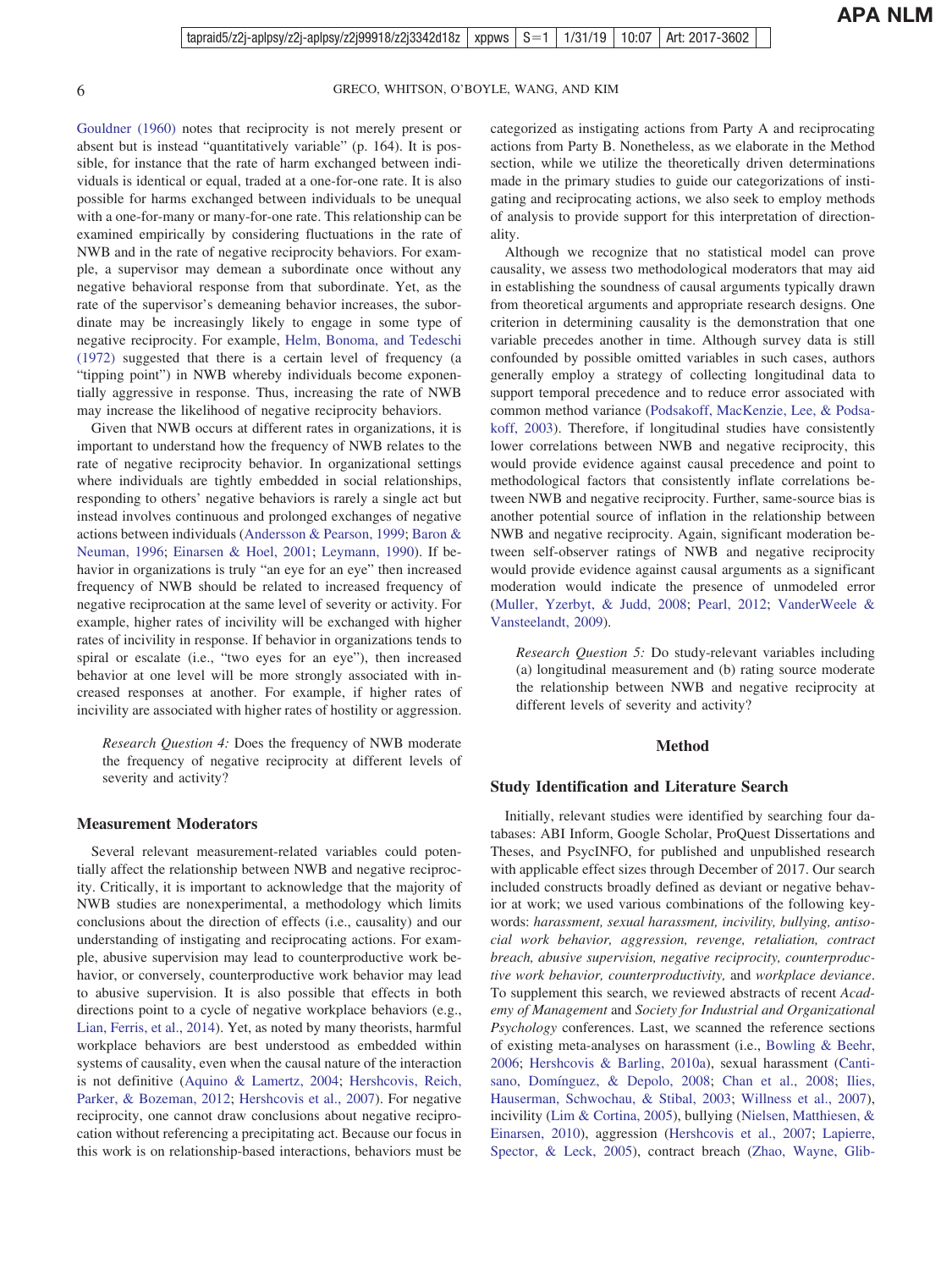[kowski, & Bravo, 2007\)](#page-26-0), abusive supervision [\(Mackey et al., 2017;](#page-23-0) [Schyns & Schilling, 2013\)](#page-25-0), and counterproductive work behavior (i.e., [Berry, Lelchook, & Clark, 2012;](#page-18-0) [Berry et al., 2007;](#page-18-0) [Dalal,](#page-19-0) [2005;](#page-19-0) [Hershcovis et al., 2007;](#page-21-0) [Hershcovis & Barling, 2010b\)](#page-21-0) to identify articles omitted in the above search.

#### **Inclusion Criteria and Coding of Studies**

To be included in the meta-analysis, primary studies had to contain a correlation, or information that could be converted into a correlation, between NWB from two parties: Party A and Party B. For the NWB from Party A, three key features of a scale were considered. First, the behavior needed to fit our definition of NWB above (in brief, behaviors breeching standards for acceptable behavior which harm the organization, its members, or both). Second, the scale items had to measure behavior, not attitudes (e.g., injustice) or intentions (e.g., intentions to harass others). Third, the negative behavior must be directed at a specific target. For example, a worker can be targeted, can target others, or can witness others being targeted.

Our coding of negative reciprocity from Party B consists of behaviors that include the same features of NWB (i.e., negative workplace behavior directed at a target), except that the negative reciprocity must originate from a different individual than the instigator of the NWB. For example, bullying can be an instigating action (i.e., being bullied by Party A as an NWB) and bullying can also be a negative response (i.e., Party B bullying others in response to being bullied him- or herself; e.g., [Baillien, Bollen,](#page-17-0) [Euwema, & De Witte, 2014\)](#page-17-0). Thus, the key criterion differentiating negative reciprocity from NWB is not that it is a separate construct, but that it is a *reaction* from someone who was not the instigator of the NWB. There is also a small subset of constructs, specifically retaliation, revenge, and withdrawal, that are formulated specifically as a response to negative behavior and are categorized as negative reciprocity (e.g., [Aquino et al., 2001;](#page-17-0) [Bies](#page-18-0) [& Tripp, 1995;](#page-18-0) [Chi & Liang, 2013;](#page-19-0) [Mitchell & Ambrose, 2012;](#page-23-0) [Wei & Si, 2013\)](#page-26-0). Returning to [Table 1,](#page-2-0) checkmarks appear in the NWB and negative reciprocity columns to the extent that the constructs from primary studies fit the NWB or negative reciprocity conceptualization, or both, as included in the current metaanalysis.

Based on the aforementioned concerns about causality, we utilize the theoretically driven determinations made in the primary studies regarding the temporal ordering of variables to guide our categorizations of instigating actions (i.e., NWB) from Party A and reciprocating actions from Party B. Researchers rely on equity theory, justice theory, self-verification theory, and social exchange perspectives, among others, to explain how negative work behaviors motivate negative reciprocity and retaliatory acts [\(Aquino et](#page-17-0) [al., 2001;](#page-17-0) [Bies & Tripp, 1995;](#page-18-0) [Bordia, Restubog, & Tang, 2008;](#page-18-0) [Rupp & Cropanzano, 2002;](#page-24-0) [Swan, 1997\)](#page-25-0). Examples of these theoretical arguments include statements such as: "Employees who are targets of mistreatment will reciprocate incivility by directing negative behaviors to the mistreatment source" [\(van Jaarsveld,](#page-26-0) [Walker, & Skarlicki, 2010,](#page-26-0) p. 1487); "We suggest that social undermining behaviors can be construed as negative events that result in affective, cognitive, and behavioral reactions [\(Duffy,](#page-19-0) [Ganster, & Pagon, 2002,](#page-19-0) p. 335); "It is reasonable to expect that subordinates of abusive supervisors reciprocate their supervisors'

hostility in some fashion [\(Tepper, Duffy, & Shaw, 2001,](#page-25-0) p. 974); and "Individuals who experience incivility should be more likely to perform counterproductive work behavior that targets individuals" [\(Penney & Spector, 2005,](#page-24-0) p. 781). Relying on such theoretical arguments and the underlying logic of the authors was our coding strategy for distinguishing negative workplace behaviors (NWB) as instigating actions, and negative reciprocity as negative response behaviors.

Coding of all articles was initially completed by Lindsey M. Greco of this study. Coding of any studies presenting uncertain categorization within the negative reciprocity framework was resolved through discussion among the authors during the coding process.<sup>1</sup> Further, to confirm the accuracy and reliability of the Fn1 coding, the second and fourth authors independently coded a random subset of 20 studies. Agreement between coders across 705 decisions was 96%. The majority of discrepancies were the result of inconsistencies in primary articles (e.g., sample size reported in the methods was slightly different than sample size reported in correlation matrix) these and other disagreements as to the categorization of NWB and negative reciprocity were resolved through discussion.

**Evaluating construct severity and activity.** A major hurdle in classifying the severity and activity of constructs is that while researchers make theoretical and definitional distinctions, such distinctions are not always present in the operationalization of the constructs [\(Greco, O'Boyle, & Walter, 2015;](#page-20-0) [Griffin & Lopez,](#page-21-0) [2005;](#page-21-0) [Hershcovis, 2011\)](#page-21-0). For example, bullying is defined as negative and aggressive behavior which is primarily psychological in nature and leads to humiliation, intimidation, or fright [\(Note](#page-24-0)[laers & Einarsen, 2008\)](#page-24-0). Yet items measuring bullying such as "spreading rumors," "insulting or ridiculing," and "social exclusion" appear on a variety of scales measuring social undermining, incivility, abusive supervision, and interpersonal conflict, among others. In addition, as noted above, some constructs, such as counterproductive work behavior, purposefully have a range of items that capture severity, while other constructs, such as incivility, are purposefully meant to capture only behaviors on the low end of the severity dimension. Taking these considerations into account, we felt that the most appropriate method for evaluating severity and activity of constructs was to evaluate each scale at the item level.

To code severity and activity, we followed previous studies evaluating the observability of various personality (e.g., [Funder &](#page-20-0) [Dobroth, 1987;](#page-20-0) [John & Robins, 1993;](#page-21-0) [Rothbart & Park, 1986\)](#page-24-0) and counterproductive work behaviors [\(Carpenter, Rangel, Jeon, &](#page-19-0) [Cottrell, 2017\)](#page-19-0) by rating characteristics of the constructs at the item level. First, we identified the most commonly used constructs and scales captured in the present meta-analysis; for each construct, when a scale represented the majority of measures (i.e.,

<sup>&</sup>lt;sup>1</sup> We also initially coded for the type of NWB (e.g., counterproductive work behavior, aggression, etc.) and then the type of negative reciprocity (e.g., counterproductive work behavior, aggression, retaliation, etc.). After collecting and coding the primary studies it became clear that the substantial amount of overlap in items and the inconsistent labeling of various sets of items made distinguishing between some constructs functionally impossible. Thus, although we were initially curious to analyze individual constructs within the NWB-negative reciprocity typology, there was no consistent rationale for doing so.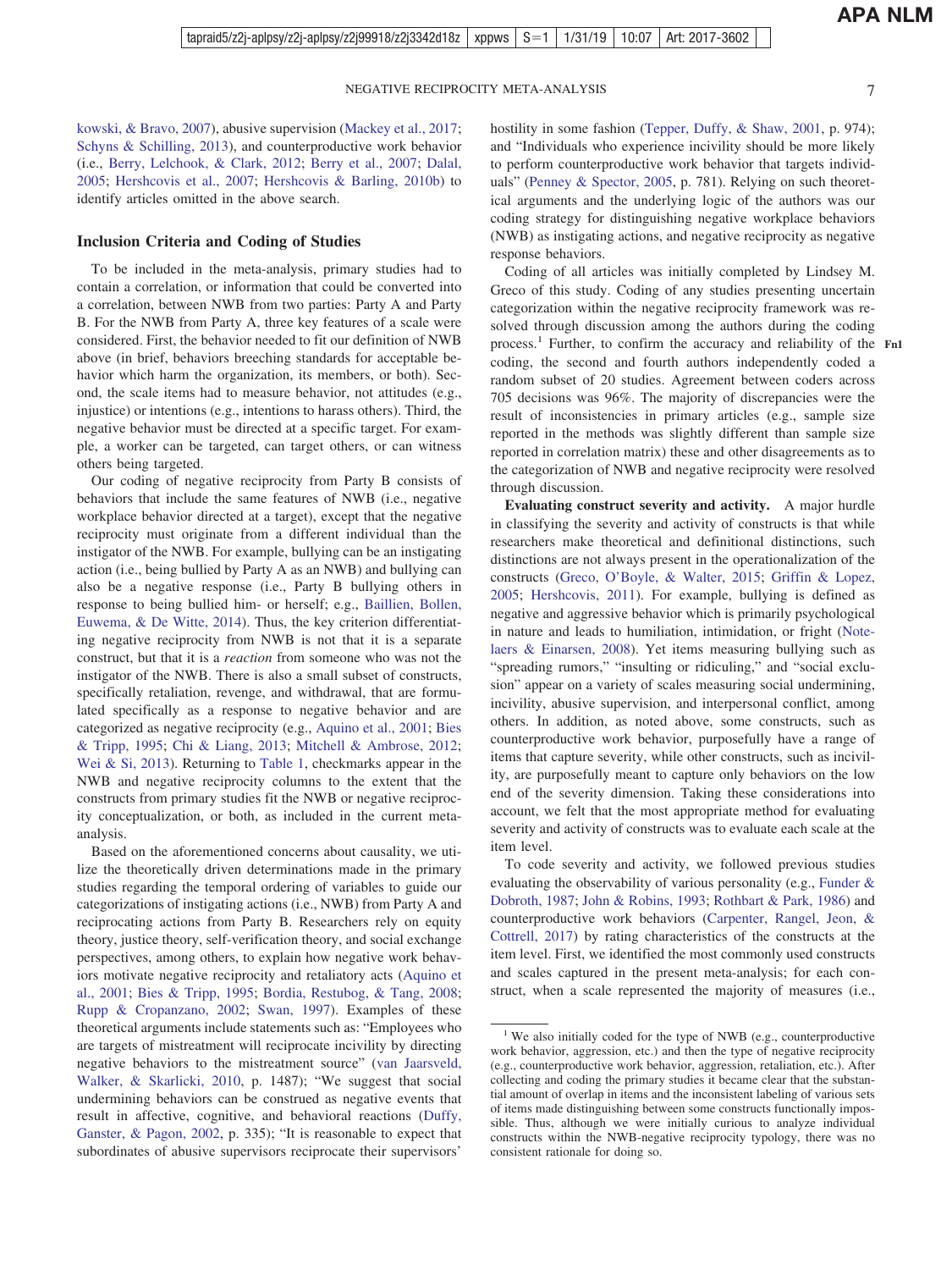greater than 50%), then we included items from that scale. Take incivility, for example, where 34 out of 47 studies (72%) in the present meta-analysis measured incivility with items from [Cortina,](#page-19-0) [Magley, Williams, and Langhout's \(2001\)](#page-19-0) workplace incivility scale (WIS); accordingly, items from the WIS were included in the rating process. The only exception to this rule was for aggression, where [Mitchell and Ambrose's \(2007\)](#page-23-0) scale and [Greenberg and](#page-20-0) [Barling's \(1999\)](#page-20-0) scales made up 37% and 32% of studies, respectively. In this case we included items from both scales and averaged all items together. In total, we included a pool of 184 total items from 16 scales.<sup>2</sup>

**Fn2**

*Participants.* Four-hundred and four adults who were currently employed or had been within the last 3 years (working at least 20 hr a week) were recruited through MTurk (an online survey program which has been shown to provide a diverse and representative sample; [Buhrmester, Kwang, & Gosling, 2011;](#page-18-0) [Klotz & Bolino, 2016;](#page-22-0) [Mai, Ellis, Christian, & Porter, 2016\)](#page-23-0). Fifty-six participants failed one or both of two attention check questions which asked them to mark a particular answer to indicate they were reading the survey, and were removed from the dataset, leaving 348 adults (180 men, 167 women, one unreported; mean age  $=$  34.95,  $SD = 10.33$ , with one participant declining to share demographic information).

*Procedure.* Because of the large number of items, and in order to avoid survey fatigue, we randomly sampled a subset of items so that each participant rated approximately 23 items. Participants were instructed that they would be asked to rate a number of harmful workplace behaviors. We defined harmful behaviors as behaviors that "could harm other people, or disrupt or harm the organization's productivity." Participants were then informed that they would be rating the behavior on two dimensions. The first dimension was severity, defined as "how intense, harsh, or harmful it is (to people or to the organization). For example, someone could spend an hour on the computer for personal purposes (less severe), or they could quit in the middle of an important project (more severe)." The participants rated each item on a 7-point scale ranging from 1 (*not at all severe*) to 7 (*very severe*).

The second dimension each participant rated the item on was activity, defined as "how much it involves causing harm by not doing something helpful (passive) as opposed to causing harm by doing something harmful (active). For example, someone could harm someone else's presentation by either not pointing out errors they see (passive) or by intentionally putting errors into the presentation (active)." The participants rated each item on a 7-point scale ranging from 1 (*very passive*) to 7 (*very active*).

*Analyses.* We evaluated the consistency in judgments by calculating  $r_{WG(J)}$  [\(James, Demaree, & Wolf, 1984\)](#page-21-0), an estimate of interrater agreement. Mean  $r_{\text{WG}(J)}$  values across all scales for severity were .87 and ranged from .80 (interpersonal conflict;

We next categorized each construct based on severity and activity. First, we averaged the severity and activity item scores into overall scale scores. Each scale item was rated an average of 44 times. For example, the severity of the incivility scale represents the average of the mean severity of each of seven items across 44 raters. We then sorted the scales in increasing severity and activity and divided them into three categories so that they captured the range, rather than simply the endpoints, of each continuum.<sup>4</sup> If a Fn4 study contained a construct that was not included in the above 16 scales, then example scale items were examined and the most representative category was reached by consensus between authors; for example, destructive leadership was labeled as abusive supervision. The severity and activity categories are presented in [Table 1.](#page-2-0)

**Evaluating target.** For the target of the negative reciprocity behavior, coding of direct versus displaced reciprocity was done by evaluating the wording of items and scales in the primary study. Direct reciprocity was coded as such when there was enough information to ascertain a "direct" response (e.g., a supervisor abuses a subordinate, who engages in supervisor-directed counterproductive work behavior or dysfunctional resistance; [Tepper et](#page-25-0) [al., 2001;](#page-25-0) [Tepper, Moss, & Duffy, 2011\)](#page-25-0). Displaced reciprocity was coded as such when the behavior was directed at a target other than instigator of NWB (e.g., workplace incivility increases theft from the organization; [Bibi, Karim, & Din, 2013\)](#page-18-0) or when workplace conflict leads to aggression toward one's family [\(Liu et al.,](#page-23-0) [2015\)](#page-23-0). There were a large number of studies  $(k = 59)$  where the targets were "unspecified." For example, when being the target of incivility is related to instigating incivility (e.g., [Leiter, Day, &](#page-22-0) [Price, 2015\)](#page-22-0), when being the target of bullying and experiencing relationship conflict is related to a target engaging in bullying behaviors themselves [\(Baillien et al., 2016\)](#page-17-0), or when interpersonal conflict is related to interpersonally directed counterproductive work behavior (e.g., [Bowling & Burns, 2015;](#page-18-0) [Meurs, Fox, Kessler,](#page-23-0) [& Spector, 2013\)](#page-23-0). What is unclear from these studies is if the negative reciprocity was directed at the instigators of the NWB, was displaced onto other targets, or possibly both. Therefore, any studies with unspecified targets were not included in the moderator analysis related to target. All studies and variables coded for the meta-analysis can be found online as [supplemental material.](http://dx.doi.org/10.1037/apl0000396.supp)

In addition to the above categories, we coded for demographic (i.e., percent female, nationality of sample, job tenure, and age), methodological (i.e., publication status, rating source, longitudinal nature of study), and situational (i.e., relative status of respondents, direct target vs. exposure) moderators. The results for the demographic variables were negligible and due to space constraints were omitted. The results for the publication bias tests are reported below.

[Spector & Jex, 1998\)](#page-25-0) to .96 (workplace aggression; [Greenberg &](#page-20-0) [Barling, 1999\)](#page-20-0) and mean  $r_{\text{WG}(J)}$  values for activity were .77 and ranged from .63 (organizationally directed counterproductive work behavior) to .93 (workplace aggression; [Greenberg & Barling,](#page-20-0) [1999\)](#page-20-0). Based on [LeBreton and Senter's \(2008\)](#page-22-0) guidelines for interpreting interrater agreement, scores fall within the *moderate* agreement (.51–.70 range; five scales for activity); *strong* agreement (.71–.90 range; nine scales for severity; eight scales for activity); or *very strong* agreement (.91–1.00 range, six scales for severity; two scales for activity) ranges.<sup>3</sup> **AQ: 7**

<sup>2</sup> The list and items are available by request from Lindsey M. Greco.

<sup>&</sup>lt;sup>3</sup> Item and construct mean scores and  $r_{wg(j)}$  values are available upon request from Lindsey M. Greco.

To further support the validity of the coding scheme, we recruited 12 Subject matter experts to engage in a Q-sort task, ranking the most **AQ: 29** commonly used scales from most to least severe and from active to passive. Results were largely consistent with the item-level ratings and are available by request from Lindsey M. Greco.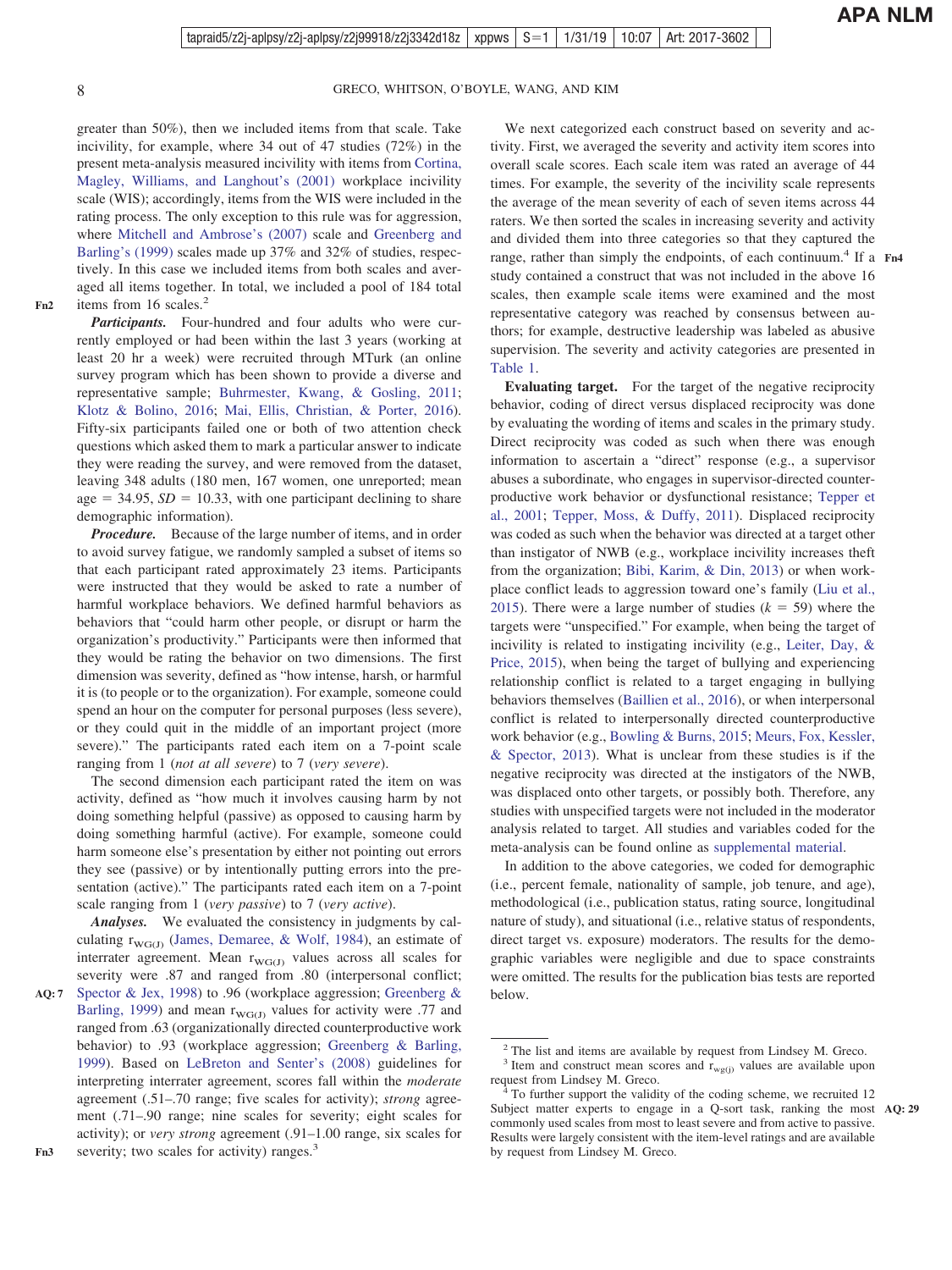**APA NLM**

**T2**

#### **Meta-Analytic Procedure**

**Techniques and corrections.** Prior to each analysis, we ensured that each included coefficient was drawn from an independent sample [\(Schmidt & Hunter, 2004\)](#page-24-0). If one study reported multiple types of negative reciprocity behaviors then we created linear composites of the uncorrected effect sizes. Reliability estimates of these composites are based on Mosier reliability estimates as these are more conservative [\(Mosier, 1943;](#page-23-0) [Schmidt & Hunter,](#page-24-0) [2004\)](#page-24-0).

 $\mathcal{L}$ **AQ: 8**

We used random-effects meta-analysis across all analyses to allow for the possibility that parameters vary across studies. We followed [Schmidt and Hunter's \(2004\)](#page-24-0) guidelines for psychometric meta-analysis for the primary and categorical moderator analysis, relying on the Pearson correlation coefficient as our effect size metric and weighting by sample size as this approach has been shown to be the least biased for analyses of correlations [\(Brannick,](#page-18-0) [Yang, & Cafri, 2011;](#page-18-0) [Hall & Brannick, 2002\)](#page-21-0). When possible for studies, we corrected for unreliability in the independent and dependent variables at the local level of analysis. When unavailable, we used an artifact distribution [\(Schmidt & Hunter, 1996,](#page-24-0) [2004\)](#page-24-0) from the primary samples in the present work based on a reliability generalization procedure which weights alphas by the inverse variance (i.e., precision) rather than sample size [\(Duhachek](#page-19-0) [& Iacobucci, 2004;](#page-19-0) [Greco, O'Boyle, Cockburn, & Yuan, 2018\)](#page-20-0).

Our results include the number of studies (*k*), the cumulative sample size (*N*), and a weighted mean point estimate of the study correlations  $(\bar{r})$ , along with the correlations after correcting for unreliability  $(\rho)$ . We include the standard deviation and the standard error of the weighted mean average (*SD*r, *SE*<sup>r</sup> ) their population counterparts  $(SD_{\rho}, SE_{\rho})$ , a 95% confidence interval around  $\bar{r}$ , and the  $80\%$  credibility interval around  $\rho$ . The credibility interval expresses variance in  $\rho$  in that 80% of the "true" effects for the various subpopulations lay within the credibility interval [\(Schmidt](#page-24-0) [& Hunter, 2004;](#page-24-0) [Whitener, 1990\)](#page-26-0). The wider the credibility interval, the greater the likelihood that moderators are present, ceteris paribus [\(Whitener, 1990\)](#page-26-0).

For the analysis of the base rate of the negative behavior, we placed each NWB mean and standard deviation on a zero-to-one metric. This approach resolved issues associated with differences in scaling formats between studies. Confidence intervals around mean estimates were built using formulas from [Wilson \(1927\)](#page-26-0) with a continuity correction recommended by [Newcombe \(1998\).](#page-23-0)

**Tests of moderators.** To conduct the metaregressions and meta-ANOVAs we used [Lipsey and Wilson \(2001\)](#page-22-0) equations. These techniques overcome limitations associated with assuming moderators are orthogonal and/or artificially dichotomizing continuous moderating variables [\(Steel & Kammeyer-Mueller, 2002\)](#page-25-0). We used random effects, restricted maximum likelihood estimation because simulation work has shown this procedure to be the least biased [\(Thompson & Sharp, 1999;](#page-26-0) [Viechtbauer, 2005\)](#page-26-0) and it is recommended with small sample sizes [\(Gonzalez-Mule & Agui](#page-20-0)[nis, 2017\)](#page-20-0). Consistent with [Lipsey and Wilson \(2001\),](#page-22-0) for both the metaregression and meta-ANOVA, we transformed individual correlations into Fisher's *Z,* performed the analyses, and then converted the values back into correlational form for easier interpretation. Effect sizes were weighted by their inverse variance [\(Lipsey](#page-22-0) [& Wilson, 2001\)](#page-22-0).

**Testing for publication bias.** Publication bias has been raised as a significant concern in meta-analytic research [\(Kepes, Banks,](#page-22-0) [McDaniel, & Whetzel, 2012;](#page-22-0) [Phillips, 2004;](#page-24-0) [Rothstein, 2003\)](#page-24-0). The so-called "file drawer problem" has the potential to bias results if data contained in published studies differs from data in unpublished studies or otherwise unavailable data. To test for publication bias we used comprehensive meta-analysis 3.0 [\(Borenstein,](#page-18-0) [Hedges, Higgins, & Rothstein, 2014\)](#page-18-0) to conduct meta-ANOVA, fail-safe *N*, and trim-and-fill analyses for each of the subanalyses for activity and severity (e.g., minor–minor) to assess the extent that effects were systematically missing from our search (see [Table 2\)](#page-9-0).

First, we conducted a between groups difference test using meta-ANOVA between published and unpublished studies. In all cases, the differences in effect sizes were slight and not statistically significant. Second, for the fail-safe *N* analyses, we incorporated both classic fail-safe *N* as well as Orwin's fail-safe *N*. The classic fail-safe *N* provides the number of nonsignificant studies needed to bring the overall meta-analytic estimate to  $p > .05$ . We supplemented this with Orwin's fail-safe *N* because the APA Meta-Analytic Reporting Standards (MARS) as well as a number of recent publications (e.g., [Kepes et al., 2012;](#page-22-0) [Kepes, McDaniel,](#page-22-0) [Brannick, & Banks, 2013\)](#page-22-0) have stressed the importance of interpreting effect size magnitudes along with or even in lieu of statistical significance testing. Orwin's test answers how many studies finding no effect  $(r = .00)$  it would take to reduce the observed effect size magnitude of the overall meta-analytic estimate to below a predetermined threshold. We chose Cohen's heuristic for a small correlation (i.e.,  $\rho = .10$ ) as our threshold, thus Orwin's test in this context is the number of studies finding no effect which would be needed to reduce the medium and large effects we report below to small effect sizes. Results for the classic fail-safe *N* show that in some cases, it would take over 10,000 studies with nonsignificant results to make the overall estimate nonsignificant (the range of studies is from 85 to 10,000). Orwin's fail-safe *N*, the more conservative test, still shows that it would typically take three to five times more missing zero-correlation studies to lower the meta-analytic correlation based on the identified studies to less than .10.

Third, because of a lack of stability in trim-and-fill results when *k* is small, we set a minimum *k* of 10 for the trim-and-fill results, **AQ: 9** which reduces the misattribution of second order sampling error to publication bias [\(Harrison, Banks, Pollack, O'Boyle, & Short,](#page-21-0) [2017;](#page-21-0) [Sterne et al., 2011\)](#page-25-0). We used a random effects trim-and-fill approach and as a post hoc exploratory test, we looked for potential publication bias on both sides of the funnel plot as opposed to just the traditional left side (where small effect sizes from small samples are likely to be suppressed). Our reason for exploring both sides is that an argument could be made that in addition to very small effects being suppressed due to nonsignificance, very large effects may be suppressed due to author or reviewer concerns of common method bias, multicollinearity, construct redundancy, and other related factors. Across the 18 tests, we found no evidence of bias to the left of the mean effect size, indicating that there is no reason to expect that effect sizes smaller than the mean results were disproportionately excluded from the search.

However, the exploratory test of looking for bias on the righthand side (where large effect sizes from small studies are likely to be suppressed) showed asymmetry, indicating that studies with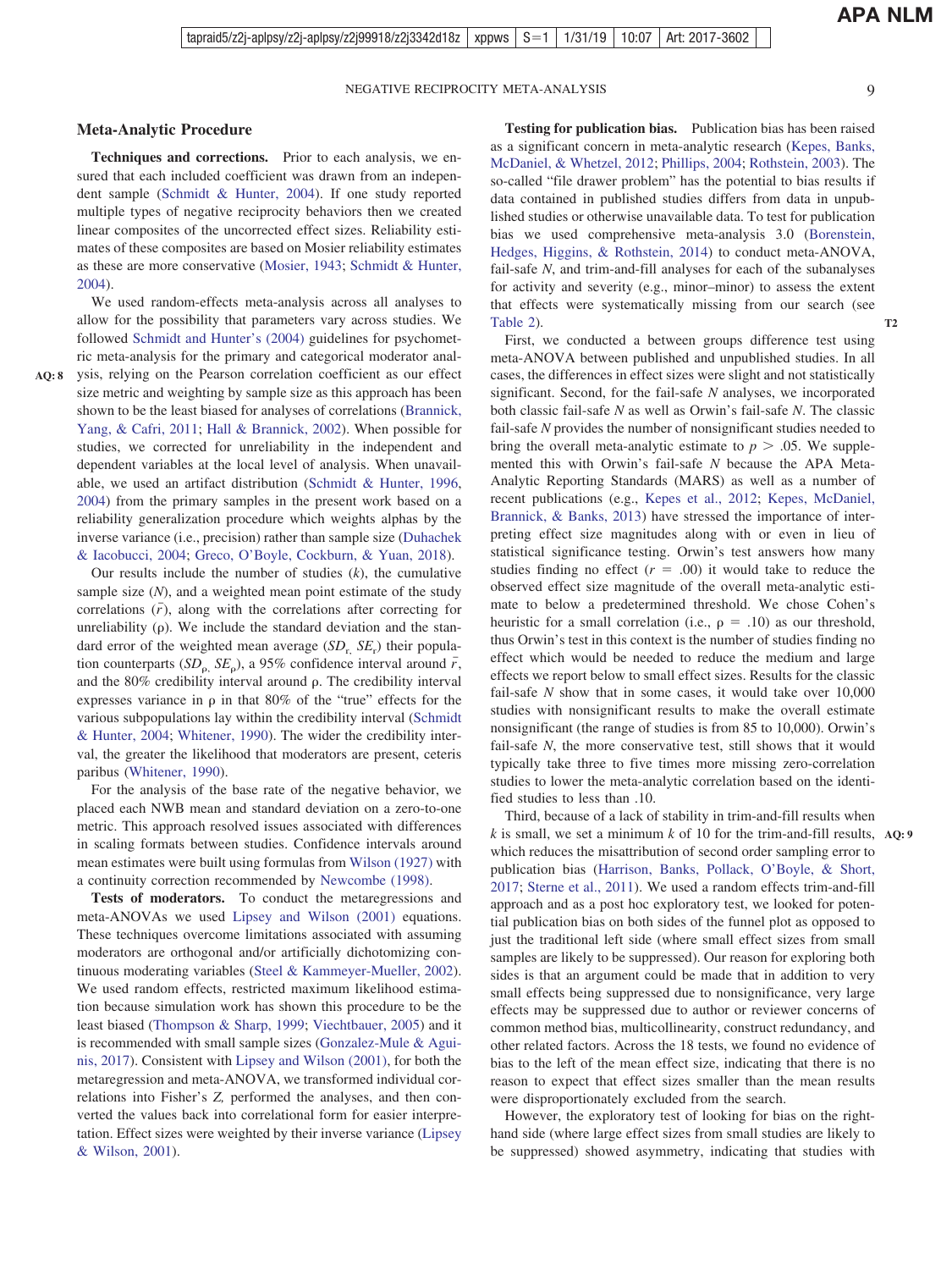|                   |                  |           | Trim-and-fill (left) |           | Trim-and-fill (right) | Fail safe N |       |  |
|-------------------|------------------|-----------|----------------------|-----------|-----------------------|-------------|-------|--|
| Analysis          | $\boldsymbol{k}$ | $k$ -trim | $\Delta r$ (-)       | $k$ -trim | $\Delta r$ (+)        | Classic     | Orwin |  |
| Minor–Minor       | 49               | 0         |                      | 13        | .08                   | $10,000+$   | 179   |  |
| Minor-Moderate    | 31               |           |                      | 6         | .04                   | 9,441       | 109   |  |
| Minor-Severe      | 4                |           |                      | $\Omega$  | .00                   | 85          | 8     |  |
| Moderate–Minor    | 35               |           |                      | 8         | .07                   | 8,730       | 65    |  |
| Moderate–Moderate | 102              |           |                      | 19        | .05                   | 9,595       | 412   |  |
| Moderate–Severe   | 17               |           |                      | $\Omega$  | .00                   | 5,160       | 57    |  |
| Severe–Minor      | 38               |           |                      | 12        | .06                   | 6.954       | 47    |  |
| Severe-Moderate   | 9                |           |                      | $\Omega$  | .00                   | 1,816       | 39    |  |
| Severe–Severe     | 9                |           |                      | $\Omega$  | .00                   | 1,449       | 45    |  |
| Passive–Passive   | 49               |           |                      | 13        | .08                   | $10,000+$   | 179   |  |
| Passive-Balanced  | 26               |           |                      | 9         | .06                   | 5,314       | 75    |  |
| Passive–Active    | 20               |           |                      |           | .05                   | 2,625       | 51    |  |
| Balanced–Passive  | 41               |           |                      | 8         | .06                   | $10,000+$   | 67    |  |
| Balanced-Balanced | 80               |           |                      | 12        | .04                   | $10,000+$   | 287   |  |
| Balanced–Active   | 68               |           |                      | $\Omega$  | .00                   | $10,000+$   | 249   |  |
| Active–Passive    | 35               |           |                      | 12        | .07                   | 5,607       | 36    |  |
| Active-Balanced   | 17               |           |                      | 5         | .09                   | 8,210       | 61    |  |
| Active-Active     | 19               |           |                      |           | .02                   | 1,164       | 82    |  |

<span id="page-9-0"></span>Table 2 *Tests for Publication Bias*

*Note.* Random effects trim-and-fill results.  $k =$  number of observed studies;  $k$ -trim = number of studies trimmed in order to make a symmetrical distribution of effect sizes;  $\Delta r$  (+) = increase in correlation if imputed studies were included;  $\Delta r$  (-) = decrease in correlation if imputed studies were included; Classic fail safe  $N =$ number of included studies with nonsignificant results ( $p > .05$  on a two tail test) needed to make the overall meta-analytic estimate not statistically significant; Orwin's fail safe  $N =$  number of studies with no correlation  $(r = .00)$  needed to reduce the observed meta-analytic effect to less than Cohen's threshold of a small effect size  $(\rho = .10).$ 

very large relationships between negative workplace behaviors and negative reciprocity behaviors may indeed be excluded from the published literature and our search. Although this test was purely exploratory, and taking into account that it is very uncommon for effect size distributions to be perfectly symmetrical outside of simulation research, this suggests that small studies that find very large effects may be suppressed, perhaps as a result of being AQ: 10 dismissed as containing either a measurement problem (e.g., com-

mon method variance [CMV]) or factors that might create analysis problems (e.g., multicollinearity, suppressor effects). The results of these exploratory tests do little to change the conclusion that publication bias is unlikely to affect our results, beyond suggesting that the true relationship between instigated negative behavior and retaliation may be even stronger in the population. In other words, on average, the true relationships may be slightly larger than the reported estimates.

#### **Results**

The findings are based on 96,930 individuals, drawn from 207 studies reporting 246 independent samples. Twenty-four nationalities and multiple industries (e.g., health care, government workers, manufacturing, service jobs, etc.) were represented in the samples. Most of the samples (50.2%) hailed from the United States and the most common sample was drawn from a general population of workers. The meta-analytic results for the relationship between NWB and negative reciprocity are summarized in [Table 3.](#page-10-0) [Table 4](#page-11-0) contains the results for the analysis of the relationship between the base rate of NWB and the base rate of negative reciprocity and the methodological moderator results are presented in [Table 5.](#page-12-0)

#### **RQ 1: Severity of NWB and Negative Reciprocity**

The results for the relationship between the severity (i.e., minor, moderate, severe) of NWB and negative reciprocity are presented in [Table 3.](#page-10-0) The true-score correlations  $(\rho)$  between NWB and negative reciprocity are positive and moderate to strong [\(Bosco,](#page-18-0) [Aguinis, Singh, Field, & Pierce, 2015\)](#page-18-0) for all relationships. When Party A engages in NWB of minor severity, it is positively associated with negative reciprocity behaviors from Party B that are minor ( $\rho = .46$ ), moderate ( $\rho = .45$ ), and severe ( $\rho = .32$ ). Although the relationship between behavior returned in-kind (i.e., minor–minor), was the strongest, there was no statistically significant difference between these values ( $Q = 1.56$ , *ns*). When Party A engages in NWB of moderate severity, it is positively associated with negative reciprocity behaviors from Party B that are minor  $(\rho = .28)$ , moderate  $(\rho = .51)$ , and severe  $(\rho = .42)$ . The relationship between moderate–moderate behaviors, representative of in-kind reciprocity, and moderate–severe behaviors, representative of escalation, are significantly higher than the relationship between moderate–minor behaviors, which would represent de-escalation  $(Q = 18.56, p < .01)$ . These results suggest a stronger relationship between behaviors from Party A and Party B that are equal or greater in valence rather than behaviors indicative of de-escalation.

Last, when Party A engages in severe NWB, this behavior is positively associated with negative reciprocity behaviors from Party B that are minor ( $\rho = .26$ ), moderate ( $\rho = .52$ ), and severe  $(p = .59)$ . Again, the strongest relationship is for behaviors of equal valence (i.e., severe–severe), and the relationships between severe–severe and severe–moderate behaviors are significantly higher than the relationship between severe–minor behaviors  $(Q =$ 12.96  $p < .01$ ). Because severe NWB from Party A contains scales

**T5, AQ:11**

**T3-4**

 $\frac{1}{2}$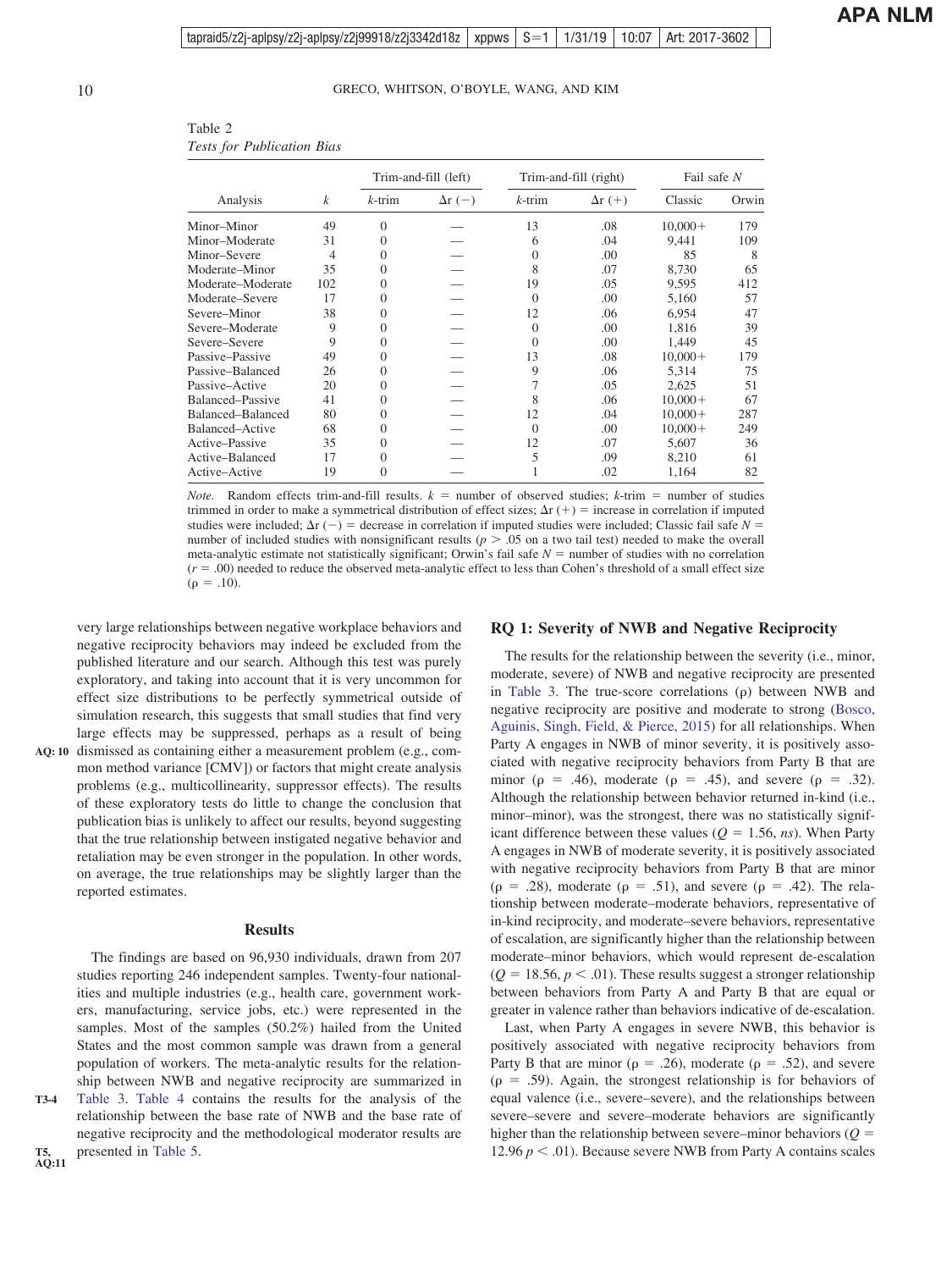m,  $\rm n > 1$ 

| Party A               | Party B             | $\boldsymbol{k}$                   | $\boldsymbol{N}$                           | $\bar{r}$                             | $SD_r$                               | $SE_r$                               | 95% CI                    | $\rho$                               | $SD_{\rho}$                          | $SE_{\rho}$                          | 80% CV                      | $Q_{\text{Between}}$<br>(category) | $Q_{\rm Between}$ (dir/disp) |
|-----------------------|---------------------|------------------------------------|--------------------------------------------|---------------------------------------|--------------------------------------|--------------------------------------|---------------------------|--------------------------------------|--------------------------------------|--------------------------------------|-----------------------------|------------------------------------|------------------------------|
|                       |                     |                                    |                                            |                                       |                                      |                                      | Severity                  |                                      |                                      |                                      |                             |                                    |                              |
| Minor                 | Minor               | 49                                 | 18,539                                     | .39                                   | .17                                  | .03                                  | [.34, .44]                | .46                                  | .19                                  | .03                                  | [.21, .70]                  |                                    |                              |
|                       | Direct              | 10                                 | 1,679                                      | .42                                   | .08                                  | .03                                  | [.36, .49]                | .46                                  | .09                                  | .03                                  | [.35, .58]                  |                                    |                              |
|                       | Displaced           | 29                                 | 11,080                                     | .32                                   | .17                                  | .03                                  | [.26, .39]                | .39                                  | .20                                  | .04                                  | [.13, .64]                  |                                    | 1.75                         |
| Minor                 | Moderate            | 31                                 | 8,699                                      | .40                                   | .19                                  | .03                                  | [.33, .47]                | .45                                  | .19                                  | .04                                  | [.20, .69]                  |                                    |                              |
|                       | Direct<br>Displaced | $\overline{4}$                     | 668<br>7,699                               | .33<br>.41                            | .17<br>.19                           | .09<br>.04                           | [.14, .51]                | .36                                  | .21                                  | .11<br>.04                           | [.08, .63]                  |                                    | .47                          |
| Minor                 | Severe              | 25<br>$\overline{4}$               | 1,025                                      | .27                                   | .14                                  | .07                                  | [.33, .48]<br>[.13, .42]  | .46<br>.32                           | .19<br>.15                           | .08                                  | [.22, .70]<br>[.13, .50]    |                                    |                              |
|                       | Direct              |                                    | $\overline{\phantom{0}}$                   |                                       |                                      |                                      |                           |                                      |                                      |                                      |                             |                                    |                              |
|                       | Displaced           | 3                                  | 898                                        | .22                                   | .07                                  | .05                                  | [.13, .32]                | .26                                  | .05                                  | .04                                  | [.19, .33]                  |                                    |                              |
|                       |                     |                                    |                                            |                                       |                                      |                                      |                           |                                      |                                      |                                      |                             | 1.56                               |                              |
| Moderate <sup>a</sup> | Minor<br>Direct     | 35                                 | 12,489                                     | .25                                   | .22                                  | .04                                  | [.18, .33]                | .28                                  | .24                                  | .04                                  | $[-.02, .59]$               |                                    |                              |
|                       | Displaced           | 10<br>21                           | 2,269<br>7,391                             | .40<br>.24                            | .16                                  | .05<br>.05                           | [.29, .51]                | .44<br>.26                           | .18                                  | .06                                  | [.21, .67]                  |                                    | $4.38*$                      |
| Moderate <sup>b</sup> | Moderate            | 102                                | 45,691                                     | .45                                   | .24<br>.15                           | .02                                  | [.14, .34]<br>[.42, .48]  | .51                                  | .26<br>.16                           | .06<br>.02                           | $[-.07, .60]$<br>[.31, .71] |                                    |                              |
|                       | Direct              | 11                                 | 2,976                                      | .45                                   | .15                                  | .05                                  | [.36, .54]                | .49                                  | .17                                  | .05                                  | [.28, .71]                  |                                    |                              |
|                       | Displaced           | 69                                 | 21,002                                     | .46                                   | .16                                  | .02                                  | [.42, .50]                | .50                                  | .16                                  | .02                                  | [.30, .71]                  |                                    | 1.28                         |
| Moderate <sup>c</sup> | Severe              | 17                                 | 6,985                                      | .39                                   | .20                                  | .05                                  | [.29, .49]                | .42                                  | .23                                  | .06                                  | [.13, .71]                  |                                    |                              |
|                       | Direct              | 6                                  | 1,430                                      | .45                                   | .13                                  | .06                                  | [.33, .56]                | .51                                  | .12                                  | .06                                  | [.35, .67]                  |                                    |                              |
|                       | Displaced           | 8                                  | 4,179                                      | .33                                   | .23                                  | .08                                  | [.16, .49]                | .35                                  | .25                                  | .09                                  | [.02, .67]                  |                                    | 1.89                         |
|                       |                     |                                    |                                            |                                       |                                      |                                      |                           |                                      |                                      |                                      |                             | $18.56***$                         |                              |
|                       |                     |                                    |                                            |                                       |                                      |                                      |                           |                                      |                                      |                                      |                             | b, c > a                           |                              |
| Severed               | Minor               | 38 (12)                            | 14,324 (5,392)                             | .22(.22)                              | .12(.09)                             | .02(.03)                             | $[.17, .26]$ $(.16, .27)$ | .26(.24)                             | .13(.10)                             | .02(.03)                             | $[.09, .43]$ $(.11, .37)$   |                                    |                              |
|                       | Direct              | 6(3)                               | 1,278 (777)                                | .30(.27)                              | .12(.15)                             | .06(.09)                             | $[.19, .41]$ $(.09, .45)$ | .36(.33)                             | .14(.18)                             | .06(0.11)                            | $[.18, .54]$ $(.10, .56)$   |                                    |                              |
|                       | Displaced           | 31(9)                              | 12,960 (4,615)                             | .21(.21)                              | .12(.07)                             | .02(.03)                             | $[.16, .25]$ $(.15, .26)$ | .25(.22)                             | .13(.08)                             | .03(0.03)                            | [.08, .42] (.12, .33)       |                                    | 2.42                         |
| Severee               | Moderate<br>Direct  | 9(7)<br>$\overline{\phantom{m}}$   | 3,977(3,110)                               | .47(.51)                              | .14(.13)                             | .05(.05)                             | [.38, .57] (.41, .61)     | .52(.55)<br>$\overline{\phantom{0}}$ | .14(.13)                             | .05(.05)                             | $[.34, .71]$ $(.38, .72)$   |                                    |                              |
|                       | Displaced           | 7(5)                               | 2,164 (1,297)                              | .36(.37)                              | .09(.08)                             | .04(.04)                             | $[.28, .44]$ $(.29, .45)$ | .40(.41)                             | .10(.08)                             | .04(.04)                             | $[.28, 53]$ $(.30, .51)$    |                                    |                              |
| Severe <sup>t</sup>   | Severe              | 9(9)                               | 1,871 (1,871)                              | .49 (.49)                             | .30(.30)                             | .10(.10)                             | $[.30, .69]$ $(.30, .69)$ | .59(.59)                             | .33(.33)                             | .11(.11)                             | $[.16, 1.0]$ $(.16, 1.0)$   |                                    |                              |
|                       | Direct              | $\overline{\phantom{m}}$           |                                            |                                       |                                      |                                      |                           |                                      |                                      |                                      |                             |                                    |                              |
|                       | Displaced           |                                    |                                            |                                       |                                      |                                      |                           |                                      |                                      |                                      |                             | $12.96***$<br>e, f > d             |                              |
|                       |                     |                                    |                                            |                                       |                                      |                                      | Activity                  |                                      |                                      |                                      |                             |                                    |                              |
| Passive               | Passive             | 49                                 | 18,539                                     | .37                                   | .18                                  | .03                                  | [.36, .48]                | .42                                  | .20                                  | .03                                  | [.16, .68]                  |                                    |                              |
|                       | Direct              | 10                                 | 1,679                                      | .43                                   | .10                                  | .04                                  | [.39, .55]                | .47                                  | .11                                  | .04                                  | [.33, .61]                  |                                    |                              |
|                       | Displaced           | 29                                 | 11,080                                     | .32                                   | .18                                  | .04                                  | [.29, .45]                | .37                                  | .21                                  | .04                                  | [.10, .64]                  |                                    | 1.75                         |
| Passive               | Balanced            | 26                                 | 7,980                                      | .36                                   | .19                                  | .04                                  | [.28, .43]                | .41                                  | .20                                  | .04                                  | [.16, .66]                  |                                    |                              |
|                       | Direct              | 3                                  | 560                                        | .33                                   | .19                                  | .12                                  | [.10, .56]                | .36                                  | .23                                  | .14                                  | [.07, .65]                  |                                    |                              |
|                       | Displaced           | 22                                 | 7,293                                      | .36                                   | .19                                  | .04                                  | [.28, .44]                | .41                                  | .19                                  | .04                                  | [.16, .66]                  |                                    | .82                          |
| Passive               | Active              | 20                                 | 5,176                                      | .34                                   | .12                                  | .03                                  | [.28, .40]                | .39                                  | .13                                  | .03                                  | [.22, .55]                  |                                    |                              |
|                       | Direct              |                                    |                                            |                                       |                                      |                                      |                           |                                      |                                      |                                      |                             |                                    |                              |
|                       | Displaced           | 11                                 | 2,785                                      | .33                                   | .15                                  | .05                                  | [.23, .42]                | .38                                  | .16                                  | .05                                  | [.18, .58]                  |                                    |                              |
| Balanced <sup>g</sup> | Passive             | 41                                 | 14,303                                     | .24                                   | .21                                  | .03                                  | [.18, .31]                | .28                                  | .23                                  | .04                                  | $[-.02, .57]$               | 1.87                               |                              |
|                       | Direct              | 12                                 | 2,548                                      | .41                                   | .16                                  | .05                                  | [.31, .50]                | .45                                  | .18                                  | .05                                  | [.22, .68]                  |                                    |                              |
|                       | Displaced           | 25                                 | 8,926                                      | .23                                   | .22                                  | .05                                  | [.14, .32]                | .25                                  | .24                                  | .05                                  | $[-.06, .56]$               |                                    | $7.74***$                    |
| Balanced <sup>h</sup> | Balanced            | 80                                 | 33,003                                     | .41                                   | .17                                  | .02                                  | [.38, .45]                | .47                                  | .19                                  | .02                                  | [.23, .71]                  |                                    |                              |
|                       | Direct              | 6                                  | 1,252                                      | .35                                   | .29                                  | .12                                  | [.12, .59]                | .43                                  | .30                                  | .13                                  | [.04, .82]                  |                                    |                              |
|                       | Displaced           | 59                                 | 19,192                                     | .38                                   | .17                                  | .02                                  | [.33, .42]                | .42                                  | .18                                  | .02                                  | [.18, .65]                  |                                    | .11                          |
| Balanced <sup>1</sup> | Active              | 68                                 | 30,848                                     | .42                                   | .14                                  | .02                                  | [.39, .46]                | .48                                  | .15                                  | .02                                  | [.30, .67]                  |                                    |                              |
|                       | Direct              | 28                                 | 9,084                                      | .52                                   | .13                                  | .03                                  | [.47, .57]                | .57                                  | .13                                  | .03                                  | [.41, .74]                  |                                    |                              |
|                       | Displaced           | 30                                 | 9,228                                      | .38                                   | .13                                  | .03                                  | [.33, .43]                | .42                                  | .14                                  | .03                                  | [.25, .60]                  | $18.15***$<br>h, i > g             | $22.2***$                    |
| Activel               | Passive             | 35(8)                              | 14,967 (5,743)                             | .20(.17)                              | .12(0.08)                            | .02(.03)                             | [.15, .24] (.11, .22)     | .24(.19)                             | .13(0.08)                            | .02(.03)                             | $[.07, .40]$ $(.09, .29)$   |                                    |                              |
|                       | Direct              | 4(1)                               | $999 (-)$                                  | $.25(-)$                              | $.08$ (-                             | $.05$ (-)                            | $[.15, .35] (-)$          | $.30(-)$                             | $.09$ (-                             | $.05$ (-)                            | [.18, .42] (.)              |                                    |                              |
|                       | Displaced           | 29(6)                              | 11,853 (3,216)                             | .20(.21)                              | .13(0.09)                            | .02(.04)                             | $[.15, .25]$ $(.11, .28)$ | .25(.21)                             | .14(.09)                             | .03(0.04)                            | $[.07, .42]$ $(.09, .33)$   |                                    | .40                          |
| Active                | Balanced<br>Direct  | 17(15)<br>$\overline{\phantom{m}}$ | 10,794 (9,927)<br>$\overline{\phantom{m}}$ | .41 (.42)<br>$\overline{\phantom{0}}$ | .17(.17)<br>$\overline{\phantom{0}}$ | .04(.05)<br>$\overline{\phantom{m}}$ | $[.33, .50]$ $(.33, .51)$ | .48(.49)                             | .17(.17)<br>$\overline{\phantom{m}}$ | .04(.04)<br>$\overline{\phantom{a}}$ | $[.27, .70]$ $(.28, .71)$   |                                    |                              |
|                       | Displaced           | 11(9)                              | 4,675 (3,808)                              | .45(.49)                              | .19(.19)                             | .06(.07)                             | $[.34, .57]$ $(.36, .62)$ | .52(.55)                             | .19(.19)                             | .06(.06)                             | $[.28, .76]$ $(.32, .79)$   |                                    |                              |
| Active <sup>m</sup>   | Active              | 19(18)                             | 8,325 (7,655)                              | .46 (.47)                             | .20(.20)                             | .05(.05)                             | $[.37, .55]$ $(.37, .56)$ | .54(.55)                             | .21(.21)                             | .05(.05)                             | $[.28, .81]$ $(.28, 82)$    |                                    |                              |
|                       | Direct<br>Displaced | $\overline{\phantom{m}}$<br>4(3)   | $\overline{\phantom{m}}$<br>1,302 (632)    | $\qquad \qquad -$<br>.43 (.49)        | .09(.10)                             | .05(.06)                             | $[.33, .52]$ $(.37, .61)$ | .53(.59)                             | $\overline{\phantom{m}}$<br>.12(.15) | .06(.09)                             | $[.37, .68]$ $(.40, .79)$   | $36.33***$                         |                              |

*Note.*  $k =$  number of independent samples;  $N =$  total sample size;  $\bar{r} =$  observed effect size;  $SD_r =$  standard deviation of observed effect size;  $SE_r =$ standard error of observed effect size;  $95\%$  CI = lower and upper limits of 95% confidence interval of  $r$ ;  $\rho$  = effect size corrected for predictor and criterion unreliability;  $SD_{\rho}$  = standard deviation of corrected effect size;  $SE_{\rho}$  = standard error of corrected effect size; 80% CV = 80% credibility interval of  $\rho$ ;  $\text{dir} = \text{direct reciprocity}$ ;  $\text{disp} = \text{displaced reciprocity}$ . Superscripts denote between-group Q tests by category of Party A - Party B relationship (e.g., a = Moderate-Minor category, b = Moderate-Moderate category). In the severe category, numbers in parentheses are parameter values with sexual- and ethnic-harassment effect sizes removed.<br>  $p < .05$ .  $\longrightarrow p < .01$ .

<span id="page-10-0"></span>Table 3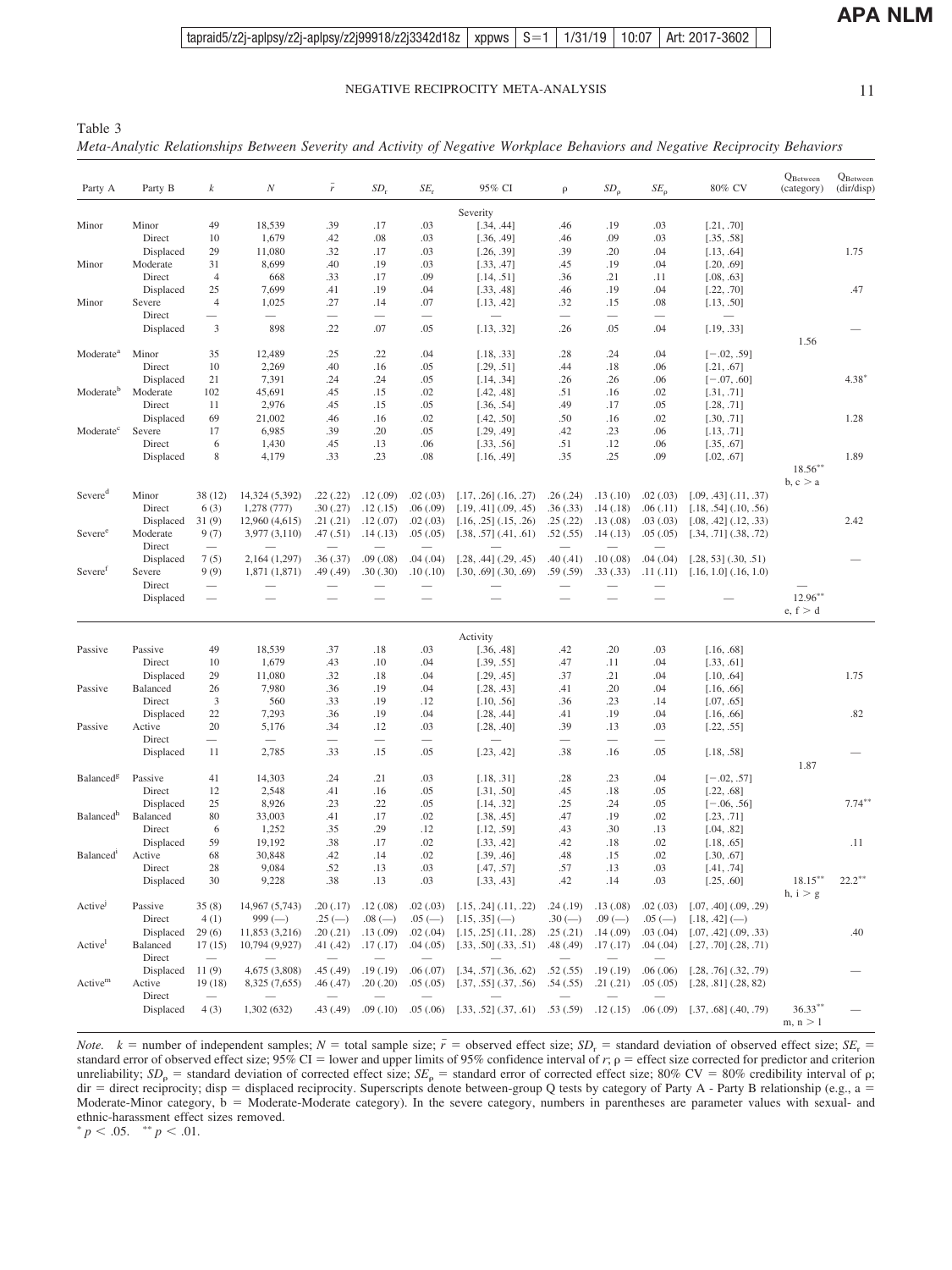<span id="page-11-0"></span>

| Table 4                                                                                           |  |  |  |
|---------------------------------------------------------------------------------------------------|--|--|--|
| Base Rates of Party A and Party B Behavior and Moderating Effect of Base Rate of Party A Behavior |  |  |  |

|          |                 |    |                  | Party B base rate |     |            | Party A base rate moderator |               |          |       |           |
|----------|-----------------|----|------------------|-------------------|-----|------------|-----------------------------|---------------|----------|-------|-----------|
| Party A  | Party B         | k  | $\boldsymbol{N}$ | $\boldsymbol{M}$  | SE  | [95% CI]   | B                           | [95% CI]      | β        | $R^2$ | Model $Q$ |
|          |                 |    |                  |                   |     | Severity   |                             |               |          |       |           |
| Minor    | Minor           | 33 | 13,692           | .17               | .02 | [.14, .21] | $.22***$                    | [.06, .39]    | $.48***$ | .23   | $6.83*$   |
| Minor    | Moderate        | 26 | 7,615            | .15               | .09 | [.11, .19] | .02                         | $[-.38, .43]$ | .02      | .00   | .01       |
| Minor    | Severe          | 4  | 1,025            | .20               | .08 | [.04, .35] |                             |               |          |       |           |
| Moderate | Minor           | 27 | 9,224            | .22               | .03 | [.16, .27] | .23                         | $[-52, .98]$  | .12      | .01   | .36       |
| Moderate | Moderate        | 90 | 25,288           | .16               | .02 | [.13, .19] | $.65***$                    | [.45, .86]    | $.53***$ | .29   | $38.07**$ |
| Moderate | Severe          | 13 | 5,224            | .08               | .01 | [.05, .11] | $-.13$                      | $[-.36, .10]$ | $-.41$   | .17   | 1.23      |
| Severe   | Minor           | 20 | 8,532            | .20               | .03 | [.15, .26] | .16                         | $[-.04, .35]$ | .34      | .12   | 2.41      |
| Severe   | Moderate        | 9  | 3,977            | .16               | .03 | [.10, .22] | $.53*$                      | [.11, .94]    | $.65*$   | .43   | $6.18*$   |
| Severe   | Severe          | 9  | 1,871            | .34               | .07 | [.21, .47] | .28                         | $[-.46, 1.0]$ | .24      | .06   | .55       |
|          |                 |    |                  |                   |     | Activity   |                             |               |          |       |           |
| Passive  | Passive         | 33 | 11,990           | .17               | .02 | [.14, .21] | $.22***$                    | [.06, .39]    | $.48***$ | .23   | $6.83*$   |
| Passive  | <b>Balanced</b> | 23 | 7,026            | .15               | .02 | [.11, .20] | .01                         | $[-.35, .38]$ | .02      | .00   | .01       |
| Passive  | Active          | 16 | 4,965            | .16               | .03 | [.10, .21] | .20                         | $[-.18, .57]$ | .25      | .06   | 1.06      |
| Balanced | Passive         | 30 | 10,625           | .23               | .03 | [.18, .28] | $-.04$                      | $[-.37, .29]$ | $-.04$   | .00   | .05       |
| Balanced | Balanced        | 71 | 28,404           | .14               | .01 | [.12, .16] | $.37***$                    | [.13, .61]    | $.30***$ | .09   | $9.17***$ |
| Balanced | Active          | 60 | 24,624           | .16               | .01 | [.13, .19] | .22                         | $[-.16, .60]$ | .14      | .02   | 1.28      |
| Active   | Passive         | 19 | 9,415            | .20               | .03 | [.13, .27] | .20                         | $[-.05, .45]$ | .36      | .13   | 2.46      |
| Active   | Balanced        | 15 | 9,364            | .10               | .01 | [.07, .12] | .00                         | $[-.21, .21]$ | .01      | .00   | .00.      |
| Active   | Active          | 18 | 8,170            | .20               | .04 | [.13, .27] | $.80**$                     | [.40, 1.21]   | $.68***$ | .46   | $15.07**$ |

*Note.*  $k =$  number of independent samples;  $N =$  total sample size;  $M =$  scaled mean base rate;  $B =$  unstandardized regression coefficient; 95% CI = lower and upper limits of 95% confidence interval;  $\beta$  = standardized coefficient;  $R^2$  = percentage of explained variance; Q indicates the model significantly explains variance in effect sizes.

 $\frac{1}{p}$  < .05.  $\frac{1}{p}$  < .01.

relevant to sexual, ethnic, or racial harassment that relate differentially to particular populations (i.e., women and minorities; [Miner-Rubino & Cortina, 2004,](#page-23-0) [2007;](#page-23-0) [Richman-Hirsch & Glomb,](#page-24-0) [2002\)](#page-24-0), we also analyzed the severity relationships without these scales (presented in parentheses in [Table 3\)](#page-10-0). With such studies removed, when Party A engages in severe NWB, it is positively associated with negative reciprocity behaviors from Party B that are minor ( $\rho = .24$ ), moderate ( $\rho = .55$ ), and severe ( $\rho = .59$ ), which is consistent with the findings which include the sexual and racial/ethnic harassment scales in that the strongest relationship is for severe–severe behavior. In sum, RQ 1 asked whether severity moderated the relationship between NWB and negative reciprocity, and the results generally show the strongest relationships between Party A and Party B behavior of equal severity, representing tit-for-tat behavior, although in some cases, escalation of behavior is almost equally as strong.

#### **RQ 2: Activity of NWB and Negative Reciprocity**

The results for the relationship between the activity (i.e., passive, balanced, active) of NWB and negative reciprocity are also presented in [Table 3.](#page-10-0) When Party A engages in passive NWB, it is positively associated with negative reciprocity behaviors from Party B that are passive ( $\rho = .42$ ), balanced ( $\rho =$ .41), and active ( $\rho = .39$ ). Although the strongest relationship is for behaviors of equal valence (i.e., passive–passive), there was no statistically significant difference between these values  $(Q = 1.87, ns)$ . When Party A engages in balanced NWB, it is positively associated with negative reciprocity behaviors from Party B that are passive ( $\rho = .28$ ), balanced ( $\rho = .47$ ), and

active ( $\rho = .48$ ). In this case, the strongest relationships are for in-kind (balanced– balanced) and escalating (balanced–active) behaviors and the relationship between balanced– balanced and balanced–active behaviors are significantly higher than the relationship between balanced–passive behaviors  $(Q = 18.15,$  $p < .01$ ), showing a stronger relationship between behaviors from Party A and Party B that are equal or greater in activity rather than behaviors indicative of de-escalation.

Last, when Party A engages in active NWB, it is positively associated with negative reciprocity behaviors from Party B that are passive ( $\rho = .24$ ), balanced ( $\rho = .48$ ), and active ( $\rho = .54$ ). Although the strongest relationship is between behavior of equal valence (active–active), both active–active and active– balanced behaviors are significantly higher than the relationship between active–passive behaviors ( $Q = 36.33, p < .01$ ) and are not significantly different from each other. After removing scales related to sexual and racial/ethnic harassment, when Party A engages in active NWB, it is positively associated with negative reciprocity behaviors from Party B that are passive  $(\rho = .19)$ , balanced  $(\rho = .49)$ , and active  $(\rho = .55)$ . These findings are consistent with those including the sexual and racial/ ethnic harassment scales in that the strongest relationship is for behaviors returned in-kind. In sum, RQ 2 addressed whether activity moderated the relationship between NWB and negative reciprocity. Taken together, it appears that NWB from Party B is more likely to be directly reciprocated with behavior of equal activity, although, again, there was some support for the contention that behavior can escalate, such as when balanced behavior from Party A results in an active response from Party B.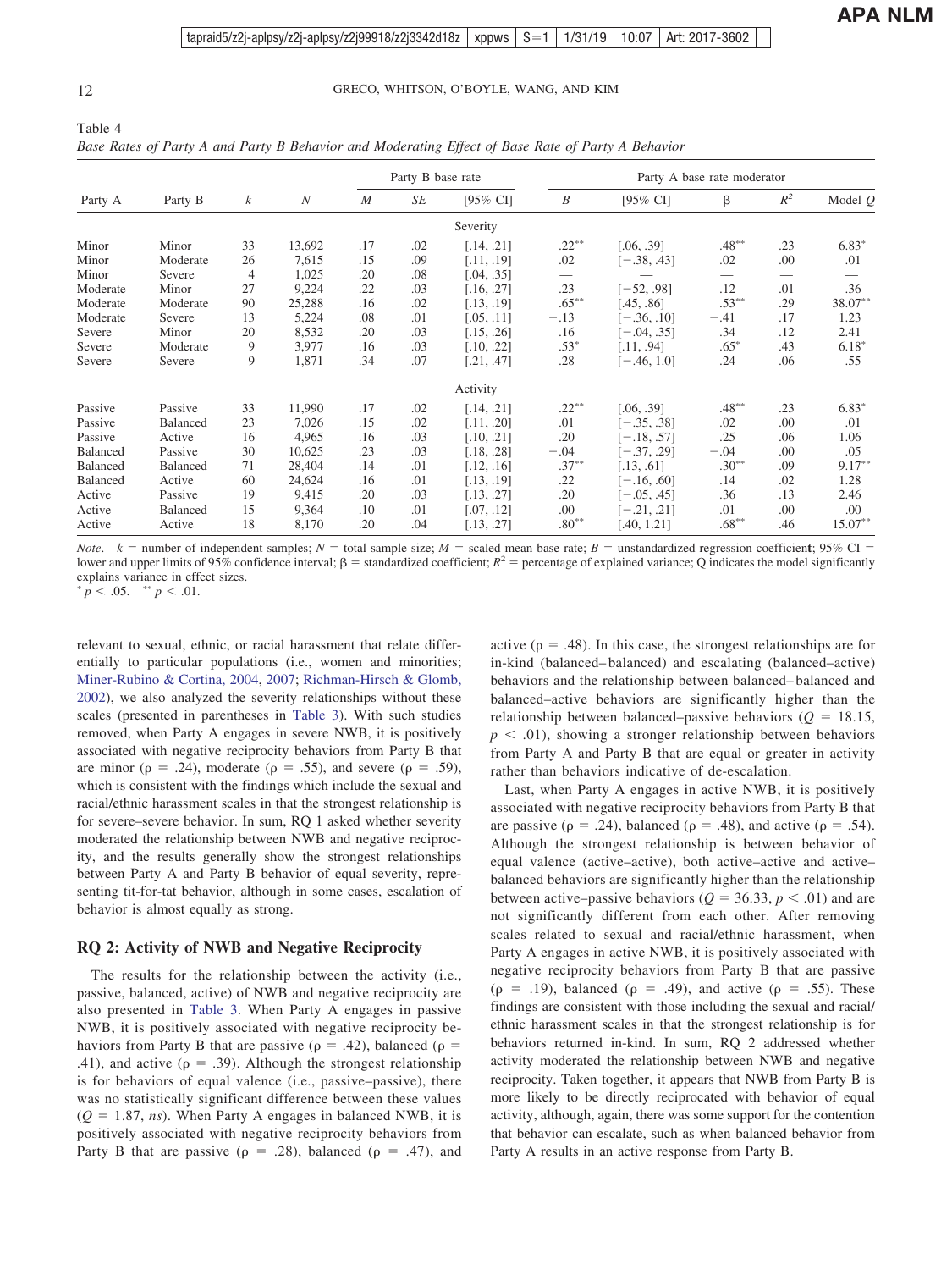| ۰,<br>×<br>۰. |
|---------------|

| Reciprocity Behaviors |          |                  |                          | <u> Lifecio of Bununonum moderatorio on rieumonomo Berneen 1991 and 1905an re</u> |            |       |           |
|-----------------------|----------|------------------|--------------------------|-----------------------------------------------------------------------------------|------------|-------|-----------|
|                       |          |                  |                          | Longitudinal                                                                      | Same rater |       |           |
| Party A               | Party B  | $\boldsymbol{k}$ | $\rho$                   | β                                                                                 | β          | $R^2$ | Model $Q$ |
|                       |          |                  |                          | Severity                                                                          |            |       |           |
| Minor                 | Minor    | 49               | .42                      | .27                                                                               | $.30*$     | .13   | $6.76*$   |
| Minor                 | Moderate | 31               | .38                      | .32                                                                               | $-.22$     | .12   | 4.00      |
| Minor                 | Severe   |                  |                          |                                                                                   |            |       |           |
| Moderate              | Minor    | 35               | .31                      | $-.19$                                                                            | .24        | .09   | 3.24      |
| Moderate              | Moderate | 101              | .47                      | $-.05$                                                                            | $.25*$     | .06   | $6.10*$   |
| Moderate              | Severe   |                  | $\overline{\phantom{0}}$ |                                                                                   |            |       |           |
| Severe                | Minor    | 38               | .28                      | .11                                                                               | .18        | .03   | 1.25      |
| Severe                | Moderate | 9                | .46                      | .38                                                                               | .03        | .15   | 1.61      |
| Severe                | Severe   |                  |                          |                                                                                   |            |       |           |
|                       |          |                  |                          | Activity                                                                          |            |       |           |
| Passive               | Passive  | 49               | .42                      | .27                                                                               | $.30*$     | .13   | $6.76*$   |
| Passive               | Balanced | 26               | .36                      | .31                                                                               | .05        | .10   | 2.86      |
| Passive               | Active   | 21               | .38                      | .27                                                                               | $-.41*$    | .21   | 5.27      |
| Balanced              | Passive  | 41               | .30                      | $-.11$                                                                            | .19        | .05   | 2.03      |
| Balanced              | Balanced | 79               | .42                      | .08                                                                               | $-.04$     | .01   | .50       |
| Balanced              | Active   | 68               | .46                      | .00                                                                               | $.30*$     | .09   | $6.62*$   |
| Active                | Passive  | 35               | .27                      | .07                                                                               | .02        | .00   | .16       |

<span id="page-12-0"></span>Table 5 *Effects of Situational Moderators on Relationship Between NWB and Negative*

*Note*. NWB = negative workplace behavior;  $k =$  number of independent samples;  $\rho =$  effect size corrected for predictor and criterion unreliability; Longitudinal is coded as  $1 =$  surveys were separated by time;  $0 =$ surveys were collected at a single time; Rating source is coded as  $1 =$  same individual reported both NWB and NR behavior and  $0 =$  different individuals reported NWB and negative reciprocity behavior;  $\beta =$  standardized coefficient;  $R^2$  = percentage of explained variance; Q indicates the model significantly explains variance in effect sizes.  $p < .05$ .

Active Balanced — — — — — — — — Active Active 19 .59 .24 .05 .06 1.24

#### **RQ 3: Target of Negative Reciprocity**

Within each severity and activity category, we also analyzed relationships between Party A's NWB and responses from Party B that were either direct (directed at Party A) or displaced (directed at a target that was not Party A). As noted in the Method section, in many studies determining the target of the response behavior was not possible, and as a consequence, testing for differences in direct and displaced behavior was not always feasible (indicated by dashes in [Table 3\)](#page-10-0). For severity, five of the six tests for differences in target were not significant, indicating that direct and displaced forms of negative reciprocity were equally likely across targets. There was a significant difference between direct and displaced behavior for moderate–minor relationships where a moderate NWB from Party A was associated more strongly with a minor response from Party B that was direct ( $\rho = .44$ ) versus displaced ( $\rho = .26$ ;  $Q = 4.38$ ,  $p < .05$ ).

We also tested whether differences in activity of responses were related to the target of the negative reciprocity behavior. In four of the six tests, there was no difference in the strength of the relationship based on whether Party B targeted Party A directly, or whether Party B displaced behavior onto another target. However, in balanced–passive relationships, Party A balanced NWB was more strongly associated with a passive response from Party B that was directed at Party A ( $\rho = .45$ ) versus passive behaviors that were displaced onto other targets ( $\rho = .25$ ;  $Q = 7.74$ ,  $p < .01$ . Similarly, in balanced–active relationships, balanced NWB from Party A was associated more strongly with an active response from Party B that was directed at Party A ( $\rho = .57$ ) vs. active behaviors that were displaced onto other targets ( $\rho = .42$   $Q = 22.20$ ,  $p <$ .01). Thus, across both severity and activity of behavior, there were few differences in the relationship between Party A and Party B's behaviors based on the target, although we recommend caution in interpreting these results because of the small sample sizes across categories. Interestingly, for both severity and activity, there was evidence that direct responses were more likely when the exchange of behaviors represented de-escalation (i.e., moderate– minor, balanced–passive).

#### **RQ 4: Frequency of NWB and Negative Reciprocity**

We further investigated effects between NWB and negative reciprocity by testing the relationship between the frequency, or base rates, of behaviors from both parties. First, however, we discuss the interpretation of the mean levels of negative reciprocity behaviors as reported in [Table 4.](#page-11-0) As an example, when considering the severity of the behavior between Party A and Party B, when NWB from Party A is minor, mean levels of reciprocity from Party B are .17 for minor, .15 for moderate, and .20 for severe. Rescaled to a typical 7-point frequency scale, this means that the base rates of Party B's behavior are 2.02 (*minor severity*), 1.90 (*moderate severity*), and 2.20 (*severe*). Thus, for minor behaviors from Party A, the frequency of minor and severe responses from Party B falls between 2 (*once a year*) and 3 (*twice a year*) while the frequency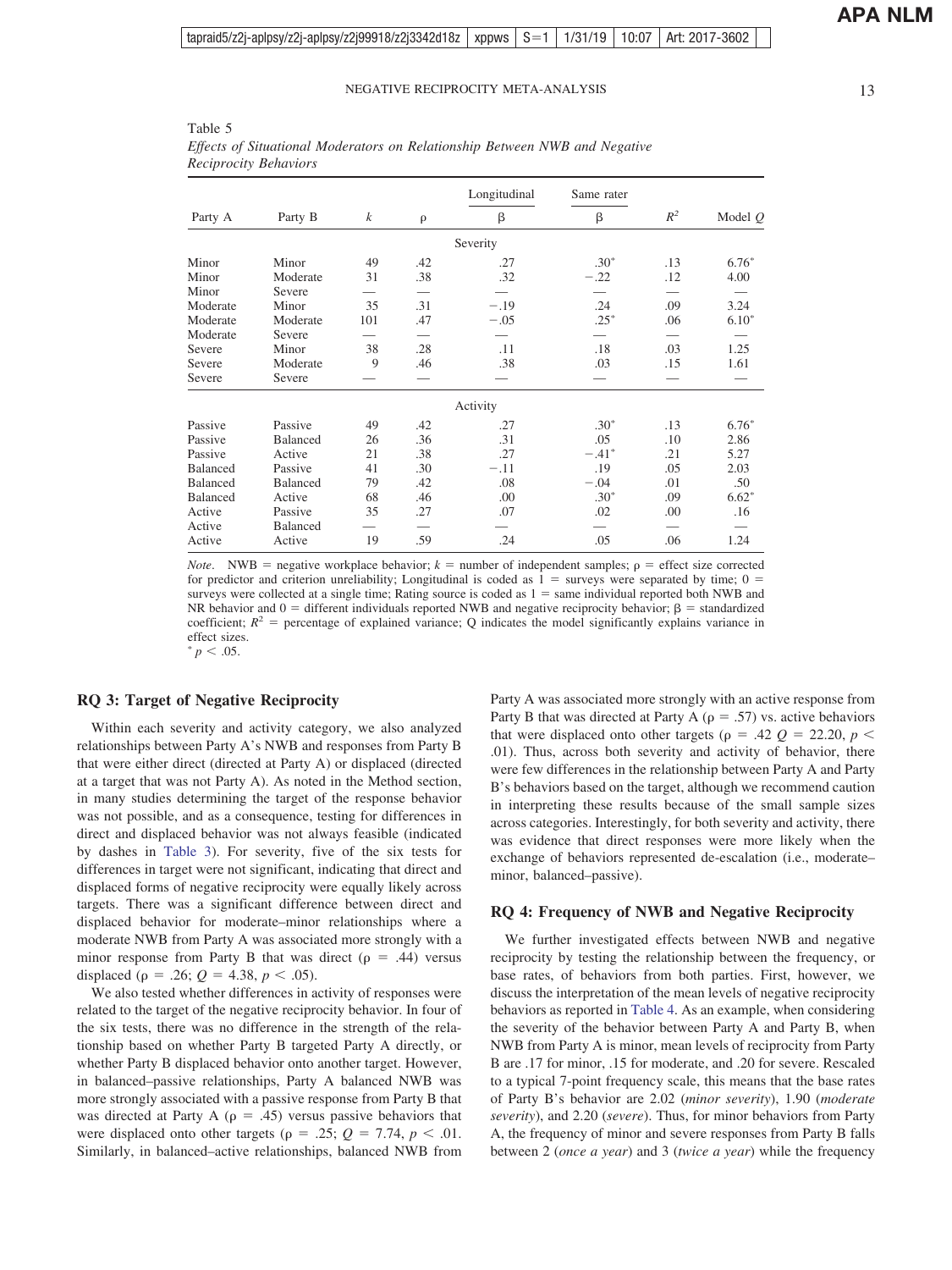of moderate responses falls between 1 (*never*) and 2 (*once a year*). Across both severity and activity, mean values of Party B's behavior ranged from .08 for severe behavior in response to Party A's moderate behavior and .34 for severe behavior in response to Party A's severe behavior.

To address RQ 4, we examined the relationship between mean levels of NWB from Party A and mean levels of negative reciprocity from Party B by regressing the mean level of negative reciprocity on the mean level of NWB. In all categories except one, increases in the mean level of Party A's behavior are associated with increases in Party B's behavior when that behavior is the same level. More specifically, for severity, with every increase of one standard deviation in minor NWB from Party A, Party B's minor reciprocity increases by .48 standard deviations ( $\beta = .48$ ,  $p \leq .01$ ), and with every increase of one standard deviation in moderate NWB from Party A, moderate reciprocity from Party B increases by .53 standard deviations ( $\beta = .53$ ,  $p < .01$ ). For activity, a one standard deviation increase in passive NWB from Party A results in a .48 standard deviation increase in passive reciprocity from Party B ( $\beta$  = .48,  $p$  < .01), a one standard deviation increase in balanced NWB from Party A results in a .30 standard deviation increase in balanced reciprocity from Party B  $(\beta = .30, p < .01)$ , and a one standard deviation increase in active NWB from Party A results in a .68 standard deviation increase in active reciprocity from Party B ( $\beta = .68, p < .01$ ). In only one case was NWB from Party A associated with behavior that would be classified as de-escalation; severe NWB from Party A results in a .65 standard deviation increase in moderate reciprocity from Party B ( $\beta = .65$ ,  $p < .05$ ). Thus, for RQ 4, increasing the rate of NWB from Party A was most consistently related to increases in negative reciprocity from Party B that were at an equal level, and, in this analysis, there was no indication of escalation of behavior.

#### **RQ 5: Moderating Effect of Study Design Variables**

RQ 5 concerned the effect of several a priori specified moderators related to methodological issues affecting the relationship between NWB and negative reciprocity: the longitudinal nature of the study and whether Party A and Party B's behavior were rated by the same rater. As shown in [Table 5,](#page-12-0) whether the study employed a longitudinal design where Party A and Party B's behavior were separated in time did not significantly moderate the relationship between behaviors. This suggests that NWB–negative reciprocity relationships are not affected by whether the proposed instigating action from Party A is measured at a point in time prior to the proposed reciprocity behavior from Party B. Because one criteria required for causal inference is that the proposed causal variable precedes the other in time (e.g., [Hayes & Preacher, 2014\)](#page-21-0), tentative conclusions can be drawn from the *lack* of a moderating effect. These results provide some support for the appropriateness of theoretical arguments employed by the majority of studies incorporated in the present analyses.

Our second moderator tested for the effects of the rating source on the relationship between NWB and negative reciprocity. Because self- and other-ratings can capture unique variance in negative workplace behavior (e.g., [Berry et al., 2012\)](#page-18-0), we coded for whether Party A's and Party B's behavior was coded by the same or different individuals. The source of each rating has the potential to affect the relationship between NWB and negative reciprocity because of individual perceptions, exposure to behavior, and methodological issues (e.g., common method variance; [Podsakoff et al.,](#page-24-0) [2003\)](#page-24-0). In one case, relationships were strengthened when the behaviors were rated by different individuals (i.e., passive–active,  $\beta$  = -.41,  $p$  < .05), while in other cases, relationships were strengthened when behaviors were rated by the same individuals (i.e., minor–minor  $\beta = .30, p < .05$ ; moderate–moderate  $\beta = .25$ ,  $p < .05$ ; passive–passive  $\beta = .30$ ,  $p < .05$ ; and balanced–active  $\beta = .30, p < .05$ ). The results suggest that rating source is not consistently related to differences in relationships between behaviors from Party A and Party B.

#### **Discussion**

The present meta-analysis used a relationally based framework to test the exchange of negative workplace behaviors between individuals by defining NWB in terms of severity, activity, and target. The findings support the idea that negative behavior tends to be returned in-kind, consistent with propositions from negative reciprocity that rest on "an eye for an eye" [\(Gouldner, 1960;](#page-20-0) [Helm](#page-21-0) [et al., 1972\)](#page-21-0). Indeed, the strongest relationships were between behaviors of matched level between Party A and Party B. However, relationships representative of escalation in behavior (i.e., increased severity or activity) were also strong and positive, providing some support for the idea that negative behaviors might escalate in intensity, or have the potential to spiral (e.g., [Andersson](#page-17-0) [& Pearson, 1999;](#page-17-0) [Baron & Neuman, 1996;](#page-18-0) [Folger & Skarlicki,](#page-20-0) [1998;](#page-20-0) [Hershcovis & Barling, 2010a;](#page-21-0) [Zapf & Gross, 2001\)](#page-26-0). Interestingly, relationships between Party A's NWB and less intense negative reciprocity by Party B, patterns which would represent de-escalation, were the weakest effects, whether these deescalations were considered in terms of severity (i.e., less severe behavior) or activity (i.e., more passive behavior). Below we discuss the findings for each of the major classifications in more detail.

Severity, a categorization in our framework defined by the amount of harm NWB inflicts upon a target (i.e., minor, moderate, severe), is a fundamental theme in many models of NWB, including [Robinson and Bennett's \(1995\)](#page-24-0) seminal work on workplace deviance. Across different levels of severity, results show that the strongest relationships are those between behaviors at the same level of severity, for example, minor–minor, moderate–moderate, and severe–severe. We further probed the relationship between NWB and negative reciprocity by exploring the base rates (i.e., frequency) of Party A's and Party B's behavior. Increases in Party A's minor behaviors were related to increases in Party B's minor responses and increases in Party A's moderate behaviors were related to increases in Party B's moderate responses. Taken together, the results suggest that the severity of Party A's behavior is most often returned in-kind, or tit-for-tat [\(Andersson & Pearson,](#page-17-0) [1999\)](#page-17-0), from Party B, although in some cases, escalation of behaviors (moderate–severe) or de-escalation (severe–moderate) may also be likely. Interestingly, from the base rate analysis, only one relationship represented a de-escalation of behavior. The frequency of Party A's severe behavior was related to increases in the frequency of *moderately* severe behavior from Party B, a pattern which suggests that for the most severe types of behavior (e.g., harassment, violence), individuals may be influenced by strong ethical norms or concerns about legal repercussions that affect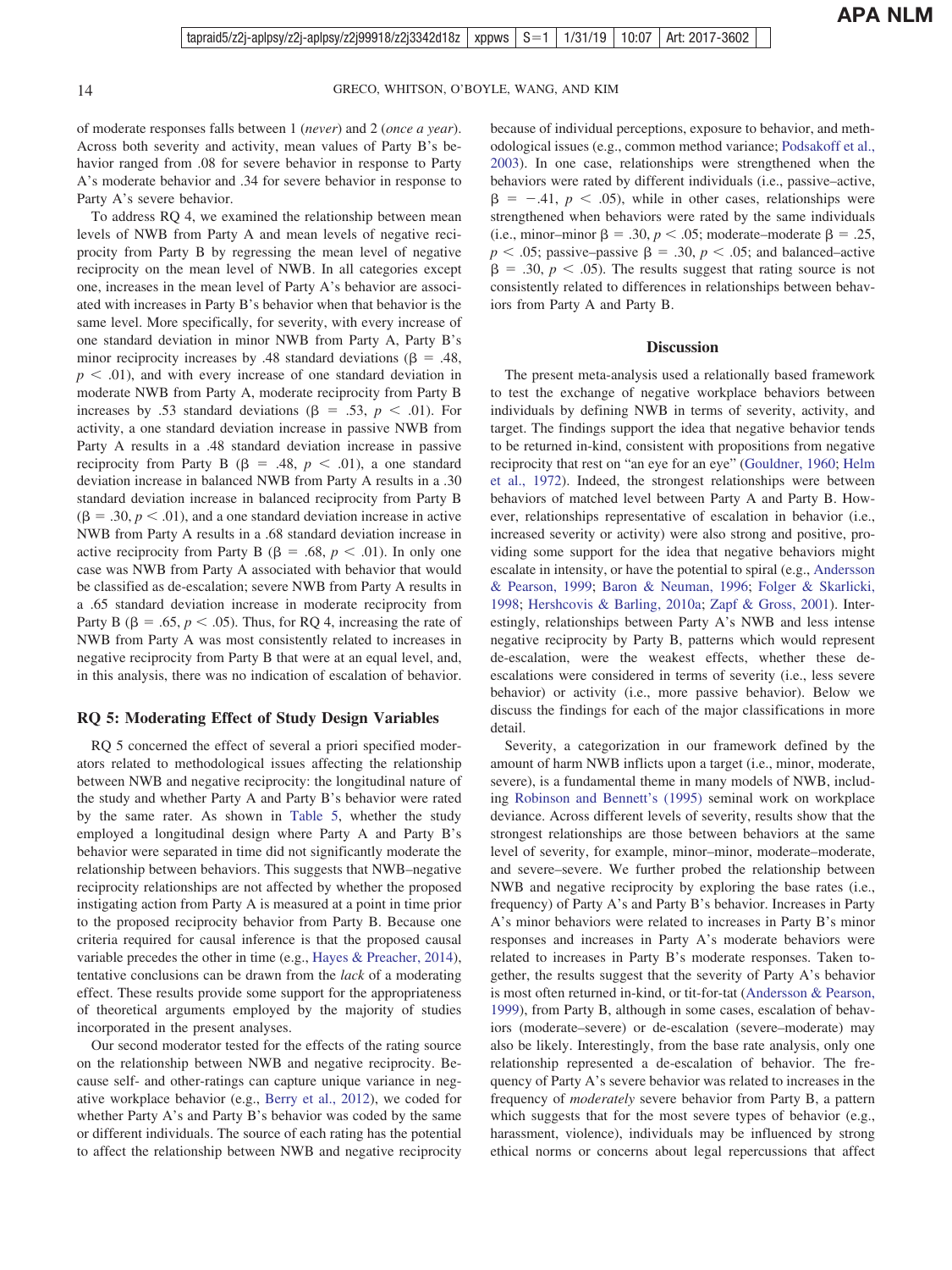viable response options and limit viability of severe negative reciprocation [\(Harvey & Keashly, 2003\)](#page-21-0).

The second major theme which we used to categorize NWB in our framework is activity (i.e., passive, balanced, active), which captures harm that comes from withdrawal of positive behavior versus active engagement in negative behavior and represents a critical dimension of social exchange theory [\(Cropanzano et al.,](#page-19-0) [2017\)](#page-19-0). Results for activity were largely consistent with those from severity; two of the three strongest relationships are between those at the same level of activity: passive–passive and active–active. For the balanced level, the strongest relationship was for balanced– active, indicative of escalation, although the difference between this value and that for balanced– balanced was relatively small. In terms of frequency, increases in Party A's behavior at a particular activity level were most strongly associated with increases in behavior from Party B at the same activity level (i.e., passive– passive, balanced– balanced, and active–active). This pattern of data again suggests that the valence of NWB is most likely to be returned in equal measure, rather than escalated or de-escalated.

Our final categorization for NWB was based on the target of the reciprocity behavior, whether Party B's behavior is directed back at Party A or displaced onto a separate target. We were surprised to find that studies rarely considered outright whether the target of the reciprocation constitutes direct or displaced behavior. For example, in studies proposing that Party A's NWB results in Party B perpetuating the same or similar actions in response (e.g., bullying begets bullying; aggression transforms others into aggressors; incivility is met with incivility), the majority fail to describe whether the response behavior (i.e., negative reciprocity), is directed at the instigator, at others besides the instigator, or possibly at both. Because it was possible to classify only a small number of studies based on target, our ability to test for differences between targets was somewhat limited. In general, there were few differences in the relationships between NWB and negative reciprocity based on target. However, we did find that in two cases representative of de-escalation from Party B (moderate–minor and balanced–passive) that the relationship was stronger for direct versus displaced responses, indicating that Party B de-escalated the intensity of a response when responding directly back onto the instigator. There was also a single case of escalation, again directed more strongly at the instigator (balanced–active). Interestingly, this latter finding is consistent with previous work on supervisor aggression and supervisor-directed counterproductive work behavior that shows stronger relationships between direct responses to abusive supervisors than it does to displacement of responses to coworkers [\(Hershcovis & Barling, 2010b;](#page-21-0) [Zhang &](#page-26-0) [Liao, 2015\)](#page-26-0). Overall, the general lack of consistency in findings raises interesting questions about not only the target of the behavior but also whether relative status differences could possibly affect the NWB–negative reciprocity relationship. Unfortunately, the small number of studies precluded such additional analyses.

#### **Comparisons With Previous Meta-Analyses**

Considering the existence of a large number of different meta-analysis on various forms of NWB, it is useful to compare the findings from the current study with previous findings. As noted, the majority of meta-analyses on different types of negative behavior at work have combined inter- and intraper-

sonal effect sizes (cf., aggression, [Hershcovis & Barling,](#page-21-0) [2010b;](#page-21-0) abusive supervision, [Mackey et al., 2017;](#page-23-0) [Schyns &](#page-25-0) [Schilling, 2013;](#page-25-0) [Zhang & Liao, 2015;](#page-26-0) sexual harassment, [Can](#page-19-0)[tisano et al., 2008\)](#page-19-0). Therefore, we would not expect that these findings would fully generalize to relational exchanges as presented in the current analyses. For example, in the present meta-analysis, coding for behaviors from distinct individuals, Party A and Party B, may account for some of the disparate findings between analyses. Take the relationship between organizationally directed counterproductive work behavior and withdrawal, which has been reported as both  $\rho = .74$  [\(Spector](#page-25-0) [et al., 2006\)](#page-25-0) and  $p = .46$  [\(Carpenter & Berry, 2017\)](#page-19-0). An unexamined moderator in the above studies is whether the correlates came from the same (intraindividual) or different (interindividual) individuals. Considered within the current framework where Party A engages in organizationally directed counterproductive work behavior and Party B engages in withdrawal, this relationship would be coded as a moderate–minor exchange ( $\rho = .28$ ) and a balanced–passive exchange ( $\rho = .28$ ). Both values are considerably smaller than the prior values and speak directly to the reciprocal nature of NWB exchanges.

In addition, we incorporated many different constructs falling under the broad heading of NWB and were therefore able to categorize the constructs based on different levels of severity and activity. This is an important extension of previous work because the categorization enabled us to capture changes in level representative of de-escalation, tit-for-tat behavior, or escalation (For example, in previous meta-analyses on counterproductive work behavior and aggression [\(Hershcovis & Barling, 2010b\)](#page-21-0), harassment (e.g., [Bowling & Beehr, 2006\)](#page-18-0), or abusive supervision (e.g., [Mackey et al., 2017\)](#page-23-0), it is unclear whether the relationships are representative of behavior of equal level (i.e., severity and activity) and what, if any, responses would be representative of deescalation, on one hand, or escalation, on the other. The present meta-analysis helps to elucidate different options for negative reciprocation which represents behavior that de-escalates, perpetuates, or escalates exchanges of NWB. In addition, the consistent positive relationships found in this analysis suggests that any empirical work which seeks to explore behavioral reactions to NWB but focuses on only one form of reaction, or one level of severity or activity, will very likely fail to capture other closely relevant forms of reciprocation which occur in response to the NWB.

Last, by categorizing the behavior of Party A and Party B we can offer some insight into the directionality of effects at different levels as proposed in current studies of CWB. For example, based on the theoretical rationale of the primary studies, we observe that when Party A engages in a minorly severe behavior, such as incivility, this is related to Party B's moderately severe behavior, such as bullying, in response ( $\rho =$ .45). However, because the data is correlational, one may argue that the opposite is true, that bullying was the "instigating" action and incivility the response. This possibility of revere causality is captured in the moderate–minor relationship ( $\rho =$ .28). If the categorization into Party A and Party B was random, then one would expect the strength of these relationships to be the same across all reciprocal exchanges.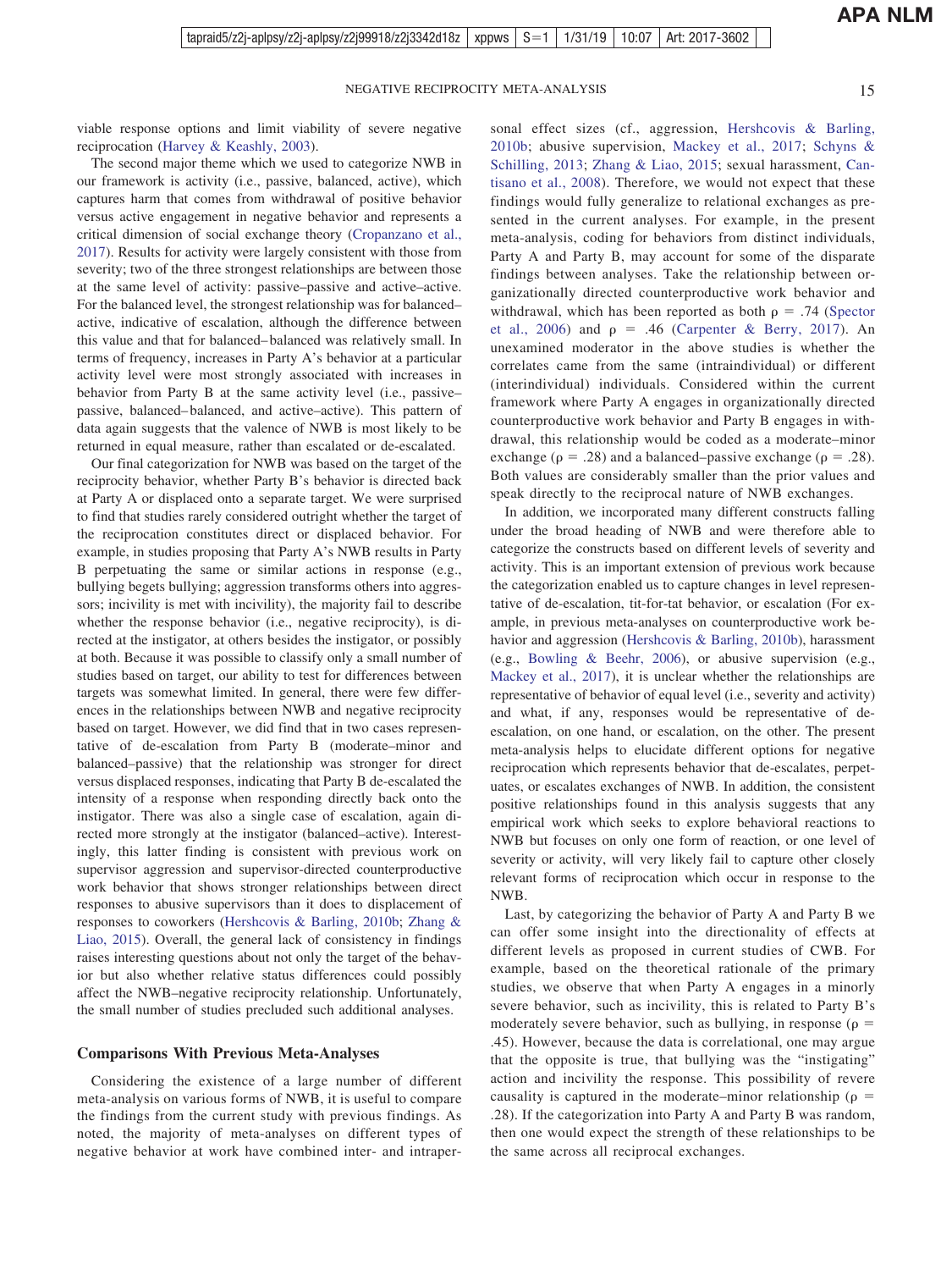### **Theoretical Implications**

We make several theoretical contributions to the literature. First, social exchange theory is among one of the most influential and common paradigms for understanding workplace behavior [\(Cro](#page-19-0)[panzano & Mitchell, 2005\)](#page-19-0), and while the theoretical perspectives are grounded in the idea of exchange (e.g., [Andersson & Pearson,](#page-17-0) [1999\)](#page-17-0) many studies on NWB are largely individually based. By employing a relationally based paradigm, we present negative behaviors from Party B, not as simple causes or results of affective or cognitive constructs, but as representative of an exchange of behaviors with Party A. In organizational settings, as in general society, individuals form and maintain their social relationships with others by building mutual rules, norms, and obligations of reciprocity [\(Cropanzano & Mitchell, 2005;](#page-19-0) [Emerson, 1976\)](#page-20-0). This meta-analysis provides empirical support for these organizing principles, confirming that the exchange of negative behavior, through the norm of negative reciprocity, is a consistent and integral part of organizational life. We specifically suggest that individuals are most likely to perpetuate negative behaviors of the same severity or activity which they have experienced.

Second, in differentiating between passive and active reciprocity we respond to calls to examine social interactions not only in terms of hedonic tone (i.e., positive vs. negative, constructive vs. destructive), but also in terms of activity (i.e., active vs. inactive; [Cropanzano et al., 2017\)](#page-19-0). In doing so, we extend [Gouldner's](#page-20-0) [\(1960\)](#page-20-0) conceptualization and highlight the importance of the often overlooked passive form of negative reciprocity, finding that its subtlety belies its constancy: Passive reciprocity, just as does active reciprocity, plays a central role in capturing the exchange of behavior in organizational landscapes. Incorporating constructs related to passive responses extends social exchange theory and highlights key deficiencies in theories of negative workplace behavior which generally do not differentiate between choices to actively engage in negative behavior versus choices to withhold positive behavior. These less clearly defined, more passive forms of negative reciprocity likely have significant influence on organizational outcomes and represent a clear need for future theoretical consideration.

Third, we contribute to numerous theories related to targets of NWB (e.g., incivility, [Andersson & Pearson, 1999;](#page-17-0) retaliation, [Skarlicki & Folger, 1997;](#page-25-0) reactance theory, [Wright & Brehm,](#page-26-0) [1982;](#page-26-0) displaced aggression, [Dollard et al., 1939\)](#page-19-0) by specifying the target of negative reciprocity behaviors (i.e., direct vs. displaced). Although some studies use theory to outline the particular target of behavior (e.g., [Bowling & Michel, 2011;](#page-18-0) [Hershcovis et al., 2012;](#page-21-0) [Mitchell & Ambrose, 2012\)](#page-23-0), the majority of studies assessing negative reciprocity such as incivility, bullying, and counterproductive work behavior, fail to specify the target of the response behavior. It is surprising and suggestive that few differences were found in the strength of the relationships between Party A's NWB and Party B's negative reciprocation based on whether that reciprocation was direct or displaced. Given the impact of NWB, one might expect that variation in targets would lead to significant variation in the strength of a relationship. However, the small number of studies in each condition limits the certainty that can be drawn from this analysis.

Although our ability to test the target of negative reciprocity responses was limited, we did find evidence that negative reciprocity was associated with reactions directed at multiple targets both at the instigator and at others in the organization. Interestingly, displacement of behavior may arise from two distinct theoretical processes. First, theories of aggression (e.g., [Buss,](#page-19-0) [1961;](#page-19-0) [Dollard et al., 1939\)](#page-19-0) posit that a frustrated actor may displace aggressive behavior onto another target out of fear of retribution, for example, when an employee steals something from the organization instead of directly confronting an abusive supervisor out of fear that the supervisor may retaliate further. Second, social learning theory suggests that displaced reciprocity may occur because targets model the poor behavior of perpetrators and then go on to direct negative reactions toward their colleagues (e.g., [Robinson & O'Leary-Kelly, 1998\)](#page-24-0). Future theory and research on exchanges of NWB would benefit from examining tit-for-tat or escalation of behavior in terms of both possible theoretical motivations for the negative reciprocity (i.e., frustration but fear of punishment vs. modeling). This explicit inclusion of target individuals of NWB may be one of the key factors through which theory on spirals of escalation can be explicitly tied with cultures and climate for NWB.

#### **Practical Implications**

The consistent, positive relationship between NWB from Party A and negative reciprocity from Party B suggests that even one negative behavior in an organization is likely related to negative behaviors of similar severity or activity in return. This result is consistent whether NWB is considered in terms of severity or in terms of activity. Thus, a primary practical implication of the work is that managers who stop one NWB from Party A are, in fact, likely stopping multiple negative behaviors from a multitude of Party Bs. In other words, because our analysis shows that NWB will be reciprocated, either directly or indirectly, with other forms of NWB, limiting one NWB severs the chain of negative reactions and has important implications for the overall level of NWB in organizations. As such, managers should be diligent in discouraging and reacting against "instigating" negative acts in the workplace. In addition, managers should also work to establish strong norms to prevent other employees from becoming "instigators" themselves.

A second practical implication, given the pattern of our effects, is that it is particularly likely that if the desire is to reduce NWB of a particular severity or activity, targeting behaviors at that level of severity or activity will pay the highest dividends; not only reducing the targeted behaviors but also those of the same activity or severity which are likely to occur through reciprocation. For example, if incivility is disrupting organizational functioning, initiatives should target uncivil behaviors rather than more severe forms of behavior such as bullying or harassment. Congruently, if an organization is facing an unexpected increase in NWB, a potential cause to examine would be the onset of NWB of a similar severity or activity which might be increasing reciprocation at the same level.

A third practical implication is that NWB should be considered, not just as individually motivated, as when an employee (Party A) frustrated by overwhelming job demands lashes out at a coworker (Party B), but as relational, as when the frustrated recipient (Party B) of the lashing out in the previous example returns the behavior in-kind. If a manager notices and disciplines only the behavior of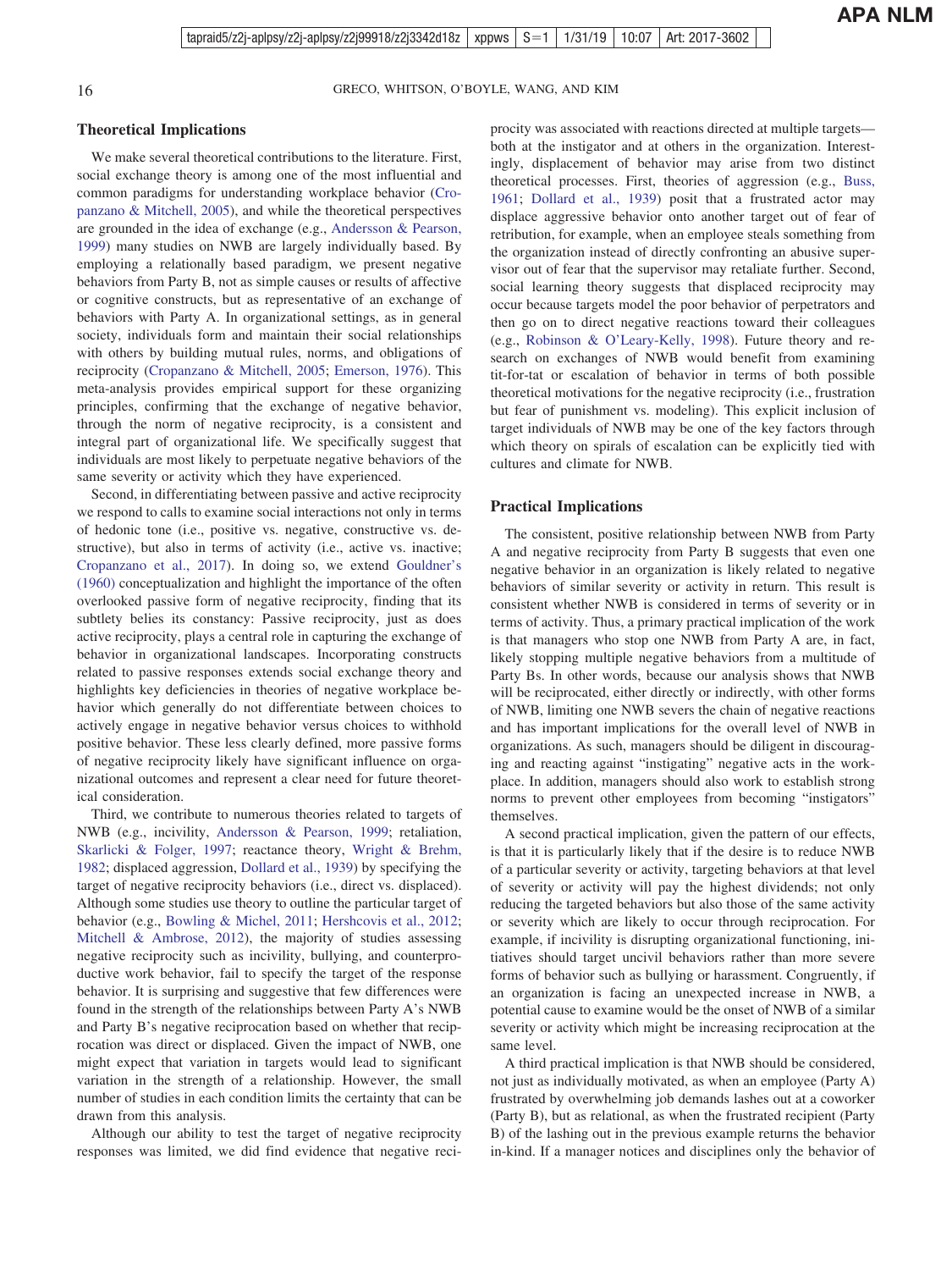Party B, then this may only amplify conflict between coworkers. Of course, this is not to say that all forms of NWB are relationally based. Certainly there will be a multitude of stressors and negative workplace events that provide the spark for an instigating action [\(Bies & Tripp, 1996\)](#page-18-0). The implication of our findings along with previous work, however, is that human resource departments may at times be better served by focusing on mediation between employees as opposed to individually based disciplinary actions.

#### **Limitations and Future Research**

The present study is not without limitations. One of the primary challenges faced in the coding strategy was differentiating between severity and activity. As is evident in [Table 1,](#page-2-0) all of the constructs, such as incivility and retaliation, categorized as low in severity were also categorized as passive, meaning that the results for minor–minor and passive–passive categorizations are identical. However, we believe that this limitation in our work points to clear avenues for future research. For example, measures of withdrawal (e.g., [Hanisch & Hulin, 1990\)](#page-21-0) often include forms of withdrawal at multiple levels, such as minor withdrawal (e.g., being unconcerned about personal appearance) and more severe forms of withdrawal (e.g., such being absent when not really sick). While both of these forms of withdrawal are passive, it is possible that the former does little harm to the organization while the latter removes the employee from the organizational context entirely for the duration of their absence, something which likely has a significantly greater impact on the organization's functioning. Accordingly, it may be important in future research to differentiate various types of passive reciprocity behaviors based on the degree to which the behavior harms the organization (i.e., severity).

In a similar vein, even though we categorized *constructs* along severity and activity dimensions, each of these scales contain *items* that range in both severity and activity. For example, [Greenberg](#page-20-0) [and Barling's \(1999\)](#page-20-0) aggression scale contains items ranging from moderate severity ("Sulk and/or refuse to talk about things with others;"  $M = 3.40$ ) to high severity ("Push, grab, or shove someone;"  $M = 6.61$ ). It is possible that endorsement of the more severe items is less common than endorsement of less severe items, which would result in the scale being less severe overall. This raises the possibility that the severity of the scale as a whole is dependent on the response patterns of answers for individual items on the scales. Although this is certainly a limitation, a proposed feature of many negative behavior scales is that they capture a range of items in order to overcome low-base rate issues associated with NWB (e.g., AQ: 12 [Greco et al., 2015;](#page-20-0) [Robinson & Bennett, 1995\)](#page-24-0). Future research

 $\frac{1}{2}$ 

should examine the item-level response patterns of behaviors in terms of both severity and activity.

Second, none of the studies included in our meta-analyses were experimental, in some cases because no correlations from experimental studies satisfied the coding criteria (e.g., [Reich & Hersh](#page-24-0)[covis, 2015;](#page-24-0) [Wang et al., 2009,](#page-26-0) [2011\)](#page-26-0). As such, causality cannot be established, only proposed based on the theoretical rationale of the primary studies and the temporal precedence of NWB. It is possible that some of the behaviors categorized as negative reciprocity in the primary studies, such as instigated incivility, may have in fact been the initiating factor in NWB–negative reciprocity relationships. However, because we coded behavior from Party A and Party B, it is possible for us to consider these questions of reverse

causality. Interpreting both effects acknowledges the potential for reverse causality in the relationship between parties engaging in NWB (e.g., [Lian, Ferris, et al., 2014\)](#page-22-0) and enables interpretations in which both parties can be actors and recipients of each other's actions. We believe that future research should continue to assess issues of causality and reciprocation, especially in considering whether the reciprocation is of similar or increased intensity.

A third limitation is that our analysis of targets was limited by the measurement in primary studies. Until future researchers modify constructs and measurement to specify the targets of negative response behaviors, it is challenging or impossible to test whether certain types of behaviors lend themselves more to direct or displaced targets, or what important moderators of target selection might be. Although our analysis of direct and displaced targets largely failed to identify statistically significant differences, we do not believe that this is indicative of a lack of practical significance. Instead, our inability to find differences across targets points to a critical shortcoming where NWB researchers have not adequately captured the relevant targeting or targeted parties, especially when relying on a social exchange framework to derive their hypotheses. For example, it is possible that some of Party B's negative exchange behaviors are directed back toward Party A (as predicted by social exchange theory), but it is equally possible that Party B's negative behaviors are directed at another individual (i.e., party C). In the latter case, alternate theoretical frameworks may be necessary to explain the displacement of the negative reciprocity behavior. This limited information on targets also precluded us from testing for effects related to status differences between parties (e.g., [Aquino & Bommer, 2003;](#page-17-0) [Aquino & Douglas, 2003;](#page-17-0) [Coyne,](#page-19-0) [Seigne, & Randall, 2000;](#page-19-0) [Kim, Smith, & Brigham, 1998\)](#page-22-0). For example, it is reasonable to assume that Party B may choose to directly reciprocate to Party A when both parties are of equal status, but that Party B may choose to displace reciprocation to someone or something besides Party A when Party A is a higher status individual. Although we were unable to test these differences we strongly encourage future research that specifies the precise target and also captures relative status differences (e.g., [Hershcovis, Ogunfowora, Reich, & Christie, 2017\)](#page-21-0).

In the present study we intentionally focused on studies reporting correlations between two measures of behavior. However, other studies have demonstrated the importance of attitudes, such as justice perceptions, in moderating the effects of reciprocity behaviors (e.g., [Aquino, Tripp, & Bies, 2006;](#page-17-0) [Skarlicki & Folger,](#page-25-0) [1997\)](#page-25-0). It would be worthwhile to consider other potential attitudinal, individual difference (e.g., [Scott & Colquitt, 2007\)](#page-25-0), or contextual (e.g., [Whitson, Wang, Kim, Cao, & Scrimpshire, 2015\)](#page-26-0) moderators within this framework, particularly in terms of Party B's decision to engage in NWB and the intensity with which they do so. For instance, individuals with high levels of certain personality traits (e.g., neuroticism, narcissism, equity sensitivity) might strengthen the relationship between Party A's and Party B's NWB, and high levels of other traits (e.g., agreeableness, prevention focus) may weaken it. Another avenue of future research has to do with the base rate of NWB as it relates to negative reciprocation. We showed that in-kind reciprocity was more frequent as employees were exposed to higher rates of NWB at the same level. However, this analysis assumed a linear relationship between NWB and negative reciprocity. It is possible that individuals will only negatively reciprocate at a certain threshold of NWB, when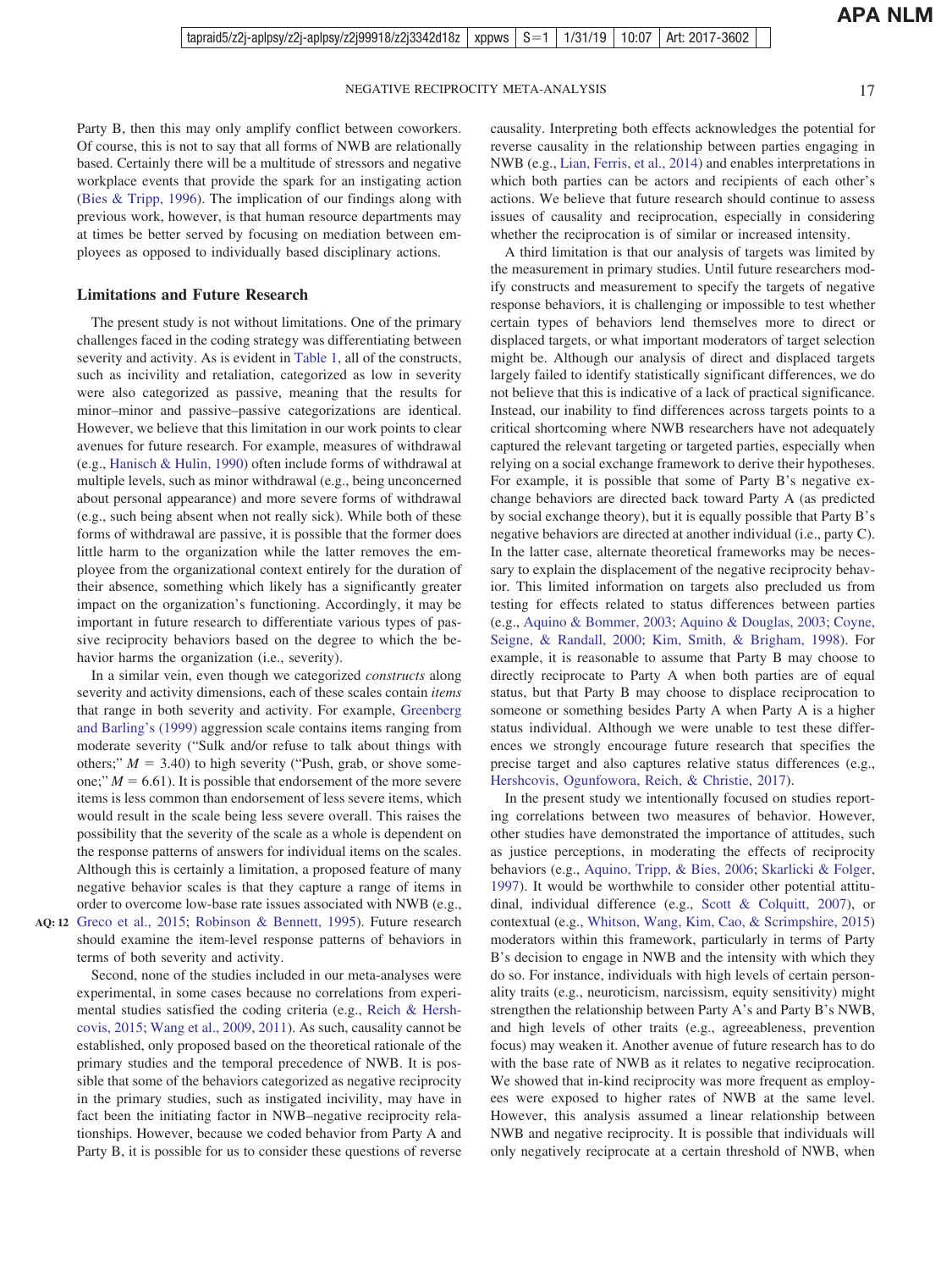<span id="page-17-0"></span>

the base rate has become high enough [\(Helm et al., 1972\)](#page-21-0), triggering a negative spiral of reciprocity (Andersson & Pearson, 1999; [Bies & Tripp, 1995;](#page-18-0) [Felson & Steadman, 1983\)](#page-20-0). However, due to the small number of studies within categories for severity and activity, the assessment of quadratic effects would have had low statistical power [\(Gonzalez-Mule & Aguinis, 2017\)](#page-20-0); we therefore did not assess such "tipping points" in our analysis. Future research should examine whether there is a nonlinear change in reciprocity behaviors based on the frequency of NWB.

A final area of future research relates to the findings from our tests of publication bias. Results showed that there was no reason to suspect that authors finding effect sizes *smaller* than the mean results were disproportionately excluded from the search. However, the exploratory test showed asymmetry on the right-hand side, indicating that studies with very *large* relationships between negative workplace behaviors and negative reciprocity behaviors may have been excluded from the published literature and our search. Because this analysis was purely exploratory and post hoc, and it is very uncommon for effect size distributions to be perfectly symmetrical outside of simulation research, we are not claiming definitively that publication bias was present. It may be possible that this result is simply due to second order sampling error. Still, this is consistent with small studies that find very large effects being dismissed as either containing a measurement problem (e.g., CMV) or something that might create analysis problems (e.g., multicollinearity, suppressor effects). If this is indeed indicative of publication bias, then on average, the true relationship may be slightly larger than the observed estimate. This is a viable area for future research in not just this context, but any area that often encounters larger than average correlations (e.g., intercorrelations of leadership qualities, team-level studies, diary, and experience-

AQ: 13 sampling designs).

 $\frac{1}{2}$ 

#### **Conclusion**

The present meta-analysis provides a comprehensive overview of the exchange of negative behavior in the workplace. We intentionally incorporated a wide range of constructs measuring negative workplace behavior from Party A (i.e., NWB) and the associated negative behavior from Party B (i.e., negative reciprocation) to provide an omnibus survey of how relational exchanges of negative behaviors occur within organizations. NWB from Party A was most consistently related to responses of equal valence (i.e., severity and activity) from Party B, supporting the perspective of an eye for an eye. Such findings provide important theoretical contributions to multiple literatures including social exchange, negative reciprocity, and various conceptualizations of negative workplace behaviors.

#### **AQ: 14**

#### **References**

References marked with an asterisk indicate studies included in the meta-analysis.

- \*Alexander, K. (2011). *Abusive supervision as a predictor of deviance and health outcomes: The exacerbating role of narcissism and social support* (Unpublished doctoral dissertation). Bowling Green State University, Bowling Green, OH.
- Ambrose, M. L., Seabright, M. A., & Schminke, M. (2002). Sabotage in the workplace: The role of organizational injustice. *Organizational Behav-*

*ior and Human Decision Processes, 89,* 947–965. [http://dx.doi.org/10](http://dx.doi.org/10.1016/S0749-5978%2802%2900037-7) [.1016/S0749-5978\(02\)00037-7](http://dx.doi.org/10.1016/S0749-5978%2802%2900037-7)

- Andersson, L. M., & Pearson, C. M. (1999). Tit for tat? The spiraling effect of incivility in the workplace. *Academy of Management Review, 24,* 452– 471. <http://dx.doi.org/10.5465/amr.1999.2202131>
- \*Anjum, M. A., & Parvez, A. (2013). Counterproductive behavior at work: A comparison of blue collar and white collar workers. *Pakistan Journal of Commerce and Social Sciences, 7,* 417– 434.
- \*Aquino, K. (2000). Structural and individual determinants of workplace victimization: The effects of hierarchical status and conflict management style. *Journal of Management, 26,* 171–193. [http://dx.doi.org/10.1177/](http://dx.doi.org/10.1177/014920630002600201) [014920630002600201](http://dx.doi.org/10.1177/014920630002600201)
- Aquino, K., & Bommer, W. H. (2003). Preferential mistreatment: How victim status moderates the relationship between organizational citizenship behavior and workplace victimization. *Organization Science, 14,* 374 –385. <http://dx.doi.org/10.1287/orsc.14.4.374.17489>
- Aquino, K., & Douglas, S. (2003). Identity threat and antisocial behavior in organizations: The moderating effects of individual differences, aggressive modeling, and hierarchical status. *Organizational Behavior and Human Decision Processes, 90,* 195–208. [http://dx.doi.org/10.1016/](http://dx.doi.org/10.1016/S0749-5978%2802%2900517-4) [S0749-5978\(02\)00517-4](http://dx.doi.org/10.1016/S0749-5978%2802%2900517-4)
- Aquino, K., & Lamertz, K. (2004). A relational model of workplace victimization: Social roles and patterns of victimization in dyadic relationships. *Journal of Applied Psychology, 89,* 1023–1034. [http://dx.doi](http://dx.doi.org/10.1037/0021-9010.89.6.1023) [.org/10.1037/0021-9010.89.6.1023](http://dx.doi.org/10.1037/0021-9010.89.6.1023)
- Aquino, K., Lewis, M. U., & Bradfield, M. (1999). Justice constructs, negative affectivity, and employee deviance: A proposed model and empirical test. *Journal of Organizational Behavior, 20,* 1073–1091. [http://dx.doi.org/10.1002/\(SICI\)1099-1379\(199912\)20:7](http://dx.doi.org/10.1002/%28SICI%291099-1379%28199912%2920:7%3C1073::AID-JOB943%3E3.0.CO;2-7)<1073::AID-JOB943>[3.0.CO;2-7](http://dx.doi.org/10.1002/%28SICI%291099-1379%28199912%2920:7%3C1073::AID-JOB943%3E3.0.CO;2-7)
- Aquino, K., & Thau, S. (2009). Workplace victimization: Aggression from the target's perspective. *Annual Review of Psychology, 60,* 717–741. <http://dx.doi.org/10.1146/annurev.psych.60.110707.163703>
- Aquino, K., Tripp, T. M., & Bies, R. J. (2001). How employees respond to personal offense: The effects of blame attribution, victim status, and offender status on revenge and reconciliation in the workplace. *Journal of Applied Psychology, 86,* 52–59. [http://dx.doi.org/10.1037/0021-9010](http://dx.doi.org/10.1037/0021-9010.86.1.52) [.86.1.52](http://dx.doi.org/10.1037/0021-9010.86.1.52)
- Aquino, K., Tripp, T. M., & Bies, R. J. (2006). Getting even or moving on? Power, procedural justice, and types of offense as predictors of revenge, forgiveness, reconciliation, and avoidance in organizations. *Journal of Applied Psychology, 91,* 653– 668. [http://dx.doi.org/10.1037/0021-9010](http://dx.doi.org/10.1037/0021-9010.91.3.653) [.91.3.653](http://dx.doi.org/10.1037/0021-9010.91.3.653)
- Baillien, E., Bollen, K., Euwema, M., & De Witte, H. (2014). Conflicts and conflict management styles as precursors of workplace bullying: A two-wave longitudinal study. *European Journal of Work and Organizational Psychology, 23,* 511–524. [http://dx.doi.org/10.1080/1359432X](http://dx.doi.org/10.1080/1359432X.2012.752899) [.2012.752899](http://dx.doi.org/10.1080/1359432X.2012.752899)
- Baillien, E., Camps, J., Van den Broeck, A., Stouten, J., Godderis, L., Sercu, M., & De Witte, H. (2016). An eye for an eye will make the whole world blind: Conflict escalation into workplace bullying and the role of distributive conflict behavior. *Journal of Business Ethics, 137,* 415– 429. <http://dx.doi.org/10.1007/s10551-015-2563-y>
- Baker, W. (2012). A dual model of reciprocity in organizations. In M. S. Gretchen & K. S. Cameron (Eds.), *The Oxford handbook of positive organizational scholarship* (pp. 412– 422). Oxford, UK: Oxford Univer-**AQ: 15** sity Press.
- Bamberger, P. A., & Bacharach, S. B. (2006). Abusive supervision and subordinate problem drinking: Taking resistance, stress and subordinate personality into account. *Human Relations, 59,* 723–752. [http://dx.doi](http://dx.doi.org/10.1177/0018726706066852) [.org/10.1177/0018726706066852](http://dx.doi.org/10.1177/0018726706066852)
- Barling, J. (1996). Prediction, experience, and consequences of violence. In G. R. VandenBos & E. Q. Bulatao (Eds.), *Violence on the job: Identifying risks and developing solutions* (pp. 29–49). Washington, DC: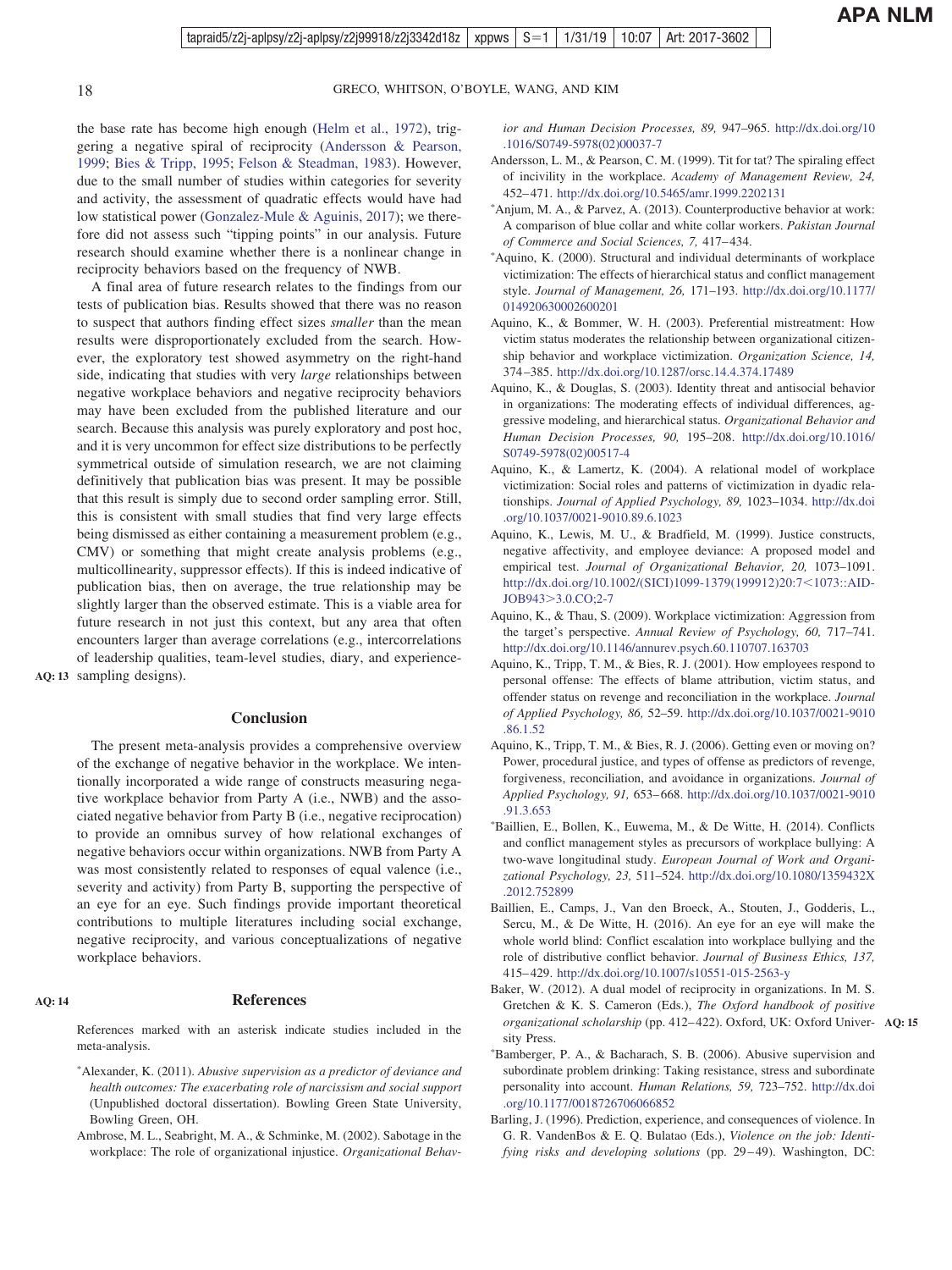<span id="page-18-0"></span>American Psychological Association. [http://dx.doi.org/10.1037/10215-](http://dx.doi.org/10.1037/10215-001) [001](http://dx.doi.org/10.1037/10215-001)

- Barling, J., Rogers, A. G., & Kelloway, E. K. (2001). Behind closed doors: In-home workers' experience of sexual harassment and workplace violence. *Journal of Occupational Health Psychology, 6,* 255–269. <http://dx.doi.org/10.1037/1076-8998.6.3.255>
- Baron, R. A., & Neuman, J. H. (1996). Workplace violence and workplace aggression: Evidence on their relative frequency and potential causes. *Aggressive Behavior, 22,* 161–173. [http://dx.doi.org/10.1002/](http://dx.doi.org/10.1002/%28SICI%291098-2337%281996%2922:3%3C161::AID-AB1%3E3.0.CO;2-Q) [\(SICI\)1098-2337\(1996\)22:3](http://dx.doi.org/10.1002/%28SICI%291098-2337%281996%2922:3%3C161::AID-AB1%3E3.0.CO;2-Q)<161::AID-AB1>3.0.CO;2-Q
- Baron, R. A., Neuman, J. H., & Geddes, D. (1999). Social and personal determinants of workplace aggression: Evidence for the impact of perceived injustice and the Type A behavior pattern. *Aggressive Behavior, 25,* 281–296. [http://dx.doi.org/10.1002/\(SICI\)1098-2337\(1999\)25:](http://dx.doi.org/10.1002/%28SICI%291098-2337%281999%2925:4%3C281::AID-AB4%3E3.0.CO;2-J) 4<[281::AID-AB4](http://dx.doi.org/10.1002/%28SICI%291098-2337%281999%2925:4%3C281::AID-AB4%3E3.0.CO;2-J)>3.0.CO;2-J
- Baruch, Y. (2005). Bullying on the net: Adverse behavior on e-mail and its impact. *Information & Management, 42,* 361–371. [http://dx.doi.org/](http://dx.doi.org/10.1016/j.im.2004.02.001) [10.1016/j.im.2004.02.001](http://dx.doi.org/10.1016/j.im.2004.02.001)
- \*Beattie, L., & Griffin, B. (2014). Accounting for within-person differences in how people respond to daily incivility at work. *Journal of Occupational and Organizational Psychology, 87,* 625– 644. [http://dx](http://dx.doi.org/10.1111/joop.12067) [.doi.org/10.1111/joop.12067](http://dx.doi.org/10.1111/joop.12067)
- Bennett, R. J., & Robinson, S. L. (2000). Development of a measure of workplace deviance. *Journal of Applied Psychology, 85,* 349 –360. <http://dx.doi.org/10.1037/0021-9010.85.3.349>
- AQ: 16 \*Benson, W., & Peters, A. N. (2016, August). *Does context matter? A study of common job related outcomes of workplace psychological aggression*. Paper presented at the annual meeting of the Academy of Management, Anaheim, CA.

 $\frac{1}{2}$ 

- Berry, C. M., Lelchook, A. M., & Clark, M. A. (2012). A meta-analysis of the interrelationships between employee lateness, absenteeism, and turnover: Implications for models of withdrawal behavior. *Journal of Organizational Behavior, 33,* 678 – 699. <http://dx.doi.org/10.1002/job.778>
- Berry, C. M., Ones, D. S., & Sackett, P. R. (2007). Interpersonal deviance, organizational deviance, and their common correlates: A review and meta-analysis. *Journal of Applied Psychology, 92,* 410 – 424. [http://dx](http://dx.doi.org/10.1037/0021-9010.92.2.410) [.doi.org/10.1037/0021-9010.92.2.410](http://dx.doi.org/10.1037/0021-9010.92.2.410)
- Bibi, Z., Karim, J., & Din, S. (2013). Workplace incivility and counterproductive work behavior: Moderating role of emotional intelligence. *Pakistan Journal of Psychological Research, 28,* 317–334.
- Bies, R. J., & Tripp, T. M. (1995). The use and abuse of power: Justice as social control. In R. Cropanzano & M. Kacmar (Eds.), *Organizational politics, justice, and support: Managing social climate at work* (pp. 131–145). New York, NY: Quorom Books.
- Bies, R. J., & Tripp, T. M. (1996). Beyond distrust. In R. Kramer & T. Tyler (Eds.), *Trust in organizations* (pp. 246 –260). Thousand Oaks, CA: Sage.
- Biron, M. (2010). Negative reciprocity and the association between perceived organizational ethical values and organizational deviance. *Human Relations, 63,* 875– 897. <http://dx.doi.org/10.1177/0018726709347159>
- Blau, G. (2007). Partially testing a process model for understanding victim responses to an anticipated worksite closure. *Journal of Vocational Behavior, 71,* 401– 428. <http://dx.doi.org/10.1016/j.jvb.2007.08.005>
- Blau, G., & Andersson, L. (2005). Testing a measure of instigated workplace incivility. *Journal of Occupational and Organizational Psychology, 78,* 595– 614.
- Bligh, M. C., Kohles, J. C., Pearce, C. L., Justin, J. E., & Stovall, J. F. (2007). When the romance is over: Follower perspectives of aversive leadership. *Applied Psychology, 56,* 528 –557. [http://dx.doi.org/10.1111/](http://dx.doi.org/10.1111/j.1464-0597.2007.00303.x) [j.1464-0597.2007.00303.x](http://dx.doi.org/10.1111/j.1464-0597.2007.00303.x)
- Bolton, G. E., & Ockenfels, A. (2000). ERC: A theory of equity, reciprocity, and competition. *The American Economic Review*, 90, 166-193. <http://dx.doi.org/10.1257/aer.90.1.166>
- Booth, J. E. (2009). *The effects of social and technical systems on workplace victims' cognitive appraisals and coping styles: A multiorganizational, multilevel study* (Unpublished doctoral dissertation). University of Minnesota, Minneapolis, MN.
- Bordia, P., Restubog, S. L. D., & Tang, R. L. (2008). When employees strike back: Investigating mediating mechanisms between psychological contract breach and workplace deviance. *Journal of Applied Psychology, 93,* 1104 –1117. <http://dx.doi.org/10.1037/0021-9010.93.5.1104>
- Bosco, F. A., Aguinis, H., Singh, K., Field, J. G., & Pierce, C. A. (2015). Correlational effect size benchmarks. *Journal of Applied Psychology, 100,* 431– 452. <http://dx.doi.org/10.1037/a0038047>
- Bowling, N. A., & Beehr, T. A. (2006). Workplace harassment from the victim's perspective: A theoretical model and meta-analysis. *Journal of Applied Psychology, 91,* 998 –1012. [http://dx.doi.org/10.1037/0021-](http://dx.doi.org/10.1037/0021-9010.91.5.998) [9010.91.5.998](http://dx.doi.org/10.1037/0021-9010.91.5.998)
- Bowling, N. A., & Burns, G. N. (2015). Sex as a moderator of the relationships between predictor variables and counterproductive work behavior. *Journal of Business and Psychology, 30,* 193–205. [http://dx](http://dx.doi.org/10.1007/s10869-013-9342-5) [.doi.org/10.1007/s10869-013-9342-5](http://dx.doi.org/10.1007/s10869-013-9342-5)
- Bowling, N. A., & Eschleman, K. J. (2010). Employee personality as a moderator of the relationships between work stressors and counterproductive work behavior. *Journal of Occupational Health Psychology, 15,* 91–103. <http://dx.doi.org/10.1037/a0017326>
- Bowling, N. A., & Michel, J. S. (2011). Why do you treat me badly? The role of attributions regarding the cause of abuse in subordinates' responses to abusive supervision. *Work and Stress, 25,* 309 –320. [http://](http://dx.doi.org/10.1080/02678373.2011.634281) [dx.doi.org/10.1080/02678373.2011.634281](http://dx.doi.org/10.1080/02678373.2011.634281)
- Borenstein, M., Hedges, L., Higgins, J., & Rothstein, H. (2014). *Comprehensive meta-analysis* (Version 3). Englewood, NJ: Biostat.
- Brannick, M. T., Yang, L. Q., & Cafri, G. (2011). Comparison of weights for meta-analysis of r and d under realistic conditions. *Organizational Research Methods, 14,* 587– 607. [http://dx.doi.org/10.1177/109](http://dx.doi.org/10.1177/1094428110368725) [4428110368725](http://dx.doi.org/10.1177/1094428110368725)
- Brees, J., Mackey, J., Martinko, M., & Harvey, P. (2014). The mediating role of perceptions of abusive supervision in the relationship between personality and aggression. *Journal of Leadership & Organizational Studies, 21,* 403– 413. <http://dx.doi.org/10.1177/1548051813505859>
- Bruce, T. A. (2013). *Sexual orientation harassment in the workplace: The development of a measure* (Unpublished doctoral dissertation). Michigan State University, East Lansing, MI.
- Bruursema, K., & Spector, P. E. (2005, April). *Leadership style and the* **AQ: 17** *link with counterproductive work behavior (CWB)*. Paper presented at the at the 20th annual meeting of the Society for Industrial and Organizational Psychology, Los Angeles, CA.
- Buchanan, N. T., & Fitzgerald, L. F. (2008). Effects of racial and sexual harassment on work and the psychological well-being of African American women. *Journal of Occupational Health Psychology, 13,* 137–151. <http://dx.doi.org/10.1037/1076-8998.13.2.137>
- Buhrmester, M., Kwang, T., & Gosling, S. D. (2011). Amazon's Mechanical Turk: A new source of inexpensive, yet high-quality, data? *Perspectives on Psychological Science, 6,* 3–5. [http://dx.doi.org/10.1177/](http://dx.doi.org/10.1177/1745691610393980) [1745691610393980](http://dx.doi.org/10.1177/1745691610393980)
- Bunk, J. A., & Magley, V. J. (2013). The role of appraisals and emotions in understanding experiences of workplace incivility. *Journal of Occupational Health Psychology, 18,* 87–105. [http://dx.doi.org/10.1037/a00](http://dx.doi.org/10.1037/a0030987) [30987](http://dx.doi.org/10.1037/a0030987)
- Burton, J. P. (2015). The role of job embeddedness in the relationship between bullying and aggression. *European Journal of Work and Organizational Psychology, 24,* 518 –529. [http://dx.doi.org/10.1080/](http://dx.doi.org/10.1080/1359432X.2014.944169) [1359432X.2014.944169](http://dx.doi.org/10.1080/1359432X.2014.944169)
- Burton, J. P., & Hoobler, J. M. (2011). Aggressive reactions to abusive supervision: The role of interactional justice and narcissism. *Scandinavian Journal of Psychology, 52,* 389 –398. [http://dx.doi.org/10.1111/j](http://dx.doi.org/10.1111/j.1467-9450.2011.00886.x) [.1467-9450.2011.00886.x](http://dx.doi.org/10.1111/j.1467-9450.2011.00886.x)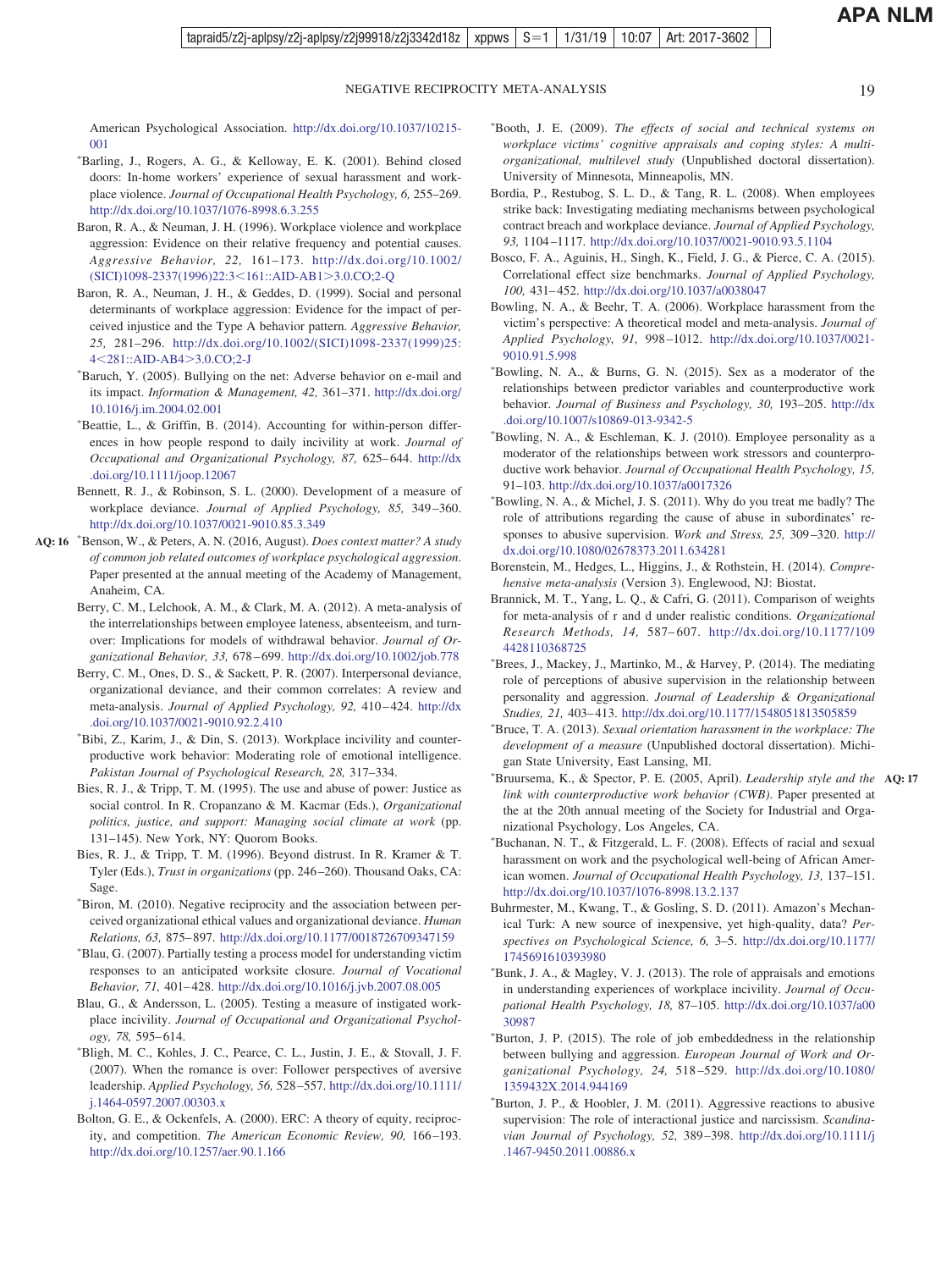<span id="page-19-0"></span>

- Buss, A. H. (1961). *The psychology of aggression*. New York, NY: Wiley. <http://dx.doi.org/10.1037/11160-000>
- Buss, A. H. (1963). Physical aggression in relation to different frustrations. *Journal of Abnormal and Social Psychology, 67,* 1–7. [http://dx.doi.org/](http://dx.doi.org/10.1037/h0040505) [10.1037/h0040505](http://dx.doi.org/10.1037/h0040505)
- Cantisano, G. T., Domínguez, J. M., & Depolo, M. (2008). Perceived sexual harassment at work: Meta-analysis and structural model of antecedents and consequences. *The Spanish Journal of Psychology, 11,* 207–218. <http://dx.doi.org/10.1017/S113874160000425X>
- Carlson, D., Ferguson, M., Hunter, E., & Whitten, D. (2012). Abusive supervision and work–family conflict: The path through emotional labor and burnout. *The Leadership Quarterly, 23,* 849 – 859. [http://dx.doi.org/](http://dx.doi.org/10.1016/j.leaqua.2012.05.003) [10.1016/j.leaqua.2012.05.003](http://dx.doi.org/10.1016/j.leaqua.2012.05.003)
- Carpenter, N. C., & Berry, C. M. (2017). Are counterproductive work behavior and withdrawal empirically distinct? A meta-analytic investigation. *Journal of Management, 43,* 834 – 863. [http://dx.doi.org/10.1177/](http://dx.doi.org/10.1177/0149206314544743) [0149206314544743](http://dx.doi.org/10.1177/0149206314544743)
- Carpenter, N. C., Rangel, B., Jeon, G., & Cottrell, J. (2017). Are supervisors and coworkers likely to witness employee counterproductive work behavior? An investigation of observability and self– observer convergence. *Personnel Psychology, 70,* 843– 889. [http://dx.doi.org/10.1111/](http://dx.doi.org/10.1111/peps.12210) [peps.12210](http://dx.doi.org/10.1111/peps.12210)
- Chan, D. K. S., Lam, C. B., Chow, S. Y., & Cheung, S. F. (2008). Examining the job-related, psychological, and physical outcomes of workplace sexual harassment: A meta-analytic review. *Psychology of Women Quarterly, 32,* 362–376. [http://dx.doi.org/10.1111/j.1471-6402](http://dx.doi.org/10.1111/j.1471-6402.2008.00451.x) [.2008.00451.x](http://dx.doi.org/10.1111/j.1471-6402.2008.00451.x)
- Chen, H. (2011). *Work ethic and workplace behavior: Essays on direct and moderated relationships across national cultures* (Unpublished doctoral dissertation). The University of Texas at Dallas, Dallas, TX.
- Chi, S.-C. S., & Liang, S.-G. (2013). When do subordinates' emotionregulation strategies matter? Abusive supervision, subordinates' emotional exhaustion, and work withdrawal. *The Leadership Quarterly, 24,* 125–137. <http://dx.doi.org/10.1016/j.leaqua.2012.08.006>
- Cortina, L. M. (1999). *Measurement and modeling of Latina experiences of sexual harassment* (Unpublished doctoral dissertation). University of Illinois at Urbana-Champaign, Champaign, IL.
- Cortina, L. M., & Magley, V. J. (2009). Patterns and profiles of response to incivility in the workplace. *Journal of Occupational Health Psychology, 14,* 272–288. <http://dx.doi.org/10.1037/a0014934>
- Cortina, L. M., Magley, V. J., Williams, J. H., & Langhout, R. D. (2001). Incivility in the workplace: Incidence and impact. *Journal of Occupational Health Psychology, 6,* 64 – 80. [http://dx.doi.org/10.1037/1076-](http://dx.doi.org/10.1037/1076-8998.6.1.64) [8998.6.1.64](http://dx.doi.org/10.1037/1076-8998.6.1.64)
- Coyne, I., Seigne, E., & Randall, P. (2000). Predicting workplace victim status from personality. *European Journal of Work and Organizational Psychology, 9,* 335–349. <http://dx.doi.org/10.1080/135943200417957>
- Crocker, R. (2005). *Employee perceptions of managerial civility: Development and validation of a measurement scale* (Unpublished doctoral dissertation). Auburn University, Auburn, AL.
- Cropanzano, R., Anthony, E. L., Daniels, S. R., & Hall, A. V. (2017). Entity justice and entity injustice. In C. Moliner, R. Cropanzano, & V. Martinez-Tur (Eds.), *Organizational justice: International perspectives and conceptual advances* (pp. 207–243). Abingdon, UK: Routledge.
- Cropanzano, R., & Mitchell, M. S. (2005). Social exchange theory: An interdisciplinary review. *Journal of Management, 31,* 874 –900. [http://](http://dx.doi.org/10.1177/0149206305279602) [dx.doi.org/10.1177/0149206305279602](http://dx.doi.org/10.1177/0149206305279602)

**AQ: 18**

Cropanzano, R., & Rupp, D. E. (2008). Social exchange theory and organizational justice: Job performance, citizenship behaviors, multiple foci, and a historical integration of two literatures. In S. Gilliland, D. Steiner, & D. Skarlicki (Eds.), *Research in social issues in management: Justice, morality, and social responsibility* (pp. 63–99). Charlotte, NC: Information Age Publishing.

- Dalal, R. S. (2005). A meta-analysis of the relationship between organizational citizenship behavior and counterproductive work behavior. *Journal of Applied Psychology, 90,* 1241–1255. [http://dx.doi.org/10](http://dx.doi.org/10.1037/0021-9010.90.6.1241) [.1037/0021-9010.90.6.1241](http://dx.doi.org/10.1037/0021-9010.90.6.1241)
- Decoster, S., Camps, J., Stouten, J., Vandevyvere, L., & Tripp, T. M. (2013). Standing by your organization: The impact of organizational identification and abusive supervision on followers' perceived cohesion and tendency to gossip. *Journal of Business Ethics*, 118, 623-634. <http://dx.doi.org/10.1007/s10551-012-1612-z>
- Deery, S. J., Iverson, R. D., & Walsh, J. T. (2006). Toward a better understanding of psychological contract breach: A study of customer service employees. *Journal of Applied Psychology, 91,* 166 –175. [http://](http://dx.doi.org/10.1037/0021-9010.91.1.166) [dx.doi.org/10.1037/0021-9010.91.1.166](http://dx.doi.org/10.1037/0021-9010.91.1.166)
- Detert, J. R., Treviño, L. K., Burris, E. R., & Andiappan, M. (2007). Managerial modes of influence and counterproductivity in organizations: A longitudinal business-unit-level investigation. *Journal of Applied Psychology, 92,* 993–1005. [http://dx.doi.org/10.1037/0021-9010](http://dx.doi.org/10.1037/0021-9010.92.4.993) [.92.4.993](http://dx.doi.org/10.1037/0021-9010.92.4.993)
- Devonish, D. (2013a). Job demands, health, and absenteeism: Does bullying make things worse? *Employee Relations, 36,* 165–181. [http://dx](http://dx.doi.org/10.1108/ER-01-2013-0011) [.doi.org/10.1108/ER-01-2013-0011](http://dx.doi.org/10.1108/ER-01-2013-0011)
- Dijkstra, M. T., De Dreu, C. K., Evers, A., & van Dierendonck, D. (2009). Passive responses to interpersonal conflict at work amplify employee strain. *European Journal of Work and Organizational Psychology, 18,* 405– 423. <http://dx.doi.org/10.1080/13594320802510880>
- Djurkovic, N., McCormack, D., & Casimir, G. (2005). The behavioral reactions of victims to different types of workplace bullying. *International Journal of Organization Theory and Behavior, 8,* 439 – 460. <http://dx.doi.org/10.1108/IJOTB-08-04-2005-B001>
- Dollard, J., Miller, N. E., Doob, L. W., Mowrer, O. H., & Sears, R. R. (1939). *Frustration and aggression*. New Haven, CT: Yale University Press. <http://dx.doi.org/10.1037/10022-000>
- Donovan, M. A., Drasgow, F., & Munson, L. J. (1998). The perceptions of fair interpersonal treatment scale: Development and validation of a measure of interpersonal treatment in the workplace. *Journal of Applied Psychology, 83,* 683– 692. [http://dx.doi.org/10.1037/0021-9010.83.5](http://dx.doi.org/10.1037/0021-9010.83.5.683) [.683](http://dx.doi.org/10.1037/0021-9010.83.5.683)
- Duffy, M. K., Ganster, D. C., & Pagon, M. (2002). Social undermining in the workplace. *Academy of Management Journal, 45,* 331–351.
- Duhachek, A., & Iacobucci, D. (2004). Alpha's standard error (ASE): An accurate and precise confidence interval estimate. *Journal of Applied Psychology, 89,* 792– 808. [http://dx.doi.org/10.1037/0021-9010.89.5](http://dx.doi.org/10.1037/0021-9010.89.5.792) [.792](http://dx.doi.org/10.1037/0021-9010.89.5.792)
- Duniewicz, K. (2015). *Don't get mad, get even: How employees abused by their supervisor retaliate against the organization and undermine their spouses* (Unpublished doctoral dissertation). Florida International University, Miami, FL.
- Dunlop, P. D., & Lee, K. (2004). Workplace deviance, organizational citizenship behavior, and business unit performance: The bad apples do spoil the whole barrel. *Journal of Organizational Behavior, 25,* 67– 80. <http://dx.doi.org/10.1002/job.243>
- Dupré, K. E., Inness, M., Connelly, C. E., Barling, J., & Hoption, C. (2006). Workplace aggression in teenage part-time employees. *Journal of Applied Psychology, 91,* 987–996. [http://dx.doi.org/10.1037/0021-](http://dx.doi.org/10.1037/0021-9010.91.5.987) [9010.91.5.987](http://dx.doi.org/10.1037/0021-9010.91.5.987)
- Einarsen, S., & Hoel, H. (2001, May). *The Negative Acts Questionnaire:* **AQ: 19** *Development, validation and revision of a measure of bullying at work*. Paper presented at the 10th European Congress on Work and Organisational Psychology, Prague, Czech Republic.
- Einarsen, S., & Mikkelsen, E. G. (2003). Individual effects of exposure to bullying at work. *Bullying and Emotional abuse in the workplace: International perspectives in research and practice, 6,* 127–144. [http://](http://dx.doi.org/10.1201/9780203164662.ch6) [dx.doi.org/10.1201/9780203164662.ch6](http://dx.doi.org/10.1201/9780203164662.ch6)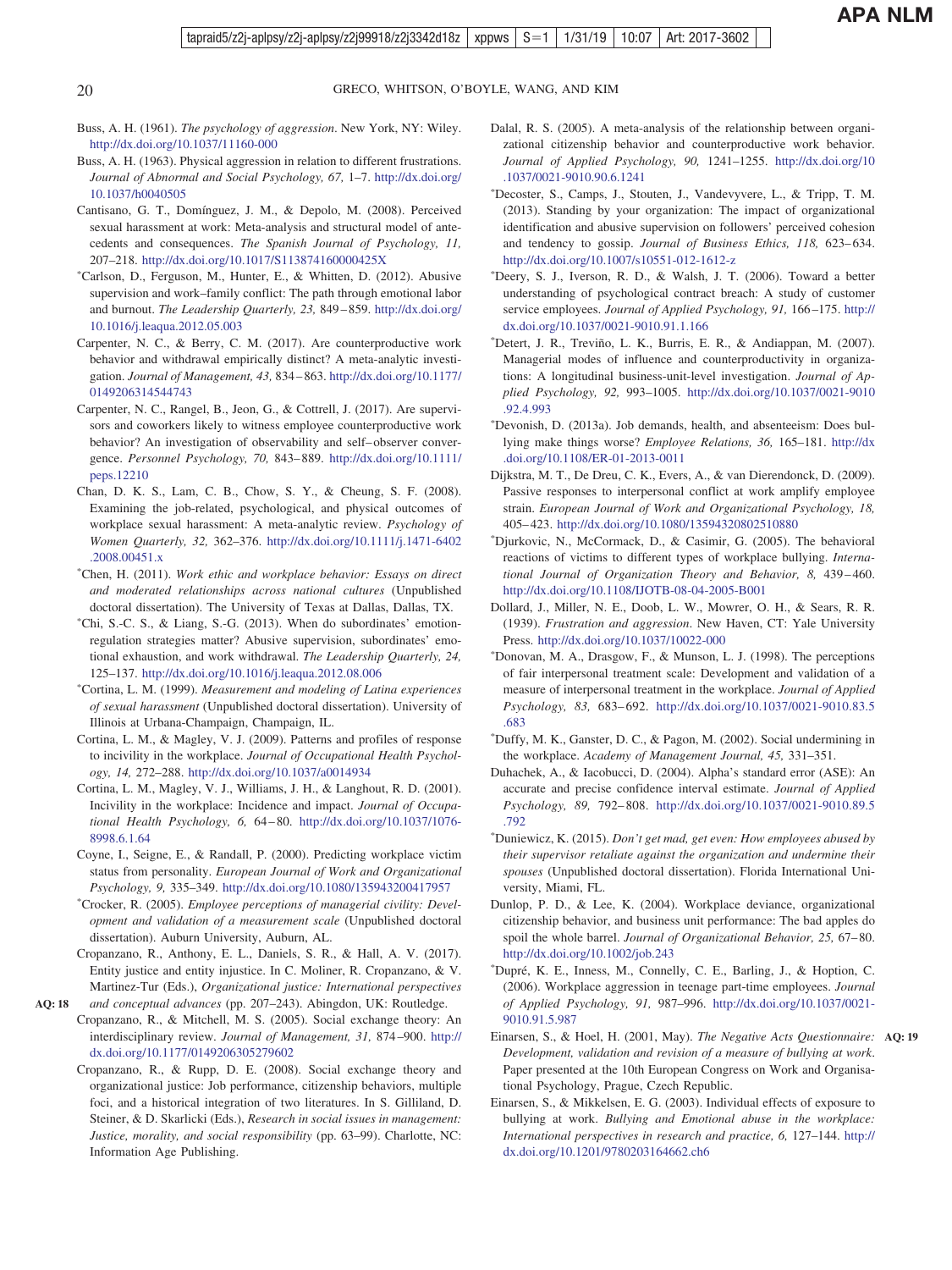- <span id="page-20-0"></span>Emerson, R. M. (1976). Social exchange theory. *Annual Review of Psychology, 2,* 335–362.
- Eschleman, K. J., Bowling, N. A., Michel, J. S., & Burns, G. N. (2014). Perceived intent of supervisor as a moderator of the relationships between abusive supervision and counterproductive work behaviours. *Work and Stress, 28,* 362–375. [http://dx.doi.org/10.1080/02678373.2014](http://dx.doi.org/10.1080/02678373.2014.961183) [.961183](http://dx.doi.org/10.1080/02678373.2014.961183)
- Fehr, E., & Schmidt, K. M. (1999). A theory of fairness, competition, and cooperation. *The Quarterly Journal of Economics, 114,* 817– 868. [http://](http://dx.doi.org/10.1162/003355399556151) [dx.doi.org/10.1162/003355399556151](http://dx.doi.org/10.1162/003355399556151)
- Felson, R. B., & Steadman, H. J. (1983). Situational factors in disputes leading to criminal violence. *Criminology, 21,* 59 –74. [http://dx.doi.org/](http://dx.doi.org/10.1111/j.1745-9125.1983.tb00251.x) [10.1111/j.1745-9125.1983.tb00251.x](http://dx.doi.org/10.1111/j.1745-9125.1983.tb00251.x)
- Ferris, D. L., Brown, D. J., Berry, J. W., & Lian, H. (2008). The development and validation of the Workplace Ostracism Scale. *Journal of Applied Psychology, 93,* 1348 –1366. [http://dx.doi.org/10.1037/a00](http://dx.doi.org/10.1037/a0012743) [12743](http://dx.doi.org/10.1037/a0012743)
- Fitzgerald, L. F., Drasgow, F., Hulin, C. L., Gelfand, M. J., & Magley, V. J. (1997). Antecedents and consequences of sexual harassment in organizations: A test of an integrated model. *Journal of Applied Psychology, 82,* 578 –589. <http://dx.doi.org/10.1037/0021-9010.82.4.578>
- Fitzgerald, L. F., Swan, S., & Magley, V. J. (1997). But was it really sexual harassment?: Legal, behavioral, and psychological definitions of the workplace victimization of women. In W. O'Donohue (Ed.), *Sexual harassment: Theory, research, and treatment* (pp. 5–28). Needham Heights, MA: Allyn & Bacon.
- Folger, R., & Skarlicki, D. P. (1998). A popcorn metaphor for employee aggression. In R. W. Griffin, A. O'Leary-Kelly, & J. M. Collins (Eds.), *Monographs in organizational behavior and industrial relations, Vol. 23, Parts A & B. Dysfunctional behavior in organizations: Violent and deviant behavior* (pp. 43– 81). New York, NY: Elsevier Science/JAI Press
- Folger, R., & Skarlicki, D. P. (2005). Beyond counterproductive work behavior: Moral emotions and deontic retaliation versus reconciliation. In S. Fox & P. E. Spector (Eds.), *Counterproductive work behavior: Investigations of actors and targets* (pp. 83–105). Washington, DC: American Psychological Association. [http://dx.doi.org/10.1037/10893-](http://dx.doi.org/10.1037/10893-004) [004](http://dx.doi.org/10.1037/10893-004)
- Foster, P. J. (2012). *Leader-member-exchange and the workplace bully* (Unpublished doctoral dissertation). Kansas State University, Manhattan, KS.
- Frone, M. R. (1998). Predictors of work injuries among employed adolescents. *Journal of Applied Psychology, 83,* 565–576. [http://dx.doi.org/](http://dx.doi.org/10.1037/0021-9010.83.4.565) [10.1037/0021-9010.83.4.565](http://dx.doi.org/10.1037/0021-9010.83.4.565)
- Funder, D. C., & Dobroth, K. M. (1987). Differences between traits: Properties associated with interjudge agreement. *Journal of Personality and Social Psychology, 52,* 409 – 422. [http://dx.doi.org/10.1037/0022-](http://dx.doi.org/10.1037/0022-3514.52.2.409) [3514.52.2.409](http://dx.doi.org/10.1037/0022-3514.52.2.409)
- Gächter, S., & Herrmann, B. (2009). Reciprocity, culture and human cooperation: Previous insights and a new cross-cultural experiment. *Philosophical Transactions of the Royal Society of London Series B, Biological Sciences, 364,* 791– 806. [http://dx.doi.org/10.1098/rstb.2008](http://dx.doi.org/10.1098/rstb.2008.0275) [.0275](http://dx.doi.org/10.1098/rstb.2008.0275)
- Gallus, J. A., Bunk, J. A., Matthews, R. A., Barnes-Farrell, J. L., & Magley, V. J. (2014). An eye for an eye? Exploring the relationship between workplace incivility experiences and perpetration. *Journal of Occupational Health Psychology, 19,* 143–154. [http://dx.doi.org/10](http://dx.doi.org/10.1037/a0035931) [.1037/a0035931](http://dx.doi.org/10.1037/a0035931)
- Garcia, P. R. J. M., Restubog, S. L. D., Kiewitz, C., Scott, K. L., & Tang, R. L. (2014). Roots run deep: Investigating psychological mechanisms between history of family aggression and abusive supervision. *Journal of Applied Psychology, 99,* 883– 897. [http://dx.doi.org/10.1037/](http://dx.doi.org/10.1037/a0036463) [a0036463](http://dx.doi.org/10.1037/a0036463)
- Gerstner, C. R., & Day, D. V. (1997). Meta-Analytic review of leader– member exchange theory: Correlates and construct issues. *Journal of Applied Psychology, 82,* 827– 844. [http://dx.doi.org/10.1037/0021-9010](http://dx.doi.org/10.1037/0021-9010.82.6.827) [.82.6.827](http://dx.doi.org/10.1037/0021-9010.82.6.827)
- Gettinger, S. K. (2008). *Sexual harassment: Implications for counterproductive work behavior* (Unpublished doctoral dissertation). University of Houston, Houston, TX.
- Gettman, H. J., & Gelfand, M. J. (2007). When the customer shouldn't be king: Antecedents and consequences of sexual harassment by clients and customers. *Journal of Applied Psychology, 92,* 757–770. [http://dx.doi](http://dx.doi.org/10.1037/0021-9010.92.3.757) [.org/10.1037/0021-9010.92.3.757](http://dx.doi.org/10.1037/0021-9010.92.3.757)
- Ghosh, R., Dierkes, S., & Falletta, S. (2011). Incivility spiral in mentoring relationships: Reconceptualizing negative mentoring as deviant workplace behavior. *Advances in Developing Human Resources, 13,* 22–39. <http://dx.doi.org/10.1177/1523422311410639>
- Glomb, T. M., & Liao, H. (2003). Interpersonal aggression in work groups: Social influence, reciprocal, and individual effects. *Academy of Management Journal, 46,* 486 – 496.
- Glomb, T. M., Munson, L. J., Hulin, C. L., Bergman, M. E., & Drasgow, F. (1999). Structural equation models of sexual harassment: Longitudinal explorations and cross-sectional generalizations. *Journal of Applied Psychology, 84,* 14 –28. <http://dx.doi.org/10.1037/0021-9010.84.1.14>
- Glomb, T. M., Richman, W. L., Hulin, C. L., Drasgow, F., Schneider, K. T., & Fitzgerald, L. F. (1997). Ambient sexual harassment: An integrated model of antecedents and consequences. *Organizational Behavior and Human Decision Processes, 71,* 309 –328. [http://dx.doi.org/](http://dx.doi.org/10.1006/obhd.1997.2728) [10.1006/obhd.1997.2728](http://dx.doi.org/10.1006/obhd.1997.2728)
- Gonzalez-Mule, E., & Aguinis, H. (2017). Advancing theory by assessing boundary conditions with metaregression: A critical review and bestpractice recommendations. *Journal of Management*. Advance online publication. <http://dx.doi.org/10.1177/0149206317710723>
- Goswami, A., Nair, P. K., & Grossenbacher, M. A. (2015). Impact of aggressive humor on dysfunctional resistance. *Personality and Individual Differences, 74,* 265–269. [http://dx.doi.org/10.1016/j.paid.2014.10](http://dx.doi.org/10.1016/j.paid.2014.10.037) [.037](http://dx.doi.org/10.1016/j.paid.2014.10.037)
- Gouldner, A. W. (1960). The norm of reciprocity: A preliminary statement. *American Sociological Review, 25,* 161–178. [http://dx.doi.org/10.2307/](http://dx.doi.org/10.2307/2092623) [2092623](http://dx.doi.org/10.2307/2092623)
- Goussinsky, R. (2012). Coping with customer aggression. *Journal of Service Management, 23,* 170 –196. [http://dx.doi.org/10.1108/095](http://dx.doi.org/10.1108/09564231211226105) [64231211226105](http://dx.doi.org/10.1108/09564231211226105)
- Goussinsky, R. (2015). Customer aggression, felt anger and emotional deviance: The moderating role of job autonomy. *International Journal of Quality and Service Sciences, 7,* 50 –71. [http://dx.doi.org/10.1108/](http://dx.doi.org/10.1108/IJQSS-04-2014-0027) [IJQSS-04-2014-0027](http://dx.doi.org/10.1108/IJQSS-04-2014-0027)
- Grandey, A. A., Dickter, D. N., & Sin, H. P. (2004). The customer is not always right: Customer aggression and emotion regulation of service employees. *Journal of Organizational Behavior*, 25, 397-418. [http://dx](http://dx.doi.org/10.1002/job.252) [.doi.org/10.1002/job.252](http://dx.doi.org/10.1002/job.252)
- Greco, L. M., O'Boyle, E. H., Cockburn, B. S., & Yuan, Z. (2018). Meta-analysis of coefficient alpha: A reliability generalization study. *Journal of Management Studies, 55,* 583– 618. [http://dx.doi.org/10.1111/](http://dx.doi.org/10.1111/joms.12328) [joms.12328](http://dx.doi.org/10.1111/joms.12328)
- Greco, L. M., O'Boyle, E. H., & Walter, S. L. (2015). Absence of malice: A meta-analysis of nonresponse bias in counterproductive work behavior research. *Journal of Applied Psychology, 100,* 75–97. [http://dx.doi](http://dx.doi.org/10.1037/a0037495) [.org/10.1037/a0037495](http://dx.doi.org/10.1037/a0037495)
- Greenberg, L., & Barling, J. (1996). Employee theft. In C. L. Cooper & D. M. Rousseau (Eds.), *Trend in organizational behavior* (pp. 49-64). Hoboken, NJ: Wiley.
- Greenberg, L., & Barling, J. (1999). Predicting employee aggression against coworkers, subordinates and supervisors: The roles of person behaviors and perceived workplace factors. *Journal of Organizational*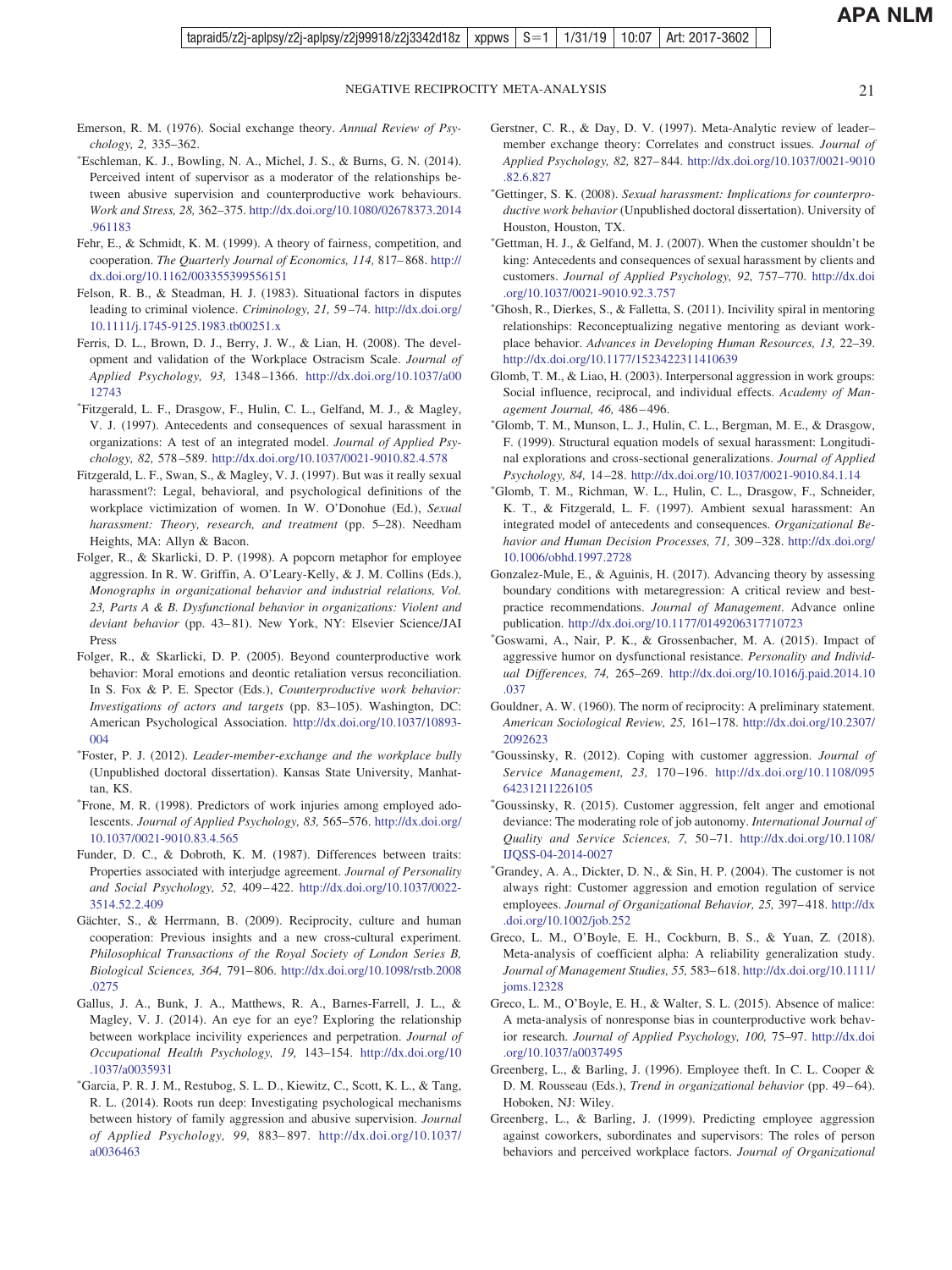*Behavior, 20,* 897–913. [http://dx.doi.org/10.1002/\(SICI\)1099-](http://dx.doi.org/10.1002/%28SICI%291099-1379%28199911%2920:6%3C897::AID-JOB975%3E3.0.CO;2-Z) [1379\(199911\)20:6](http://dx.doi.org/10.1002/%28SICI%291099-1379%28199911%2920:6%3C897::AID-JOB975%3E3.0.CO;2-Z)<897::AID-JOB975>3.0.CO;2-Z

- Griffin, R. W., & Lopez, Y. P. (2005). "Bad behavior" in organizations: A review and typology for future research. *Journal of Management, 31,* 988 –1005. <http://dx.doi.org/10.1177/0149206305279942>
- Griffin, R. W., O'Leary-Kelly, A., & Collins, J. (1998). Dysfunctional work behaviors in organizations. *Journal of Organizational Behavior, 5,*  $65 - 82.$
- Gualandri, M. (2012). *Counterproductive work behaviors and moral disengagement* (Unpublished doctoral dissertation). Spienza Universita De Roma, Rome, Italy.
- Hall, S. M., & Brannick, M. T. (2002). Comparison of two random-effects methods of meta-analysis. *Journal of Applied Psychology, 87,* 377–389. <http://dx.doi.org/10.1037/0021-9010.87.2.377>
- Hamid, R. A., Juhdi, N. H., Ismail, M. D., & Abdullah, N. A. (2016). Abusive supervision and workplace deviance as moderated by spiritual intelligence: An empirical study of Selangor employees. *Geografia: Malaysian Journal of Society and Space, 12,* 191–202.
- Hanig, S. (2013). *Losing your calm or losing control: Two paths to retaliatory deviance in response to abusive supervision* (Unpublished doctoral dissertation). University of Waterloo, Waterloo, ON, Canada.
- Hanisch, K. A., & Hulin, C. L. (1990). Job attitudes and organizational withdrawal: An examination of retirement and other voluntary withdrawal behaviors. *Journal of Vocational Behavior*, 37, 60-78. [http://dx](http://dx.doi.org/10.1016/0001-8791%2890%2990007-O) [.doi.org/10.1016/0001-8791\(90\)90007-O](http://dx.doi.org/10.1016/0001-8791%2890%2990007-O)
- Hannah, S. T., Schaubroeck, J. M., Peng, A. C., Lord, R. G., Trevino, L. K., Kozlowski, S. W.,... Doty, J. (2013). Joint influences of individual and work unit abusive supervision on ethical intentions and behaviors: A moderated mediation model. *Journal of Applied Psychology, 98,* 579 –592. <http://dx.doi.org/10.1037/a0032809>
- Harold, C. M., & Holtz, B. C. (2015). The effects of passive leadership on workplace incivility. *Journal of Organizational Behavior, 36,* 16 –38. <http://dx.doi.org/10.1002/job.1926>
- Harris, K. J., Harvey, P., Harris, R. B., & Cast, M. (2013). An investigation of abusive supervision, vicarious abusive supervision, and their joint impacts. *The Journal of Social Psychology, 153,* 38 –50. [http://dx.doi](http://dx.doi.org/10.1080/00224545.2012.703709) [.org/10.1080/00224545.2012.703709](http://dx.doi.org/10.1080/00224545.2012.703709)
- Harris, K. J., Harvey, P., & Kacmar, K. M. (2011). Abusive supervisory reactions to coworker relationship conflict. *The Leadership Quarterly, 22,* 1010 –1023. <http://dx.doi.org/10.1016/j.leaqua.2011.07.020>
- Harrison, J. S., Banks, G. C., Pollack, J. M., O'Boyle, E. H., & Short, J. (2017). Publication bias in strategic management research. *Journal of Management, 43,* 400 – 425. [http://dx.doi.org/10.1177/014920631](http://dx.doi.org/10.1177/0149206314535438) [4535438](http://dx.doi.org/10.1177/0149206314535438)
- Harvey, P., Harris, K. J., Gillis, W. E., & Martinko, M. J. (2014). Abusive supervision and the entitled employee. *The Leadership Quarterly, 25,* 204 –217. <http://dx.doi.org/10.1016/j.leaqua.2013.08.001>
- Harvey, S., & Keashly, L. (2003). Predicting the risk for aggression in the workplace: Risk factors, self-esteem and time at work. *Social Behavior and Personality, 31,* 807– 814. [http://dx.doi.org/10.2224/sbp.2003.31.8](http://dx.doi.org/10.2224/sbp.2003.31.8.807) [.807](http://dx.doi.org/10.2224/sbp.2003.31.8.807)
- Hauge, L. J., Skogstad, A., & Einarsen, S. (2009). Individual and situational predictors of workplace bullying: Why do perpetrators engage in the bullying of others? *Work and Stress, 23,* 349 –358. [http://dx.doi.org/](http://dx.doi.org/10.1080/02678370903395568) [10.1080/02678370903395568](http://dx.doi.org/10.1080/02678370903395568)
- Hayes, A. F., & Preacher, K. J. (2014). Statistical mediation analysis with a multicategorical independent variable. *British Journal of Mathematical & Statistical Psychology, 67,* 451– 470. [http://dx.doi.org/10.1111/](http://dx.doi.org/10.1111/bmsp.12028) [bmsp.12028](http://dx.doi.org/10.1111/bmsp.12028)
- Helm, B., Bonoma, T. V., & Tedeschi, J. T. (1972). Reciprocity for harm done. *The Journal of Social Psychology, 87,* 89 –98. [http://dx.doi.org/](http://dx.doi.org/10.1080/00224545.1972.9918651) [10.1080/00224545.1972.9918651](http://dx.doi.org/10.1080/00224545.1972.9918651)
- Hershcovis, M. S. (2011). "Incivility, social undermining, bullying . . . oh my!": A call to reconcile constructs within workplace aggression re-

search. *Journal of Organizational Behavior, 32,* 499 –519. [http://dx.doi](http://dx.doi.org/10.1002/job.689) [.org/10.1002/job.689](http://dx.doi.org/10.1002/job.689)

- Hershcovis, M. S., & Barling, J. (2010a). Comparing victim attributions and outcomes for workplace aggression and sexual harassment. *Journal of Applied Psychology, 95,* 874 – 888. [http://dx.doi.org/10.1037/](http://dx.doi.org/10.1037/a0020070) [a0020070](http://dx.doi.org/10.1037/a0020070)
- Hershcovis, M. S., & Barling, J. (2010b). Towards a multi-foci approach to workplace aggression: A meta-analytic review of outcomes from different perpetrators. *Journal of Organizational Behavior, 31,* 24 – 44. [http://](http://dx.doi.org/10.1002/job.621) [dx.doi.org/10.1002/job.621](http://dx.doi.org/10.1002/job.621)
- Hershcovis, M. S., Ogunfowora, B., Reich, T. C., & Christie, A. M. (2017). Targeted workplace incivility: The roles of belongingness, embarrassment, and power. *Journal of Organizational Behavior, 38,* 1057–1075. <http://dx.doi.org/10.1002/job.2183>
- Hershcovis, M. S., Reich, T. C., Parker, S. K., & Bozeman, J. (2012). The relationship between workplace aggression and target deviant behaviour: The moderating roles of power and task interdependence. *Work and Stress, 26,* 1–20. <http://dx.doi.org/10.1080/02678373.2012.660770>
- Hershcovis, M. S., Turner, N., Barling, J., Arnold, K. A., Dupré, K. E., Inness, M., ... Sivanathan, N. (2007). Predicting workplace aggression: A meta-analysis. *Journal of Applied Psychology, 92,* 228 –238. [http://](http://dx.doi.org/10.1037/0021-9010.92.1.228) [dx.doi.org/10.1037/0021-9010.92.1.228](http://dx.doi.org/10.1037/0021-9010.92.1.228)
- Hitlan, R. T., & Noel, J. (2009). The influence of workplace exclusion and personality on counterproductive work behaviours: An interactionist perspective. *European Journal of Work and Organizational Psychology, 18,* 477–502. <http://dx.doi.org/10.1080/13594320903025028>
- Hoobler, J. M., & Brass, D. J. (2006). Abusive supervision and family undermining as displaced aggression. *Journal of Applied Psychology, 91,* 1125–1133. <http://dx.doi.org/10.1037/0021-9010.91.5.1125>
- Hutchinson, D. M. (2015). *Employee retaliation against abusive supervision: Testing the distinction between overt and covert retaliation* (Unpublished doctoral dissertation). University of South Florida, Tampa, FL.
- Ilies, R., Hauserman, N., Schwochau, S., & Stibal, J. (2003). Reported incidence rates of work-related sexual harassment in the United States: Using meta-analysis to explain reported rate disparities. *Personnel Psychology, 56,* 607– 631. [http://dx.doi.org/10.1111/j.1744-6570.2003](http://dx.doi.org/10.1111/j.1744-6570.2003.tb00752.x) [.tb00752.x](http://dx.doi.org/10.1111/j.1744-6570.2003.tb00752.x)
- \*Inness, M., Barling, J., & Turner, N. (2005). Understanding supervisortargeted aggression: A within-person, between-jobs design. *Journal of Applied Psychology, 90,* 731–739. [http://dx.doi.org/10.1037/0021-9010](http://dx.doi.org/10.1037/0021-9010.90.4.731) [.90.4.731](http://dx.doi.org/10.1037/0021-9010.90.4.731)
- James, L. R., Demaree, R. G., & Wolf, G. (1984). Estimating within-group interrater reliability with and without response bias. *Journal of Applied Psychology, 69,* 85–93. <http://dx.doi.org/10.1037/0021-9010.69.1.85>
- Jehn, K. A. (1995). A multimethod examination of the benefits and detriments of intragroup conflict. *Administrative Science Quarterly, 40,* 256. <http://dx.doi.org/10.2307/2393638>
- Jensen, J. M., Opland, R. A., & Ryan, A. M. (2010). Psychological contracts and counterproductive work behaviors: Employee responses to transactional and relational breach. *Journal of Business and Psychology, 25,* 555–568. <http://dx.doi.org/10.1007/s10869-009-9148-7>
- John, O. P., & Robins, R. W. (1993). Determinants of interjudge agreement on personality traits: The Big Five domains, observability, evaluativeness, and the unique perspective of the self. *Journal of Personality, 61,* 521–551. <http://dx.doi.org/10.1111/j.1467-6494.1993.tb00781.x>
- Johnson, J. L., & O'Leary-Kelly, A. M. (2003). The effects of psychological contract breach and organizational cynicism: Not all social exchange violations are created equal. *Journal of Organizational Behavior, 24,* 627– 647. <http://dx.doi.org/10.1002/job.207>
- Kabat, D. B. (2012). *Relationships at work: Incivility, interpersonal citizenship, emotion, and gender in organizations* (Unpublished doctoral dissertation). University of Michigan, Ann Arbor, MI.

<span id="page-21-0"></span>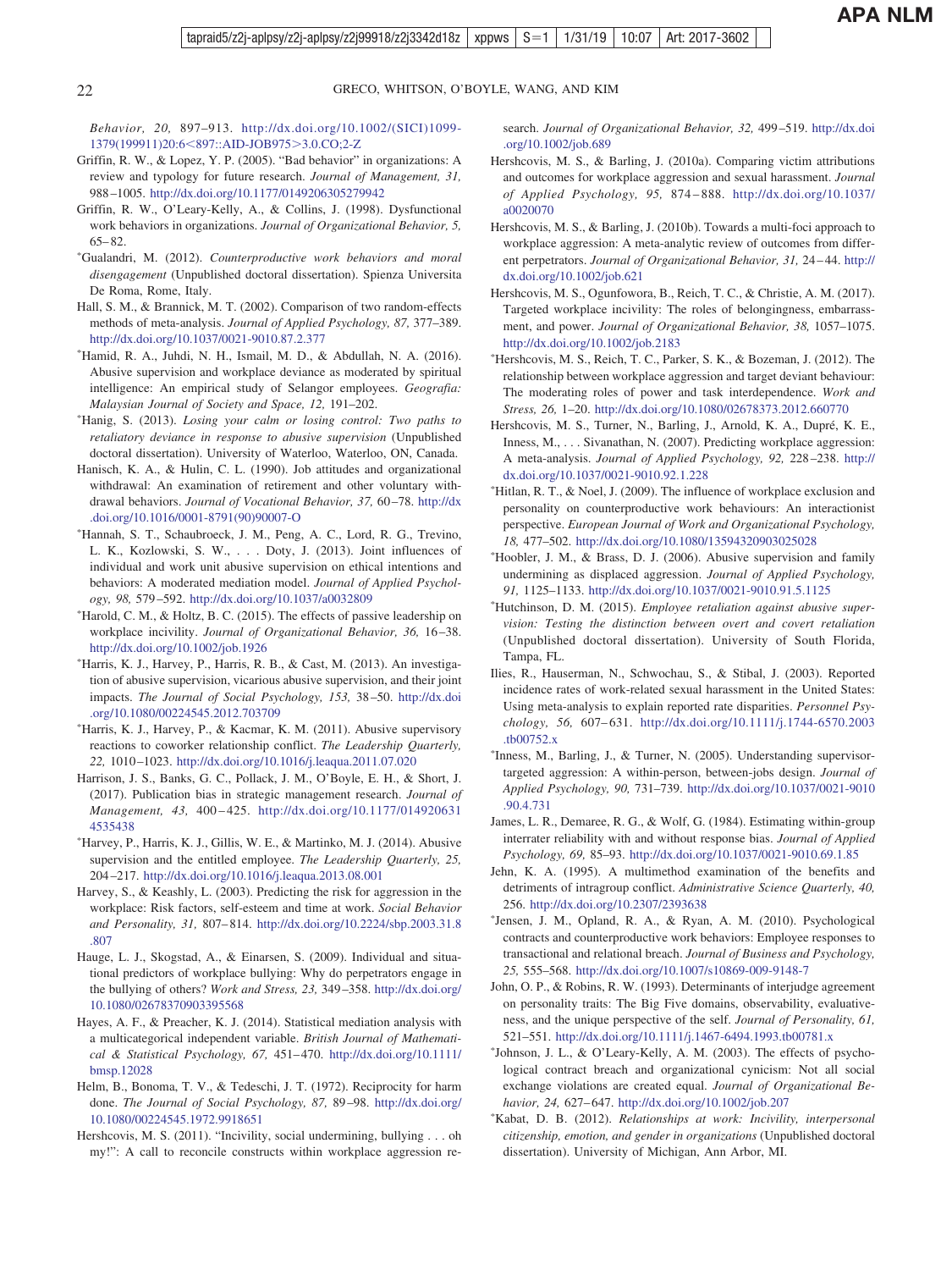<span id="page-22-0"></span>-Kane, R. E., & Perrewé, P. L. (2012). *Disentangling reactions to abusive supervision: The role of supervisor organizational embodiment*. Tallahassee: Florida State University.

-Kane-Frieder, R. E., Mackey, J., Perrewé, P. L., & Gallagher, V. C. (2013,

**AQ: 20**

October). *Reactions to perceived abusive supervision: Knee-jerk reactions or judicious reactions to a jerk?* Paper presented at the annual meeting of the Southern Management Association, New Orleans, LA. **AQ: 21**

- Karimi, L., Gilbreath, B., Kim, T.-Y., & Grawitch, M. (2014). Come rain or come shine: Supervisor behavior and employee job neglect. *Leadership and Organization Development Journal, 35,* 210 –225. [http://dx.doi](http://dx.doi.org/10.1108/LODJ-05-2012-0066) [.org/10.1108/LODJ-05-2012-0066](http://dx.doi.org/10.1108/LODJ-05-2012-0066)
- Kath, L. M., Swody, C. A., Magley, V. J., Bunk, J. A., & Gallus, J. A. (2009). Cross-level, three-way interactions among work-group climate, gender, and frequency of harassment on morale and withdrawal outcomes of sexual harassment. *Journal of Occupational and Organizational Psychology, 82,* 159 –182. [http://dx.doi.org/10.1348/0963](http://dx.doi.org/10.1348/096317908X299764) [17908X299764](http://dx.doi.org/10.1348/096317908X299764)
- Kepes, S., Banks, G. C., McDaniel, M., & Whetzel, D. L. (2012). Publication bias in the organizational sciences. *Organizational Research Methods, 15,* 624 – 662. <http://dx.doi.org/10.1177/1094428112452760>
- Kepes, S., McDaniel, M. A., Brannick, M. T., & Banks, G. C. (2013). Meta-analytic reviews in the organizational sciences: Two meta-analytic schools on the way to MARS (the Meta-Analytic Reporting Standards). *Journal of Business and Psychology, 28,* 123–143. [http://dx.doi.org/10](http://dx.doi.org/10.1007/s10869-013-9300-2) [.1007/s10869-013-9300-2](http://dx.doi.org/10.1007/s10869-013-9300-2)
- Kessler, S. R., Bruursema, K., Rodopman, B., & Spector, P. E. (2013). Leadership, interpersonal conflict, and counterproductive work behavior: An examination of the stressor–strain process. *Negotiation and Conflict Management Research, 6,* 180 –190. [http://dx.doi.org/10.1111/](http://dx.doi.org/10.1111/ncmr.12009) [ncmr.12009](http://dx.doi.org/10.1111/ncmr.12009)
- Kickul, J. R., Neuman, G., Parker, C., & Finkl, J. (2001). Settling the score: The role of organizational justice in the relationship between psychological contract breach and anticitizenship behavior. *Employee Responsibilities and Rights Journal, 13,* 77–93. [http://dx.doi.org/10](http://dx.doi.org/10.1023/A:1014586225406) [.1023/A:1014586225406](http://dx.doi.org/10.1023/A:1014586225406)
- Kiewitz, C. (2002). *The work anger model (WAM!): An inquiry into the role of anger at work* (Unpublished doctoral dissertation). University of Alabama, Tuscaloosa, AL.
- Kiewitz, C., Restubog, S. L. D., Zagenczyk, T. J., Scott, K. D., Garcia, P. R. J. M., & Tang, R. L. (2012). Sins of the parents: Self-control as a buffer between supervisors' previous experience of family undermining and subordinates' perceptions of abusive supervision. *The Leadership Quarterly, 23,* 869 – 882. <http://dx.doi.org/10.1016/j.leaqua.2012.05.005>
- Kim, S. H., Smith, R. H., & Brigham, N. L. (1998). Effects of power imbalance and the presence of third parties on reactions to harm: Upward and downward revenge. *Personality and Social Psychology Bulletin, 24,* 353–361. <http://dx.doi.org/10.1177/0146167298244002>
- Kim, T.-Y., & Shapiro, D. L. (2008). Retaliation against supervisory mistreatment: Negative emotion, group membership, and cross-cultural difference. *International Journal of Conflict Management, 19,* 339 –358. <http://dx.doi.org/10.1108/10444060810909293>
- Kim, Y., Cohen, T. R., & Panter, A. (2015, July). *The reciprocal rela-***AQ: 22** *tionship between counterproductive work behavior and workplace mistreatment: Its temporal dynamics and boundary conditions*. Paper presented at the annual meeting of the Interdisciplinary Network for Group Research (INGroup), Pittsburgh, PA.
	- Klotz, A. C., & Bolino, M. C. (2016). Saying goodbye: The nature, causes, and consequences of employee resignation styles. *Journal of Applied Psychology, 101,* 1386 –1399. <http://dx.doi.org/10.1037/apl0000135>
	- Knapp, D. E., Faley, R. H., Ekeberg, S. E., & Dubois, C. L. (1997). Determinants of target responses to sexual harassment: A conceptual framework. *Academy of Management Review, 22,* 687–729.
	- LaGrange, R. L., Ferraro, K. F., & Supancic, M. (1992). Perceived risk and fear of crime: Role of social and physical incivilities. *Journal of Re-*

*search in Crime and Delinquency, 29,* 311–334. [http://dx.doi.org/10](http://dx.doi.org/10.1177/0022427892029003004) [.1177/0022427892029003004](http://dx.doi.org/10.1177/0022427892029003004)

- Lapierre, L. M., Spector, P. E., & Leck, J. D. (2005). Sexual versus nonsexual workplace aggression and victims' overall job satisfaction: A meta-analysis. *Journal of Occupational Health Psychology, 10,* 155– 169. <http://dx.doi.org/10.1037/1076-8998.10.2.155>
- Lawrence, T. B., & Robinson, S. L. (2007). Ain't misbehavin: Workplace deviance as organizational resistance. *Journal of Management, 33,* 378 – 394. <http://dx.doi.org/10.1177/0149206307300816>
- LeBreton, J. M., & Senter, J. L. (2008). Answers to 20 questions about interrater reliability and interrater agreement. *Organizational Research Methods, 11,* 815– 852. <http://dx.doi.org/10.1177/1094428106296642>
- Lee, J. (2012). *The effects of leadership behavior on workplace harassment, employee outcomes, and organizational effectiveness in small businesses* (Unpublished doctoral dissertation). The George Washington University, Washington, DC.
- Leiter, M. P., Day, A., Gilin Oore, D., & Spence Laschinger, H. K. (2012). Getting better and staying better: Assessing civility, incivility, distress, and job attitudes one year after a civility intervention. *Journal of Occupational Health Psychology, 17,* 425– 434. [http://dx.doi.org/10](http://dx.doi.org/10.1037/a0029540) [.1037/a0029540](http://dx.doi.org/10.1037/a0029540)
- Leiter, M. P., Day, A., & Price, L. (2015). Attachment styles at work: Measurement, collegial relationships, and burnout. *Burnout Research, 2,* 25–35. <http://dx.doi.org/10.1016/j.burn.2015.02.003>
- Leiter, M. P., Laschinger, H. K. S., Day, A., & Oore, D. G. (2011). The impact of civility interventions on employee social behavior, distress, and attitudes. *Journal of Applied Psychology, 96,* 1258 –1274. [http://dx](http://dx.doi.org/10.1037/a0024442) [.doi.org/10.1037/a0024442](http://dx.doi.org/10.1037/a0024442)
- Leiter, M. P., Price, S. L., & Spence Laschinger, H. K. (2010). Generational differences in distress, attitudes and incivility among nurses. *Journal of Nursing Management, 18,* 970 –980. [http://dx.doi.org/10](http://dx.doi.org/10.1111/j.1365-2834.2010.01168.x) [.1111/j.1365-2834.2010.01168.x](http://dx.doi.org/10.1111/j.1365-2834.2010.01168.x)
- Lemire, L., & Rouillard, C. (2005). An empirical exploration of psychological contract violation and individual behaviour: The case of Canadian federal civil servants in Quebec. *Journal of Managerial Psychology, 20,* 150 –163. <http://dx.doi.org/10.1108/02683940510579786>
- Leymann, H. (1990). Mobbing and psychological terror at workplaces. *Violence and Victims, 5,* 119 –126. [http://dx.doi.org/10.1891/0886-6708](http://dx.doi.org/10.1891/0886-6708.5.2.119) [.5.2.119](http://dx.doi.org/10.1891/0886-6708.5.2.119)
- Lian, H., Brown, D. J., Ferris, D. L., Liang, L. H., Keeping, L. M., & Morrison, R. (2014). Abusive supervision and retaliation: A self-control framework. *Academy of Management Journal, 57,* 116 –139. [http://dx](http://dx.doi.org/10.5465/amj.2011.0977) [.doi.org/10.5465/amj.2011.0977](http://dx.doi.org/10.5465/amj.2011.0977)
- Lian, H., Ferris, D. L., & Brown, D. J. (2012a). Does power distance exacerbate or mitigate the effects of abusive supervision? It depends on the outcome. *Journal of Applied Psychology, 97,* 107–123. [http://dx.doi](http://dx.doi.org/10.1037/a0024610) [.org/10.1037/a0024610](http://dx.doi.org/10.1037/a0024610)
- Lian, H., Ferris, D. L., & Brown, D. J. (2012b). Does taking the good with the bad make things worse? How abusive supervision and leader– member exchange interact to impact need satisfaction and organizational deviance. *Organizational Behavior and Human Decision Processes, 117,* 41–52. <http://dx.doi.org/10.1016/j.obhdp.2011.10.003>
- Lian, H., Ferris, D. L., Morrison, R., & Brown, D. J. (2014). Blame it on the supervisor or the subordinate? Reciprocal relations between abusive supervision and organizational deviance. *Journal of Applied Psychology, 99,* 651– 664. <http://dx.doi.org/10.1037/a0035498>
- Lim, S., & Cortina, L. M. (2005). Interpersonal mistreatment in the workplace: The interface and impact of general incivility and sexual harassment. *Journal of Applied Psychology, 90,* 483– 496. [http://dx.doi](http://dx.doi.org/10.1037/0021-9010.90.3.483) [.org/10.1037/0021-9010.90.3.483](http://dx.doi.org/10.1037/0021-9010.90.3.483)
- Lipsey, M. W., & Wilson, D. B. (2001). *Practical meta-analysis* (Vol. 49). Thousand Oaks, CA: Sage.
- Liu, J., Kwan, H. K., Wu, L. Z., & Wu, W. (2010). Abusive supervision and subordinate supervisor-directed deviance: The moderating role of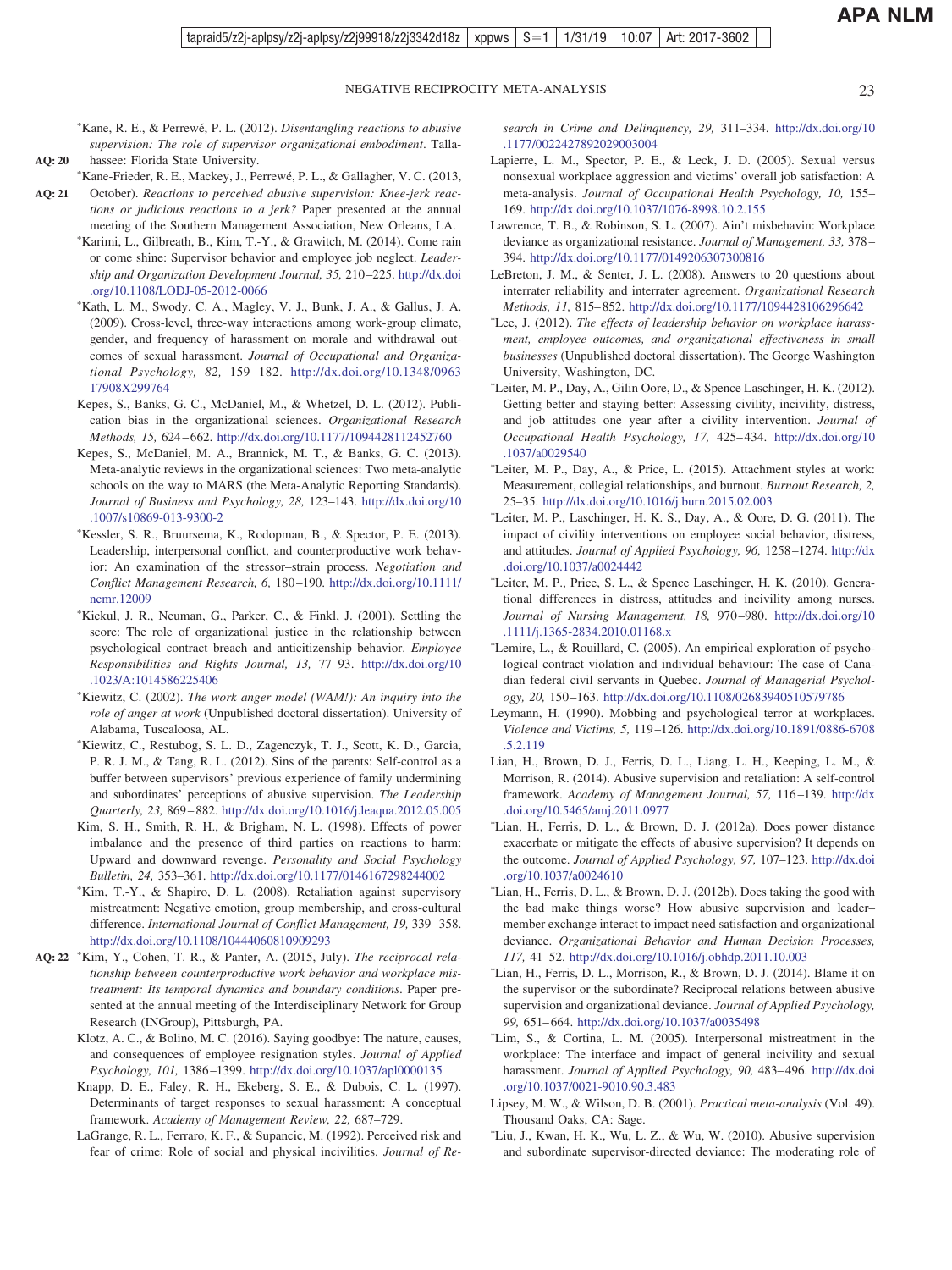traditional values and the mediating role of revenge cognitions. *Journal of Occupational and Organizational Psychology, 83,* 835– 856. [http://](http://dx.doi.org/10.1348/096317909X485216) [dx.doi.org/10.1348/096317909X485216](http://dx.doi.org/10.1348/096317909X485216)

- Liu, Y., Wang, M., Chang, C.-H., Shi, J., Zhou, L., & Shao, R. (2015). Work–family conflict, emotional exhaustion, and displaced aggression toward others: The moderating roles of workplace interpersonal conflict and perceived managerial family support. *Journal of Applied Psychology, 100,* 793– 808. <http://dx.doi.org/10.1037/a0038387>
- Lo, S., & Aryee, S. (2003). Psychological contract breach in a Chinese context: An integrative approach. *Journal of Management Studies, 40,* 1005–1020. <http://dx.doi.org/10.1111/1467-6486.00368>
- Lyons, B. J., & Scott, B. A. (2012). Integrating social exchange and affective explanations for the receipt of help and harm: A social network approach. *Organizational Behavior and Human Decision Processes, 117,* 66 –79. <http://dx.doi.org/10.1016/j.obhdp.2011.10.002>
- Mackey, J. D., Frieder, R. E., Brees, J. R., & Martinko, M. J. (2017). Abusive supervision: A meta-analysis and empirical review. *Journal of Management, 43,* 1940 –1965. [http://dx.doi.org/10.1177/0149206](http://dx.doi.org/10.1177/0149206315573997) [315573997](http://dx.doi.org/10.1177/0149206315573997)
- Mackey, J. D., Frieder, R. E., Perrewé, P. L., Gallagher, V. C., & Brymer, R. A. (2015). Empowered employees as social deviants: The role of abusive supervision. *Journal of Business and Psychology, 30,* 149 –162. <http://dx.doi.org/10.1007/s10869-014-9345-x>
- Magley, V. J., Hulin, C. L., Fitzgerald, L. F., & DeNardo, M. (1999). Outcomes of self-labeling sexual harassment. *Journal of Applied Psychology, 84,* 390 – 402. <http://dx.doi.org/10.1037/0021-9010.84.3.390>
- Mai, K. M., Ellis, A. P., Christian, J. S., & Porter, C. O. (2016). Examining the effects of turnover intentions on organizational citizenship behaviors and deviance behaviors: A psychological contract approach. *Journal of Applied Psychology, 101,* 1067–1081. [http://dx.doi.org/10.1037/apl](http://dx.doi.org/10.1037/apl0000115) [0000115](http://dx.doi.org/10.1037/apl0000115)
- Marcus-Newhall, A., Pedersen, W. C., Carlson, M., & Miller, N. (2000). Displaced aggression is alive and well: A meta-analytic review. *Journal of Personality and Social Psychology, 78,* 670 – 689. [http://dx.doi.org/](http://dx.doi.org/10.1037/0022-3514.78.4.670) [10.1037/0022-3514.78.4.670](http://dx.doi.org/10.1037/0022-3514.78.4.670)
- Martin, R. J., & Hine, D. W. (2005). Development and validation of the uncivil workplace behavior questionnaire. *Journal of Occupational Health Psychology, 10,* 477– 490. [http://dx.doi.org/10.1037/1076-8998](http://dx.doi.org/10.1037/1076-8998.10.4.477) [.10.4.477](http://dx.doi.org/10.1037/1076-8998.10.4.477)
- Martinko, M. J., Gundlach, M. J., & Douglas, S. C. (2002). Toward an integrative theory of counterproductive workplace behavior: A causal reasoning perspective. *International Journal of Selection and Assessment, 10,* 36 –50. <http://dx.doi.org/10.1111/1468-2389.00192>
- Mawritz, M. B., Dust, S. B., & Resick, C. J. (2014). Hostile climate, abusive supervision, and employee coping: Does conscientiousness matter? *Journal of Applied Psychology, 99,* 737–747. [http://dx.doi.org/10](http://dx.doi.org/10.1037/a0035863) [.1037/a0035863](http://dx.doi.org/10.1037/a0035863)
- Mawritz, M. B., Mayer, D. M., Hoobler, J. M., Wayne, S. J., & Marinova, S. V. (2012). A trickle-down model of abusive supervision. *Personnel Psychology, 65,* 325–357. [http://dx.doi.org/10.1111/j.1744-6570.2012](http://dx.doi.org/10.1111/j.1744-6570.2012.01246.x) [.01246.x](http://dx.doi.org/10.1111/j.1744-6570.2012.01246.x)
- Mayer, D. M., Kuenzi, M., Greenbaum, R., Bardes, M., & Salvador, R. B. (2009). How low does ethical leadership flow? Test of a trickle-down model. *Organizational Behavior and Human Decision Processes, 108,* 1–13. <http://dx.doi.org/10.1016/j.obhdp.2008.04.002>
- McAllister, C. P., & Mackey, J. D. (2014, November). *Workplace reac-***AQ: 23** *tions to perceptions of abusive supervision: The role of self-regulation*. Paper presented at the Annual Meeting of the Southern Management Association, Savannah, GA.
	- McClean, E. J., Burris, E. R., & Detert, J. R. (2013). When does voice lead to exit? It depends on leadership. *Academy of Management Journal, 56,* 525–548. <http://dx.doi.org/10.5465/amj.2011.0041>
	- Meier, L. L., & Spector, P. E. (2013). Reciprocal effects of work stressors and counterproductive work behavior: A five-wave longitudinal study.

*Journal of Applied Psychology, 98,* 529 –539. [http://dx.doi.org/10.1037/](http://dx.doi.org/10.1037/a0031732) [a0031732](http://dx.doi.org/10.1037/a0031732)

- Meindl, J. R., & Lerner, M. J. (1983). The heroic motive: Some experimental demonstrations. *Journal of Experimental Social Psychology, 19,* 1–20. [http://dx.doi.org/10.1016/0022-1031\(83\)90002-1](http://dx.doi.org/10.1016/0022-1031%2883%2990002-1)
- Melburgm, V., & Tedeschi, J. T. (1989). Displaced aggression: Frustration or impression management. *European Journal of Social Psychology, 19,* 139 –145. <http://dx.doi.org/10.1002/ejsp.2420190205>
- Meurs, J. A., Fox, S., Kessler, S. R., & Spector, P. E. (2013). It's all about me: The role of narcissism in exacerbating the relationship between stressors and counterproductive work behaviour. *Work and Stress, 27,* 368 –382. <http://dx.doi.org/10.1080/02678373.2013.849776>
- Michel, J. S., Newness, K., & Duniewicz, K. (2016). How abusive supervision affects workplace deviance: A moderated-mediation examination of aggressiveness and work-related negative affect. *Journal of Business and Psychology, 31,* 1–22. [http://dx.doi.org/10.1007/s10869-](http://dx.doi.org/10.1007/s10869-015-9400-2) [015-9400-2](http://dx.doi.org/10.1007/s10869-015-9400-2)
- Miller, N. E. (1948). Theory and experiment relating psychoanalytic displacement to stimulus-response generalization. *Journal of Abnormal and Social Psychology, 43,* 155–167. <http://dx.doi.org/10.1037/h0056728>
- Miner-Rubino, K., & Cortina, L. M. (2004). Working in a context of hostility toward women: Implications for employees' well-being. *Journal of Occupational Health Psychology, 9,* 107–122. [http://dx.doi.org/](http://dx.doi.org/10.1037/1076-8998.9.2.107) [10.1037/1076-8998.9.2.107](http://dx.doi.org/10.1037/1076-8998.9.2.107)
- Miner-Rubino, K., & Cortina, L. M. (2007). Beyond targets: Consequences of vicarious exposure to misogyny at work. *Journal of Applied Psychology, 92,* 1254 –1269. <http://dx.doi.org/10.1037/0021-9010.92.5.1254>
- Mitchell, M. S., & Ambrose, M. L. (2007). Abusive supervision and workplace deviance and the moderating effects of negative reciprocity beliefs. *Journal of Applied Psychology, 92,* 1159 –1168. [http://dx.doi](http://dx.doi.org/10.1037/0021-9010.92.4.1159) [.org/10.1037/0021-9010.92.4.1159](http://dx.doi.org/10.1037/0021-9010.92.4.1159)
- \*Mitchell, M. S., & Ambrose, M. L. (2012). Employees' behavioral reactions to supervisor aggression: An examination of individual and situational factors. *Journal of Applied Psychology, 97,* 1148 –1170. [http://dx](http://dx.doi.org/10.1037/a0029452) [.doi.org/10.1037/a0029452](http://dx.doi.org/10.1037/a0029452)
- Mitchell, M. S., Vogel, R. M., & Folger, R. (2015). Third parties' reactions to the abusive supervision of coworkers. *Journal of Applied Psychology, 100,* 1040 –1055. <http://dx.doi.org/10.1037/apl0000002>
- Morganson, V. J., & Major, D. A. (2014). Exploring retaliation as a coping strategy in response to customer sexual harassment. *Sex Roles, 71,* 83–94. <http://dx.doi.org/10.1007/s11199-014-0373-9>
- Morrison, E. W., & Robinson, S. L. (1997). When employees feel betrayed: A model of how psychological contract violation develops. *Academy of Management Review, 22,* 226 –256.
- Mosier, C. I. (1943). On the reliability of a weighted composite. *Psychometrica, 8,* 161–168. <http://dx.doi.org/10.1007/BF02288700>
- Mullen, J. E., & Kevin Kelloway, E. (2013). The effects of interpersonal customer mistreatment on employee retaliation. *International Journal of Workplace Health Management, 6,* 118 –128. [http://dx.doi.org/10.1108/](http://dx.doi.org/10.1108/IJWHM-07-2010-0020) [IJWHM-07-2010-0020](http://dx.doi.org/10.1108/IJWHM-07-2010-0020)
- Muller, D., Yzerbyt, V. Y., & Judd, C. M. (2008). Adjusting for a mediator in models with two crossed treatment variables. *Organizational Research Methods, 11,* 224 –240. [http://dx.doi.org/10.1177/1094428](http://dx.doi.org/10.1177/1094428106296639) [106296639](http://dx.doi.org/10.1177/1094428106296639)
- Nandkeolyar, A. K., Shaffer, J. A., Li, A., Ekkirala, S., & Bagger, J. (2014). Surviving an abusive supervisor: The joint roles of conscientiousness and coping strategies. *Journal of Applied Psychology, 99,* 138 –150. <http://dx.doi.org/10.1037/a0034262>
- Neuman, J. H., & Baron, R. A. (1997). Aggression in the workplace. In R. A. Giacalone & J. Greenberg (Eds.), *Antisocial behavior in organi*zations (pp. 37-67). Thousand Oaks, CA: Sage.
- Newcombe, R. G. (1998). Two-sided confidence intervals for the single proportion: Comparison of seven methods. *Statistics in Medicine, 17,*

<span id="page-23-0"></span>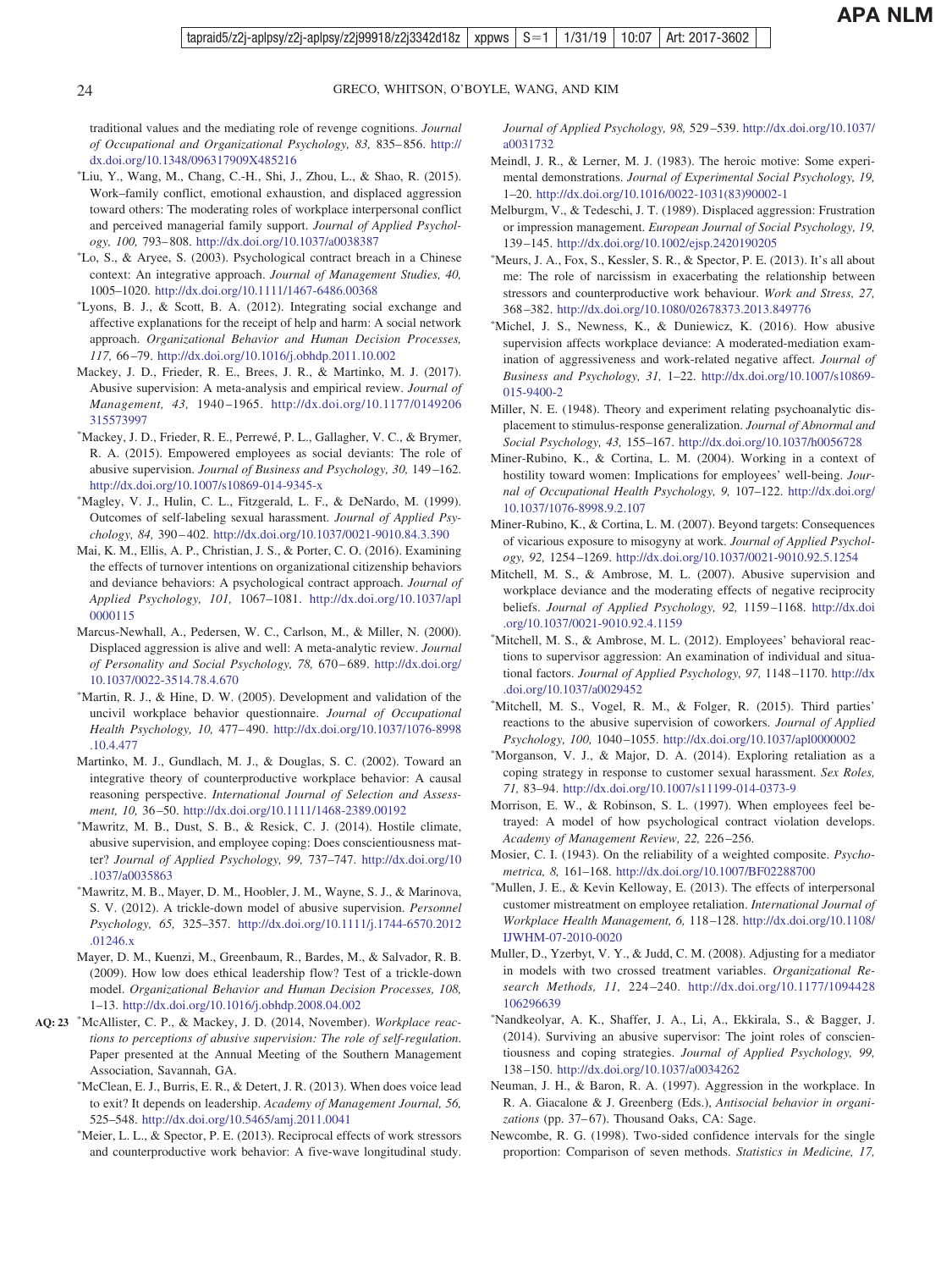<span id="page-24-0"></span>857– 872. [http://dx.doi.org/10.1002/\(SICI\)1097-0258\(19980430\)17:](http://dx.doi.org/10.1002/%28SICI%291097-0258%2819980430%2917:8%3C857::AID-SIM777%3E3.0.CO;2-E) 8<[857::AID-SIM777](http://dx.doi.org/10.1002/%28SICI%291097-0258%2819980430%2917:8%3C857::AID-SIM777%3E3.0.CO;2-E)>3.0.CO;2-E

- Nielsen, M. B., Matthiesen, S. B., & Einarsen, S. (2010). The impact of methodological moderators on prevalence rates of workplace bullying. A meta-analysis. *Journal of Occupational and Organizational Psychology, 83,* 955–979. <http://dx.doi.org/10.1348/096317909X481256>
- Notelaers, G., & Einarsen, S. (2008, June). *The construction and validation of the Short-Negative Acts Questionnaire*. Paper presented at Comunicación en el 6th International Conference on Workplace Bullying, Montreal, Québec, Canada.
- **AQ: 24**
	- Ottinot, R. C. (2008). *The development and validation of the perceived workplace civility climate scale* (Unpublished doctoral dissertation). University of South Florida, Tampa, FL.
	- \*Palanski, M., Avey, J. B., & Jiraporn, N. (2014). The effects of ethical leadership and abusive supervision on job search behaviors in the turnover process. *Journal of Business Ethics, 121,* 135–146. [http://dx](http://dx.doi.org/10.1007/s10551-013-1690-6) [.doi.org/10.1007/s10551-013-1690-6](http://dx.doi.org/10.1007/s10551-013-1690-6)
	- Pearl, J. (2012). The causal mediation formula—A guide to the assessment of pathways and mechanisms. *Prevention Science, 13,* 426 – 436. [http://](http://dx.doi.org/10.1007/s11121-011-0270-1) [dx.doi.org/10.1007/s11121-011-0270-1](http://dx.doi.org/10.1007/s11121-011-0270-1)
	- Pearson, C. M., Andersson, L. M., & Porath, C. L. (2005). Workplace incivility. In S. Fox & P. E. Spector (Eds.), *Counterproductive work behavior: Investigations of actors and targets* (pp. 177–200). Washington, DC: American Psychological Association. [http://dx.doi.org/10](http://dx.doi.org/10.1037/10893-008) [.1037/10893-008](http://dx.doi.org/10.1037/10893-008)
	- Peng, A. C. (2013). *Psychological mechanisms linking direct and vicarious experiences of abusive supervision to employee deviance* (Unpublished doctoral dissertation). Michigan State University, East Lansing, MI.
	- Penney, L. M., & Spector, P. E. (2005). Job stress, incivility, and counterproductive work behavior (CWB): The moderating role of negative affectivity. *Journal of Organizational Behavior, 26,* 777–796. [http://dx](http://dx.doi.org/10.1002/job.336) [.doi.org/10.1002/job.336](http://dx.doi.org/10.1002/job.336)
	- Phillips, C. V. (2004). Publication bias in situ. *BMC Medical Research Methodology, 4,* 20. <http://dx.doi.org/10.1186/1471-2288-4-20>
	- Podsakoff, P. M., MacKenzie, S. B., Lee, J. Y., & Podsakoff, N. P. (2003). Common method biases in behavioral research: A critical review of the literature and recommended remedies. *Journal of Applied Psychology, 88,* 879 –903. <http://dx.doi.org/10.1037/0021-9010.88.5.879>
	- Porath, C. L., & Pearson, C. M. (2012). Emotional and behavioral responses to workplace incivility and the impact of hierarchical status. *Journal of Applied Social Psychology, 42,* E326 –E357. [http://dx.doi](http://dx.doi.org/10.1111/j.1559-1816.2012.01020.x) [.org/10.1111/j.1559-1816.2012.01020.x](http://dx.doi.org/10.1111/j.1559-1816.2012.01020.x)
	- Powell, N. C. (2013). *Responding to abusive supervision: Opposing arguments for the role of social class in predicting workplace deviance* (Unpublished doctoral dissertation). University of Waterloo, Waterloo, Ontario, Canada.
	- Ragins, B. R., & Scandura, T. A. (1995). Antecedents and work-related correlates of reported sexual harassment: An empirical investigation of competing hypotheses. *Sex Roles, 32,* 429 – 455. [http://dx.doi.org/10](http://dx.doi.org/10.1007/BF01544181) [.1007/BF01544181](http://dx.doi.org/10.1007/BF01544181)
	- Ramsey, A. T., & Jones, E. E. (2015). Minding the interpersonal gap: Mindfulness-based interventions in the prevention of ostracism. *Consciousness and Cognition, 31,* 24 –34. [http://dx.doi.org/10.1016/j.concog](http://dx.doi.org/10.1016/j.concog.2014.10.003) [.2014.10.003](http://dx.doi.org/10.1016/j.concog.2014.10.003)
	- Reich, T. C., & Hershcovis, M. S. (2015). Observing workplace incivility. *Journal of Applied Psychology, 100,* 203–216. [http://dx.doi.org/10.1037/](http://dx.doi.org/10.1037/a0036464) [a0036464](http://dx.doi.org/10.1037/a0036464)
	- Restubog, S. L. D., Bordia, P., & Tang, R. L. (2007). Behavioural outcomes of psychological contract breach in a non-western culture: The moderating role of equity sensitivity. *British Journal of Management, 18,* 376 –386. <http://dx.doi.org/10.1111/j.1467-8551.2007.00531.x>
	- Restubog, S. L. D., Scott, K. L., & Zagenczyk, T. J. (2011). When distress hits home: The role of contextual factors and psychological distress in

predicting employees' responses to abusive supervision. *Journal of Applied Psychology, 96,* 713–729. <http://dx.doi.org/10.1037/a0021593>

- Rever-Moriyama, S. D. (1999). *Do unto others: The role of psychological contract breach, violation, justice, and trust on retaliation behaviours* (Unpublished doctoral dissertation). University of Calgary, Calgary, AB, Canada.
- Richman-Hirsch, W. L., & Glomb, T. M. (2002). Are men affected by the sexual harassment of women? Effects of ambient sexual harassment on men. In J. M. Brett & F. Drasgow (Eds.), *Psychology of work: Theoretically based empirical research* (pp. 121–140). Mahwah, NJ: Erlbaum.
- Robinson, S. L., & Bennett, R. J. (1995). A typology of deviant workplace behaviors: A multidimensional scaling study. *Academy of Management Journal, 38,* 555–572.
- Robinson, S. L., & Bennett, R. J. (1997). Workplace deviance: Its definition, its manifestations, and its causes. In R. Lewicki, B. Sheppard, & R. Bies (Eds.), *Research on negotiation in organizations* (Vol. 6, pp. 3–27). Greenwich, CT: JAI Press.
- Robinson, S. L., & O'Leary-Kelly, A. M. (1998). Monkey see, monkey do: The influence of work groups on the antisocial behavior of employees. *Academy of Management Journal, 41,* 658 – 672.
- Robinson, S. L., & Rousseau, D. M. (1994). Violating the psychological contract: Not the exception but the norm. *Journal of Organizational Behavior, 15,* 245–259. <http://dx.doi.org/10.1002/job.4030150306>
- Rogers, K. A., & Kelloway, E. K. (1997). Violence at work: Personal and organizational outcomes. *Journal of Occupational Health Psychology, 2,* 63–78. <http://dx.doi.org/10.1037/1076-8998.2.1.63>
- Rospenda, K. (2002). Workplace harassment, services utilization, and drinking outcomes. *Journal of Occupational Health Psychology, 7,* 141–155. <http://dx.doi.org/10.1037/1076-8998.7.2.141>
- Rothbart, M., & Park, B. (1986). On the confirmability and disconfirmability of trait concepts. *Journal of Personality and Social Psychology, 50,* 131–147. <http://dx.doi.org/10.1037/0022-3514.50.1.131>
- Rothstein, H. R. (2003). Progress is our most important product: Contributions of validity generalization and meta-analysis to the development and communication of knowledge in I/O psychology. In K. R. Murphy (Ed.), *Validity generalization: A critical review* (pp. 115–154). Mahwah, NJ: Erlbaum.
- Rupp, D. E., & Cropanzano, R. (2002). The mediating effects of social exchange relationships in predicting workplace outcomes from multifoci organizational justice. *Organizational Behavior and Human Decision Processes, 89,* 925–946. [http://dx.doi.org/10.1016/S0749-5978\(02\)](http://dx.doi.org/10.1016/S0749-5978%2802%2900036-5) [00036-5](http://dx.doi.org/10.1016/S0749-5978%2802%2900036-5)
- Sassi, N., El Akremi, A., & Vandenberghe, C. (2015). Examining the frustration-aggression model among Tunisian blue-collar workers. *Journal of Managerial Psychology, 30,* 336 –353. [http://dx.doi.org/10.1108/](http://dx.doi.org/10.1108/JMP-06-2013-0192) [JMP-06-2013-0192](http://dx.doi.org/10.1108/JMP-06-2013-0192)
- Schat, A. C., & Kelloway, E. K. (2000). Effects of perceived control on the outcomes of workplace aggression and violence. *Journal of Occupational Health Psychology, 5,* 386 – 402. [http://dx.doi.org/10.1037/](http://dx.doi.org/10.1037/1076-8998.5.3.386) [1076-8998.5.3.386](http://dx.doi.org/10.1037/1076-8998.5.3.386)
- Schmidt, F. L., & Hunter, J. E. (1996). Measurement error in psychological research: Lessons from 26 research scenarios. *Psychological Methods, 1,* 199 –223. <http://dx.doi.org/10.1037/1082-989X.1.2.199>
- Schmidt, F. L., & Hunter, J. (2004). General mental ability in the world of work: Occupational attainment and job performance. *Journal of Personality and Social Psychology, 86,* 162–173. [http://dx.doi.org/10.1037/](http://dx.doi.org/10.1037/0022-3514.86.1.162) [0022-3514.86.1.162](http://dx.doi.org/10.1037/0022-3514.86.1.162)
- Schneider, K. T., Hitlan, R. T., & Radhakrishnan, P. (2000). An examination of the nature and correlates of ethnic harassment experiences in multiple contexts. *Journal of Applied Psychology, 85,* 3–12. [http://dx](http://dx.doi.org/10.1037/0021-9010.85.1.3) [.doi.org/10.1037/0021-9010.85.1.3](http://dx.doi.org/10.1037/0021-9010.85.1.3)
- \*Schneider, K. T., Swan, S., & Fitzgerald, L. F. (1997). Job-related and psychological effects of sexual harassment in the workplace: Empirical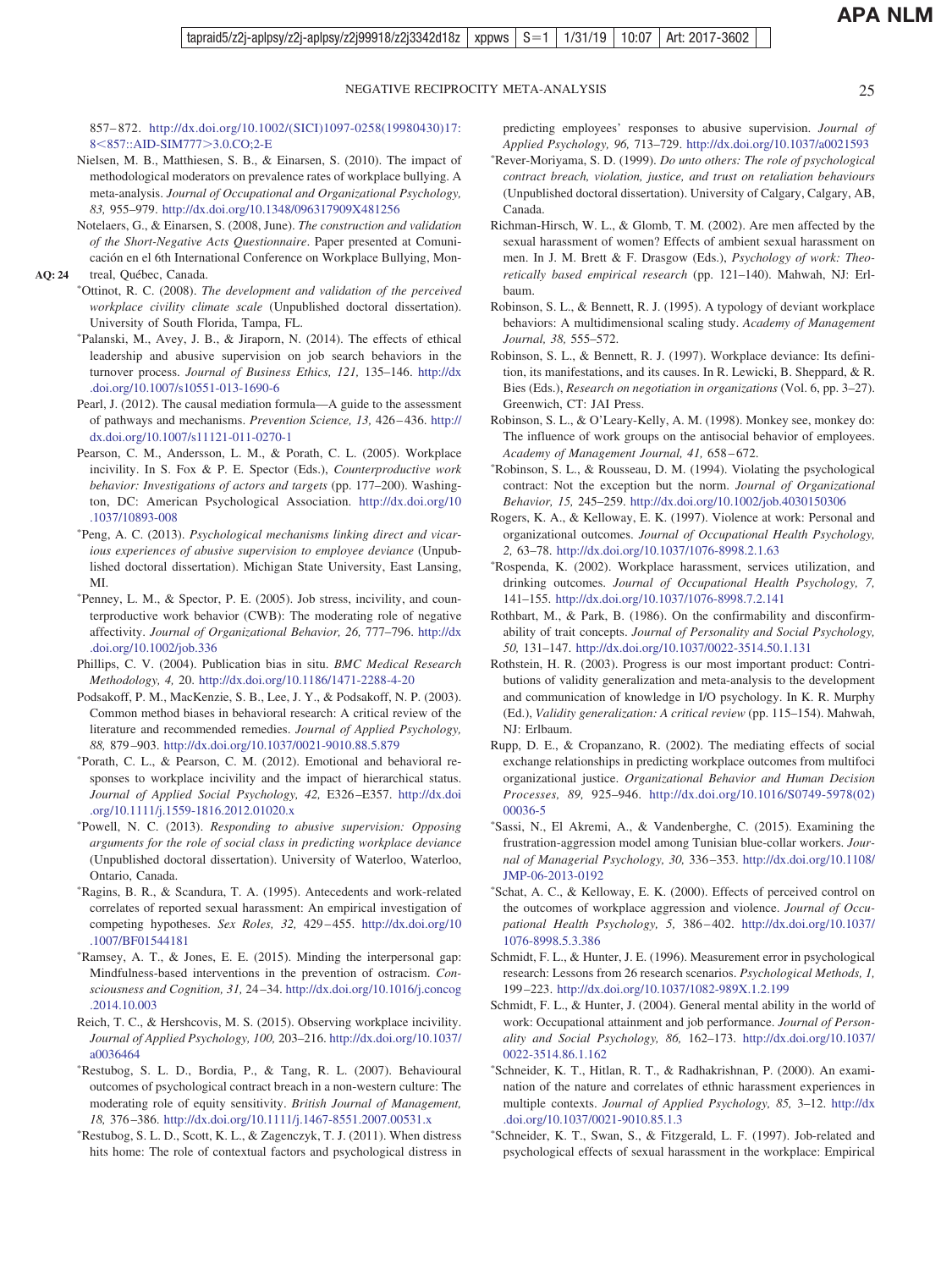evidence from two organizations. *Journal of Applied Psychology, 82,* 401– 415. <http://dx.doi.org/10.1037/0021-9010.82.3.401>

- Schyns, B., & Schilling, J. (2013). How bad are the effects of bad leaders? A meta-analysis of destructive leadership and its outcomes. *The Leadership Quarterly, 24,* 138 –158. [http://dx.doi.org/10.1016/j.leaqua.2012](http://dx.doi.org/10.1016/j.leaqua.2012.09.001) [.09.001](http://dx.doi.org/10.1016/j.leaqua.2012.09.001)
- Scott, B. A., & Colquitt, J. A. (2007). Are organizational justice effects bounded by individual differences? An examination of equity sensitivity, exchange ideology, and the Big Five. *Group & Organization Management, 32,* 290 –325. <http://dx.doi.org/10.1177/1059601106286877>
- Scott, K. L., Restubog, S. L. D., & Zagenczyk, T. J. (2013). A social exchange-based model of the antecedents of workplace exclusion. *Journal of Applied Psychology, 98,* 37– 48. [http://dx.doi.org/10.1037/](http://dx.doi.org/10.1037/a0030135) [a0030135](http://dx.doi.org/10.1037/a0030135)
- Sears, K., & Humiston, G. S. (2015). The role of emotion in workplace incivility. *Journal of Managerial Psychology, 30,* 390 – 405. [http://dx](http://dx.doi.org/10.1108/JMP-11-2012-0373) [.doi.org/10.1108/JMP-11-2012-0373](http://dx.doi.org/10.1108/JMP-11-2012-0373)
- Shao, P., Resick, C. J., & Hargis, M. B. (2011). Helping and harming others in the workplace: The roles of personal values and abusive supervision. *Human Relations, 64,* 1051–1078. [http://dx.doi.org/10](http://dx.doi.org/10.1177/0018726711399940) [.1177/0018726711399940](http://dx.doi.org/10.1177/0018726711399940)
- Si, W., Shi, S., Zhou, M., & He, D. (2016, August). *Entitled to undermine* **AQ: 25** *others: Understanding (in)justice effect from the justice motive perspective*. Paper presented at the annual meeting of the Academy of Management, Anaheim, CA.
	- Simon, L. S., Hurst, C., Kelley, K., & Judge, T. A. (2015). Understanding cycles of abuse: A multimotive approach. *Journal of Applied Psychology, 100,* 1798 –1810. <http://dx.doi.org/10.1037/apl0000031>
	- Skarlicki, D. P., & Folger, R. (1997). Retaliation in the workplace: The roles of distributive, procedural, and interactional justice. *Journal of Applied Psychology, 82,* 434 – 443. [http://dx.doi.org/10.1037/0021-9010](http://dx.doi.org/10.1037/0021-9010.82.3.434) [.82.3.434](http://dx.doi.org/10.1037/0021-9010.82.3.434)
	- Skyvington, S. (2014). *License to misbehave: Organizational citizenship behavior as a moral license for deviant reactions to abusive supervision* (Unpublished doctoral dissertation). University of Waterloo, Waterloo, Ontario, Canada.
	- Sliter, M. T., & Boyd, E. M. (2015). But we're here to help! Positive buffers of the relationship between outsider incivility and employee outcomes. *European Journal of Work and Organizational Psychology, 24,* 225–238. <http://dx.doi.org/10.1080/1359432X.2014.903240>
	- Sliter, M., Sliter, K., & Jex, S. (2012). The employee as a punching bag: The effect of multiple sources of incivility on employee withdrawal behavior and sales performance. *Journal of Organizational Behavior, 33,* 121–139. <http://dx.doi.org/10.1002/job.767>
	- Sparrowe, R. T., & Liden, R. C. (1997). Process and structure in leadermember exchange. *Academy of Management Review, 22,* 522–552. <http://dx.doi.org/10.5465/amr.1997.9707154068>
	- Spector, P. E., & Fox, S. (2005). The stressor-emotion model of counterproductive work behavior. In S. Fox & P. E. Spector (Eds.), *Counterproductive work behavior: Investigators of actors and targets* (pp. 151–174). Washington, DC: American Psychological Association. <http://dx.doi.org/10.1037/10893-007>
	- Spector, P. E., Fox, S., Penney, L. M., Bruursema, K., Goh, A., & Kessler, S. (2006). The dimensionality of counterproductivity: Are all counterproductive behaviors created equal? *Journal of Vocational Behavior, 68,* 446 – 460. <http://dx.doi.org/10.1016/j.jvb.2005.10.005>
	- Spector, P. E., & Jex, S. M. (1998). Development of four self-report measures of job stressors and strain: interpersonal conflict at work scale, organizational constraints scale, quantitative workload inventory, and physical symptoms inventory. *Journal of Occupational Health Psychology, 3,* 356 –367.
	- Spector, P. E., & Zhou, Z. E. (2014). The moderating role of gender in relationships of stressors and personality with counterproductive work

behavior. *Journal of Business and Psychology, 29,* 669 – 681. [http://dx](http://dx.doi.org/10.1007/s10869-013-9307-8) [.doi.org/10.1007/s10869-013-9307-8](http://dx.doi.org/10.1007/s10869-013-9307-8)

- Sprung, J. M., & Jex, S. M. (2012). Work locus of control as a moderator of the relationship between work stressors and counterproductive work behavior. *International Journal of Stress Management, 19,* 272–291. <http://dx.doi.org/10.1037/a0030320>
- Steel, P. D., & Kammeyer-Mueller, J. D. (2002). Comparing meta-analytic moderator estimation techniques under realistic conditions. *Journal of Applied Psychology, 87,* 96 –111. [http://dx.doi.org/10.1037/0021-9010](http://dx.doi.org/10.1037/0021-9010.87.1.96) [.87.1.96](http://dx.doi.org/10.1037/0021-9010.87.1.96)
- Sterne, J. A., Sutton, A. J., Ioannidis, J. P., Terrin, N., Jones, D. R., Lau, J., . . . Higgins, J. P. (2011). Recommendations for examining and interpreting funnel plot asymmetry in meta-analyses of randomised controlled trials. *British Medical Journal, 343,* d4002. [http://dx.doi.org/](http://dx.doi.org/10.1136/bmj.d4002) [10.1136/bmj.d4002](http://dx.doi.org/10.1136/bmj.d4002)
- Sulea, C., Fine, S., Fischmann, G., Sava, F. A., & Dumitru, C. (2013). Abusive supervision and counterproductive work behaviors: The moderating effects of personality. *Journal of Personnel Psychology, 12,* 196 –200. <http://dx.doi.org/10.1027/1866-5888/a000097>
- Swan, S. C. (1997). *Explaining the job-related and psychological consequences of sexual harassment in the workplace: A contextual model* (Unpublished doctoral dissertation). University of Illinois at Urbana-Champaign, Champaign, IL.
- Tate, B. W. (2009). *Bad to the bone: Empirically defining and measuring negative leadership* (Unpublished doctoral dissertation). The Pennsylvania State University, State College, PA.
- Taylor, S. G., & Kluemper, D. H. (2012). Linking perceptions of role stress and incivility to workplace aggression: The moderating role of personality. *Journal of Occupational Health Psychology, 17,* 316 –329. <http://dx.doi.org/10.1037/a0028211>
- Tekleab, A. G., Takeuchi, R., & Taylor, M. S. (2005). Extending the chain of relationships among organizational justice, social exchange, and employee reactions: The role of contract violations. *Academy of Management Journal, 48,* 146 –157. [http://dx.doi.org/10.5465/amj.2005](http://dx.doi.org/10.5465/amj.2005.15993162) [.15993162](http://dx.doi.org/10.5465/amj.2005.15993162)
- Tepper, B. J. (2000). Consequences of abusive supervision. *Academy of Management Journal, 43,* 178 –190.
- Tepper, B. J., Carr, J. C., Breaux, D. M., Geider, S., Hu, C., & Hua, W. (2009). Abusive supervision, intentions to quit, and employees' workplace deviance: A power/dependence analysis. *Organizational Behavior and Human Decision Processes, 109,* 156 –167. [http://dx.doi.org/10](http://dx.doi.org/10.1016/j.obhdp.2009.03.004) [.1016/j.obhdp.2009.03.004](http://dx.doi.org/10.1016/j.obhdp.2009.03.004)
- Tepper, B. J., Duffy, M. K., & Shaw, J. D. (2001). Personality moderators of the relationship between abusive supervision and subordinates' resistance. *Journal of Applied Psychology, 86,* 974 –983. [http://dx.doi.org/10](http://dx.doi.org/10.1037/0021-9010.86.5.974) [.1037/0021-9010.86.5.974](http://dx.doi.org/10.1037/0021-9010.86.5.974)
- Tepper, B. J., Henle, C. A., Lambert, L. S., Giacalone, R. A., & Duffy, M. K. (2008). Abusive supervision and subordinates' organization deviance. *Journal of Applied Psychology, 93,* 721–732. [http://dx.doi.org/](http://dx.doi.org/10.1037/0021-9010.93.4.721) [10.1037/0021-9010.93.4.721](http://dx.doi.org/10.1037/0021-9010.93.4.721)
- Tepper, B. J., Moss, S. E., & Duffy, M. K. (2011). Predictors of abusive supervision: Supervisor perceptions of deep-level dissimilarity, relationship conflict, and subordinate performance. *Academy of Management Journal, 54,* 279 –294. <http://dx.doi.org/10.5465/amj.2011.60263085>
- Thau, S., Bennett, R. J., Mitchell, M. S., & Marrs, M. B. (2009). How management style moderates the relationship between abusive supervision and workplace deviance: An uncertainty management theory perspective. *Organizational Behavior and Human Decision Processes, 108,* 79 –92. <http://dx.doi.org/10.1016/j.obhdp.2008.06.003>
- Thau, S., & Mitchell, M. S. (2010). Self-gain or self-regulation impairment? Tests of competing explanations of the supervisor abuse and employee deviance relationship through perceptions of distributive justice. *Journal of Applied Psychology, 95,* 1009 –1031. [http://dx.doi.org/](http://dx.doi.org/10.1037/a0020540) [10.1037/a0020540](http://dx.doi.org/10.1037/a0020540)

<span id="page-25-0"></span>

 $\frac{1}{\sqrt{2}}$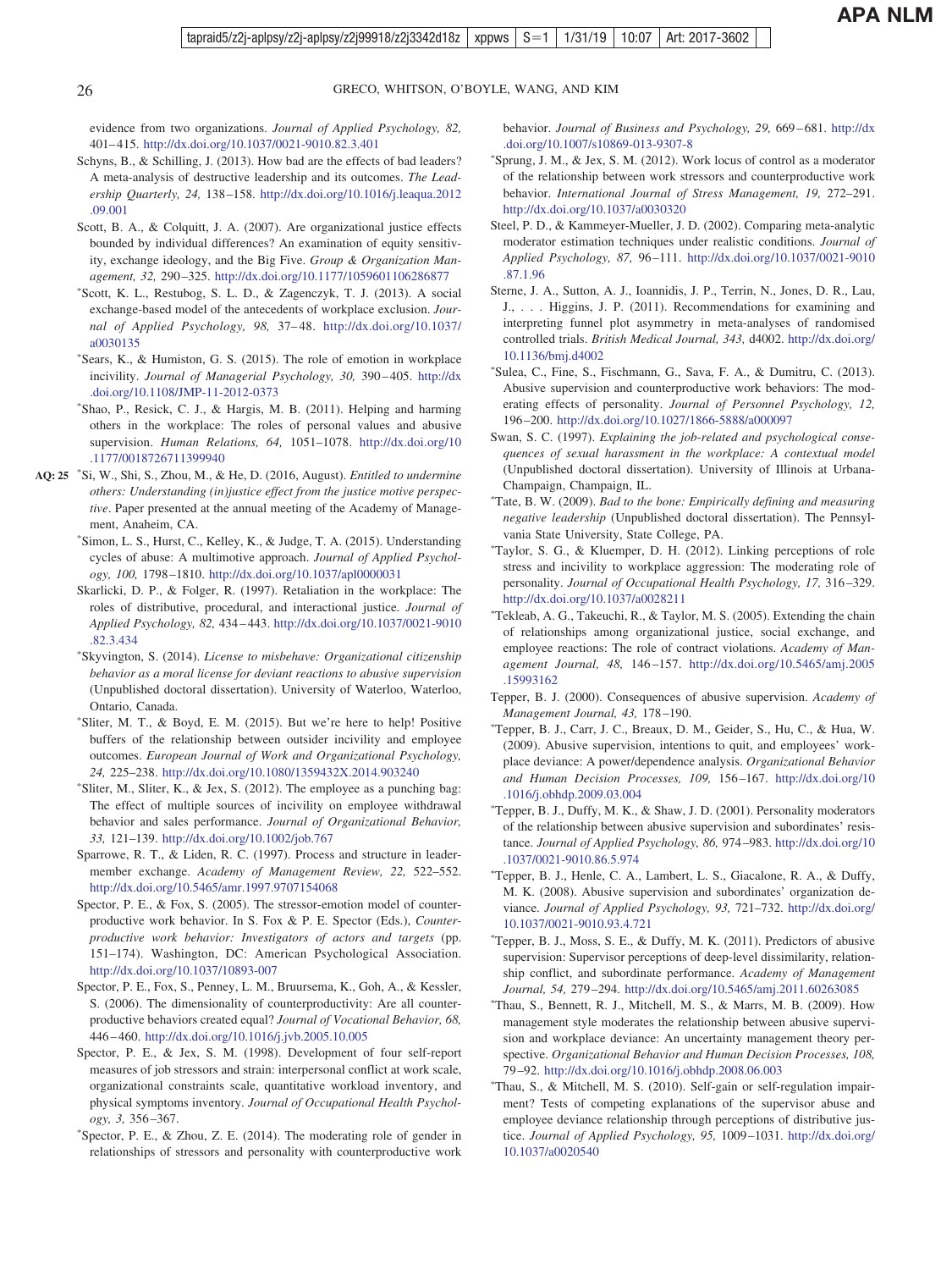- <span id="page-26-0"></span>Thompson, S. G., & Sharp, S. J. (1999). Explaining heterogeneity in meta-analysis: A comparison of methods. *Statistics in Medicine, 18,* 2693–2708. [http://dx.doi.org/10.1002/\(SICI\)1097-0258\(19991030\)18:](http://dx.doi.org/10.1002/%28SICI%291097-0258%2819991030%2918:20%3C2693::AID-SIM235%3E3.0.CO;2-V) 20<[2693::AID-SIM235](http://dx.doi.org/10.1002/%28SICI%291097-0258%2819991030%2918:20%3C2693::AID-SIM235%3E3.0.CO;2-V)>3.0.CO;2-V
- Thoroughgood, C. N., Tate, B. W., Sawyer, K. B., & Jacobs, R. (2012). Bad to the bone: Empirically defining and measuring destructive leader behavior. *Journal of Leadership & Organizational Studies, 19, 230*-255. <http://dx.doi.org/10.1177/1548051811436327>
- Tripp, T. (2001). A passion for justice: The rationality and morality of revenge. In R. Cropanzano (Ed.), *Justice in the work-place: From theory to practice* (Vol. II, pp. 197–208). Mahwah, NJ: Erlbaum. **AQ: 26**
	- -Turnley, W. H., & Feldman, D. C. (2000). Re-examining the effects of psychological Note contract violations: Unmet expectations and job dissatisfaction as mediators. *Journal of Organizational Behavior, 21,* 25–42. [http://dx.doi.org/10.1002/\(SICI\)1099-1379\(200002\)21:1](http://dx.doi.org/10.1002/%28SICI%291099-1379%28200002%2921:1%3C25::AID-JOB2%3E3.0.CO;2-Z)<25:: AID-JOB2>[3.0.CO;2-Z](http://dx.doi.org/10.1002/%28SICI%291099-1379%28200002%2921:1%3C25::AID-JOB2%3E3.0.CO;2-Z)
		- VanderWeele, T. J., & Vansteelandt, S. (2009). Conceptual issues concerning mediation, interventions and composition. *Statistics and Its Interface, 2,* 457– 468. <http://dx.doi.org/10.4310/SII.2009.v2.n4.a7>
		- van Jaarsveld, D. D., Walker, D. D., & Skarlicki, D. P. (2010). The role of job demands and emotional exhaustion in the relationship between customer and employee incivility. *Journal of Management, 36,* 1486 – 1504. <http://dx.doi.org/10.1177/0149206310368998>
		- Vardi, Y., & Wiener, Y. (1996). Misbehavior in organizations: A motivational framework. *Organization Science, 7,* 151–165. [http://dx.doi.org/](http://dx.doi.org/10.1287/orsc.7.2.151) [10.1287/orsc.7.2.151](http://dx.doi.org/10.1287/orsc.7.2.151)
		- Viechtbauer, W. (2005). Bias and efficiency of meta-analytic variance estimators in the random-effects model. *Journal of Educational and Behavioral Statistics, 30,* 261–293. [http://dx.doi.org/10.3102/](http://dx.doi.org/10.3102/10769986030003261) [10769986030003261](http://dx.doi.org/10.3102/10769986030003261)
		- Walker, D. D., van Jaarsveld, D. D., & Skarlicki, D. P. (2014). Exploring the effects of individual customer incivility encounters on employee incivility: The moderating roles of entity (in) civility and negative affectivity. *Journal of Applied Psychology, 99,* 151–161. [http://dx.doi](http://dx.doi.org/10.1037/a0034350) [.org/10.1037/a0034350](http://dx.doi.org/10.1037/a0034350)
		- Wang, C. S., Galinsky, A. D., & Murnighan, J. K. (2009). Bad drives psychological reactions, but good propels behavior: Responses to honesty and deception. *Psychological Science, 20,* 634 – 644. [http://dx.doi](http://dx.doi.org/10.1111/j.1467-9280.2009.02344.x) [.org/10.1111/j.1467-9280.2009.02344.x](http://dx.doi.org/10.1111/j.1467-9280.2009.02344.x)
		- Wang, C. S., Leung, A. K.-y., See, Y. H. M., & Gao, X. Y. (2011a). The effects of culture and friendship on rewarding honesty and punishing deception. *Journal of Experimental Social Psychology, 47,* 1295–1299. <http://dx.doi.org/10.1016/j.jesp.2011.04.011>
		- Wang, C. S., Sivanathan, N., Narayanan, J., Ganegoda, D. B., Bauer, M., Bodenhausen, G. V., & Murnighan, K. (2011). Retribution and emotional regulation: The effects of time delay in angry economic interactions. *Organizational Behavior and Human Decision Processes, 116,* 46 –54. <http://dx.doi.org/10.1016/j.obhdp.2011.05.007>
		- Wang, G., Harms, P. D., & Mackey, J. D. (2015). Does it take two to tangle? Subordinates' perceptions of and reactions to abusive supervision. *Journal of Business Ethics, 131,* 487–503. [http://dx.doi.org/10](http://dx.doi.org/10.1007/s10551-014-2292-7) [.1007/s10551-014-2292-7](http://dx.doi.org/10.1007/s10551-014-2292-7)
		- Wang, M., Liao, H., Zhan, Y., & Shi, J. (2011b). Daily customer mistreatment and employee sabotage against customers: Examining emotion and resource perspectives. *Academy of Management Journal, 54,* 312–334. <http://dx.doi.org/10.5465/amj.2011.60263093>
		- -Wang, W., Mao, J., Wu, W., & Liu, J. (2012). Abusive supervision and workplace deviance: The mediating role of interactional justice and the moderating role of power distance. *Asia Pacific Journal of Human Resources, 50,* 43– 60. [http://dx.doi.org/10.1111/j.1744-7941.2011](http://dx.doi.org/10.1111/j.1744-7941.2011.00004.x) [.00004.x](http://dx.doi.org/10.1111/j.1744-7941.2011.00004.x)
		- Wasti, S. A., Bergman, M. E., Glomb, T. M., & Drasgow, F. (2000). Test of the cross-cultural generalizability of a model of sexual harassment.

*Journal of Applied Psychology, 85,* 766 –778. [http://dx.doi.org/10.1037/](http://dx.doi.org/10.1037/0021-9010.85.5.766) [0021-9010.85.5.766](http://dx.doi.org/10.1037/0021-9010.85.5.766)

- \*Wei, F., & Si, S. (2013). Tit for tat? Abusive supervision and counterproductive work behaviors: The moderating effects of locus of control and perceived mobility. *Asia Pacific Journal of Management, 30,* 281– 296. <http://dx.doi.org/10.1007/s10490-011-9251-y>
- \*Welbourne, J. L., & Sariol, A. M. (2016). When does incivility lead to counterproductive work behavior? Roles of job involvement, task interdependence, and gender. *Journal of Occupational Health Psychology, 22,* 194 –206. <http://dx.doi.org/10.1037/ocp0000029>
- Wheeler, A. R., Halbesleben, J. R., & Whitman, M. V. (2013). The interactive effects of abusive supervision and entitlement on emotional exhaustion and co-worker abuse. *Journal of Occupational and Organizational Psychology, 86,* 477– 496. <http://dx.doi.org/10.1111/joop.12034>
- Whitener, E. M. (1990). Confusion of confidence intervals and credibility intervals in meta-analysis. *Journal of Applied Psychology, 75,* 315–321. <http://dx.doi.org/10.1037/0021-9010.75.3.315>
- Whitson, J., Wang, C. S., Kim, J., Cao, J., & Scrimpshire, A. (2015). Responses to normative and norm-violating behavior: Culture, job mobility, and social inclusion and exclusion. *Organizational Behavior and Human Decision Processes, 129,* 24 –35. [http://dx.doi.org/10.1016/j](http://dx.doi.org/10.1016/j.obhdp.2014.08.001) [.obhdp.2014.08.001](http://dx.doi.org/10.1016/j.obhdp.2014.08.001)
- Willness, C. R., Steel, P., & Lee, K. (2007). A meta-analysis of the antecedents and consequences of workplace sexual harassment. *Personnel Psychology, 60,* 127–162. [http://dx.doi.org/10.1111/j.1744-6570](http://dx.doi.org/10.1111/j.1744-6570.2007.00067.x) [.2007.00067.x](http://dx.doi.org/10.1111/j.1744-6570.2007.00067.x)
- Wilson, E. B. (1927). Probable inference, the law of succession, and statistical inference. *Journal of the American Statistical Association, 22,* 209 –212. <http://dx.doi.org/10.1080/01621459.1927.10502953>
- Wright, R. A., & Brehm, S. S. (1982). Reactance as impression management: A critical review. *Journal of Personality and Social Psychology, 42,* 608 – 618. <http://dx.doi.org/10.1037/0022-3514.42.4.608>
- Wu, L.-Z., Zhang, H., Chiu, R. K., Kwan, H. K., & He, X. (2014). Hostile attribution bias and negative reciprocity beliefs exacerbate incivility's effects on interpersonal deviance. *Journal of Business Ethics, 120,* 189 –199. <http://dx.doi.org/10.1007/s10551-013-1658-6>
- Zapf, D., & Gross, C. (2001). Conflict escalation and coping with workplace bullying: A replication and extension. *European Journal of Work and Organizational Psychology, 10,* 497–522. [http://dx.doi.org/10.1080/](http://dx.doi.org/10.1080/13594320143000834) [13594320143000834](http://dx.doi.org/10.1080/13594320143000834)
- Zhang, Y., & Liao, Z. (2015). Consequences of abusive supervision: A meta-analytic review. *Asia Pacific Journal of Management, 32,* 959 – 987. <http://dx.doi.org/10.1007/s10490-015-9425-0>
- Zhao, H., Peng, Z., & Sheard, G. (2013). Workplace ostracism and hospitality employees' counterproductive work behaviors: The joint moderating effects of proactive personality and political skill. *International Journal of Hospitality Management, 33,* 219 –227. [http://dx.doi](http://dx.doi.org/10.1016/j.ijhm.2012.08.006) [.org/10.1016/j.ijhm.2012.08.006](http://dx.doi.org/10.1016/j.ijhm.2012.08.006)
- Zhao, H., Wayne, S. J., Glibkowski, B. C., & Bravo, J. (2007). The impact of psychological contract breach on work-related outcomes: A metaanalysis. *Personnel Psychology, 60,* 647– 680. [http://dx.doi.org/10.1111/](http://dx.doi.org/10.1111/j.1744-6570.2007.00087.x) [j.1744-6570.2007.00087.x](http://dx.doi.org/10.1111/j.1744-6570.2007.00087.x)
- Zottoli, M. A. (2003). *Understanding the process through which breaches of the psychological contract influence feelings of psychological contract violation: An analysis incorporating causal, responsibility, and blame attributions* (Unpublished doctoral dissertation). The Ohio State University, Columbus, OH.

Received August 10, 2017 Revision received October 15, 2018

Accepted December 23, 2018 ■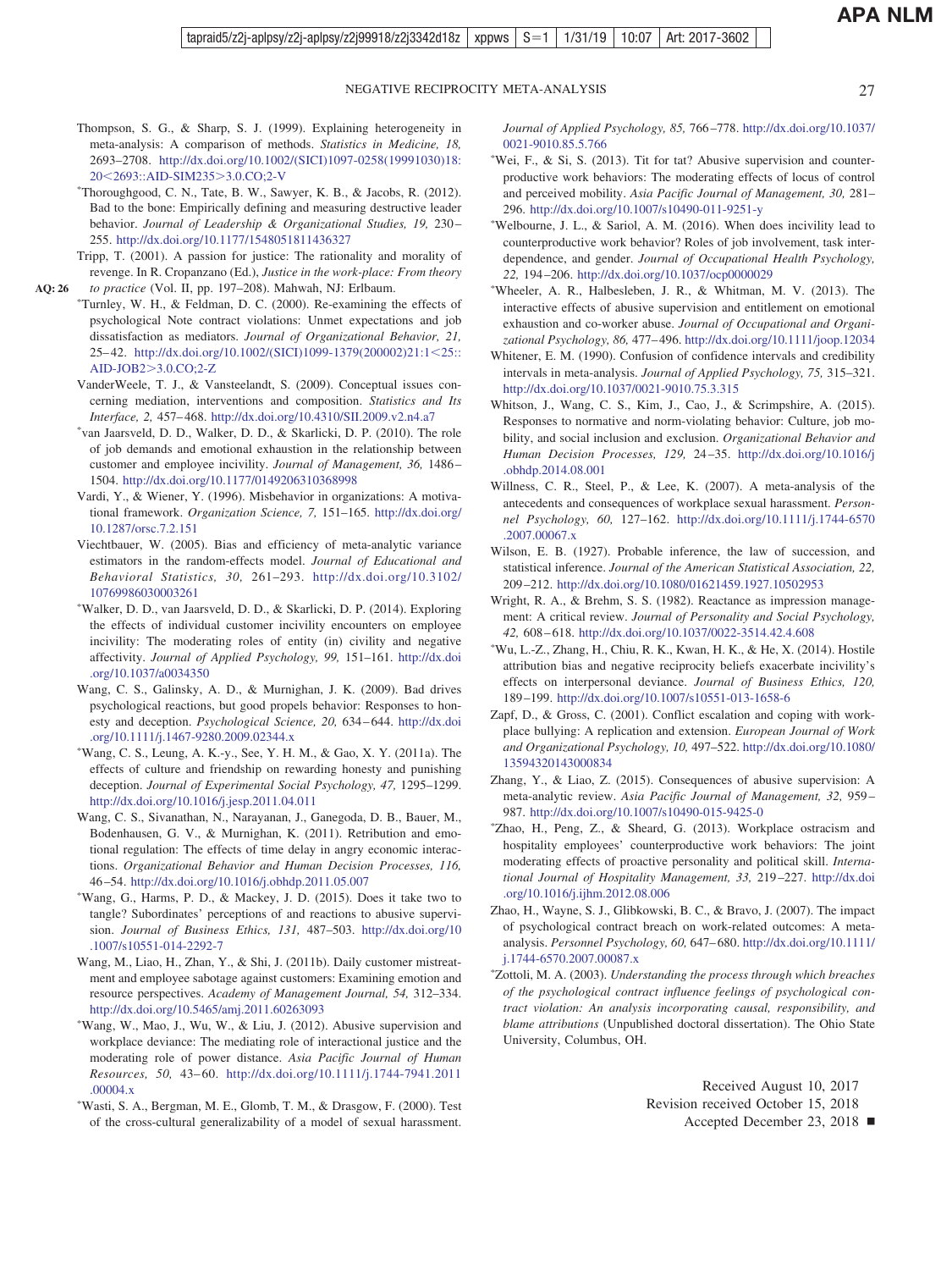# AUTHOR QUERIES

## **AUTHOR PLEASE ANSWER ALL QUERIES 1**

AQau—Please confirm the given-names and surnames are identified properly by the colors.  $=$  Given-Name,  $\blacksquare$  = Surname

The colors are for proofing purposes only. The colors will not appear online or in print.

- AQ1—Author: Please be sure to provide the name of the department(s) with which you and your coauthors are affiliated at your respective institutes if you have not already done so. If you are affiliated with a governmental department, business, hospital, clinic, VA center, or other nonuniversity-based institute, please provide the city and U.S. state (or the city, province, and country) in which the institute is based. Departments should be listed in the author footnote only, not the byline. If you or your coauthors have changed affiliations since the article was written, please include a separate note indicating the new department/affiliation: [author's name] is now at [affiliation].
- AQ2—Author: Your article contains supplemental material. If you have queries for references that are not cited in the text, these can be ignored if the references are found in the supplemental material.
- AQ3—Author: in Table 1 the following citations are missing from the reference list. Please add to reference list or delete from table. Tepper, 2000; Knapp, Faley, Ekeberg, & Dubois, 1997; Robinson & Morrison, 1999; Robinson & Bennett, 2000; Fitzgerald, Swan, and Magley, 1997; Blau & Andersson, 2005; Jehn, 1995; Skarliki & Folger, 1997.
- AQ4—Author: Buss's (1960) is not cited in reference list. Please add to reference list or delete from text.
- AQ5—Author: should this be a colon instead of a semi-colon? See less intense; verbal and more intense; physical.
- AQ6—Author: Robinson & Bennett, 2005 is not cited in reference list. Please add to reference list or delete from text.
- AQ7—Author: Spector & Jex, 1998 is not cited in reference list. Please add to reference list or delete from text.
- AQ8—Author: in Table 3 please identify what superscript letters are associated with.
- AQ9—Author: should k be italicized in text? See tables also.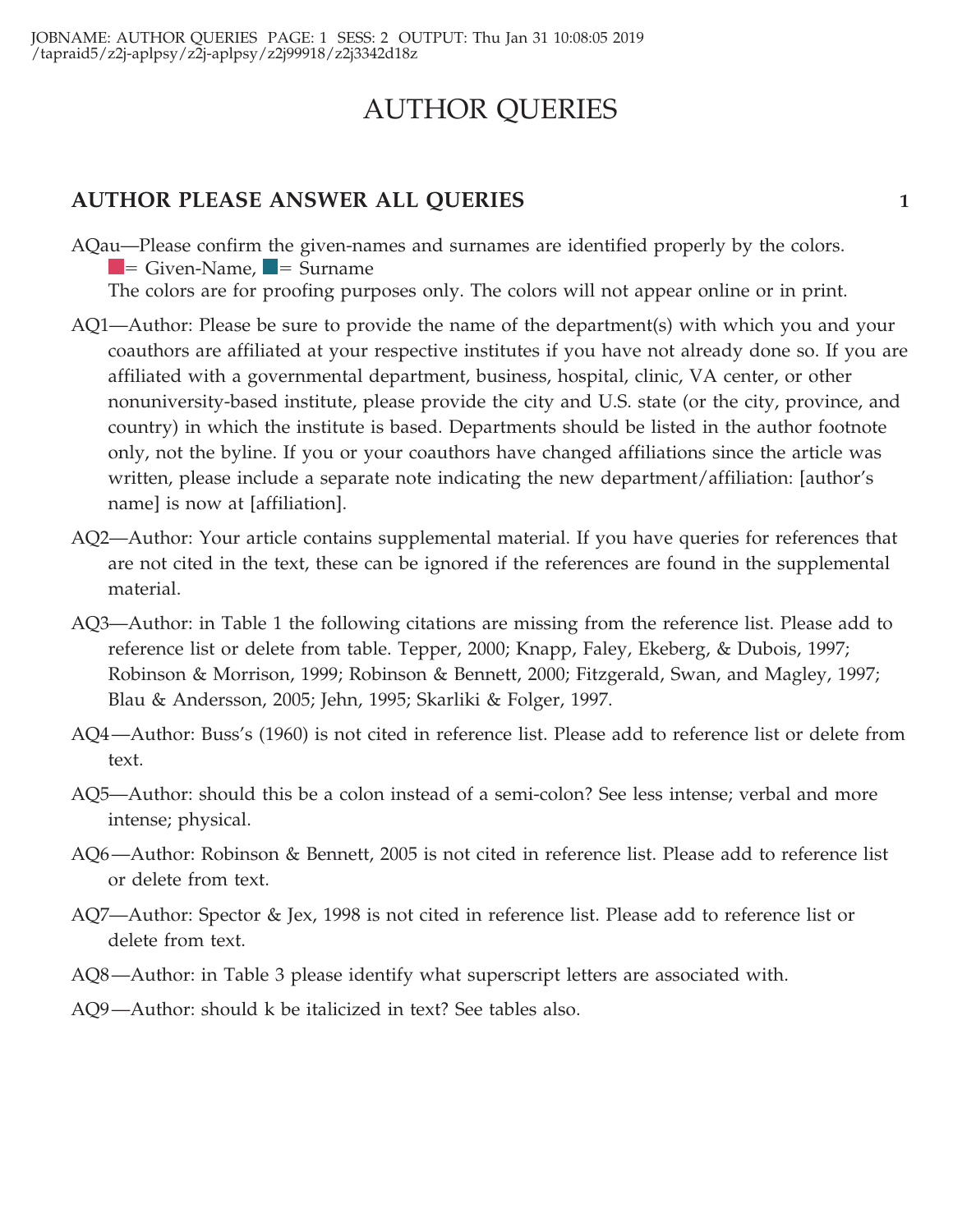# AUTHOR QUERIES

## **AUTHOR PLEASE ANSWER ALL QUERIES 2**

- AQ10—Author: please spell out CMV on first use.
- AQ11—Author: please only include p values in note section if those p values appear in that table.
- AQ12—Author: Greco et al., 2016 is not cited in reference list. Please add to reference list or delete from text.
- AQ13—Author: please spell out ESM on first use.
- AQ14—Author: please approve the sentence \*References marked with an asterisk indicate studies included in the meta-analysis.
- AQ15—Author: please provide page numbers for chapter book in Baker, W. (2012).
- AQ16—Author: please add month with year for Benson, W., & Peters, A. N. (2016).
- AQ17—Author: please provide month with year for Bruursema, K., & Spector, P. E. (2005).
- AQ18—Author: please provide page numbers for chapter book in Cropanzano, R., Anthony, E. L., Daniels, S. R., & Hall, A. V. (2017).
- AQ19—Author: please provide month with year for Einarsen, S., & Hoel, H. (2001).
- AQ20—Author: Kane, R. E., & Perrewé, P. L. (2012) is not cited in text. Please cite in text or delete from reference list.
- AQ21—Author: please provide month with year for Kane-Frieder, R. E., Mackey, J., Perrewé, P. L., & Gallagher, V. C. (2013).
- AQ22—Author: please provide month with year for Kim, Y., Cohen, T. R., & Panter, A. (2015).
- AQ23—Author: please provide month with year for McAllister, C. P., & Mackey, J. D. (2014).
- AQ24—Author: please provide location for Notelaers, G., & Einarsen, S. (2008, June).
- AQ25—Author: please provide month with year for Si, W., Shi, S., Zhou, M., & He, D. (2016).
- AQ26—Author: please provide page numbers for chapter book in Tripp, T. (2001).
- AQ27—Author: Please be sure to provide the name of the department(s) with which you and your coauthors are affiliated at your respective institutes if you have not already done so. If you are affiliated with a governmental department, business, hospital, clinic, VA center, or other